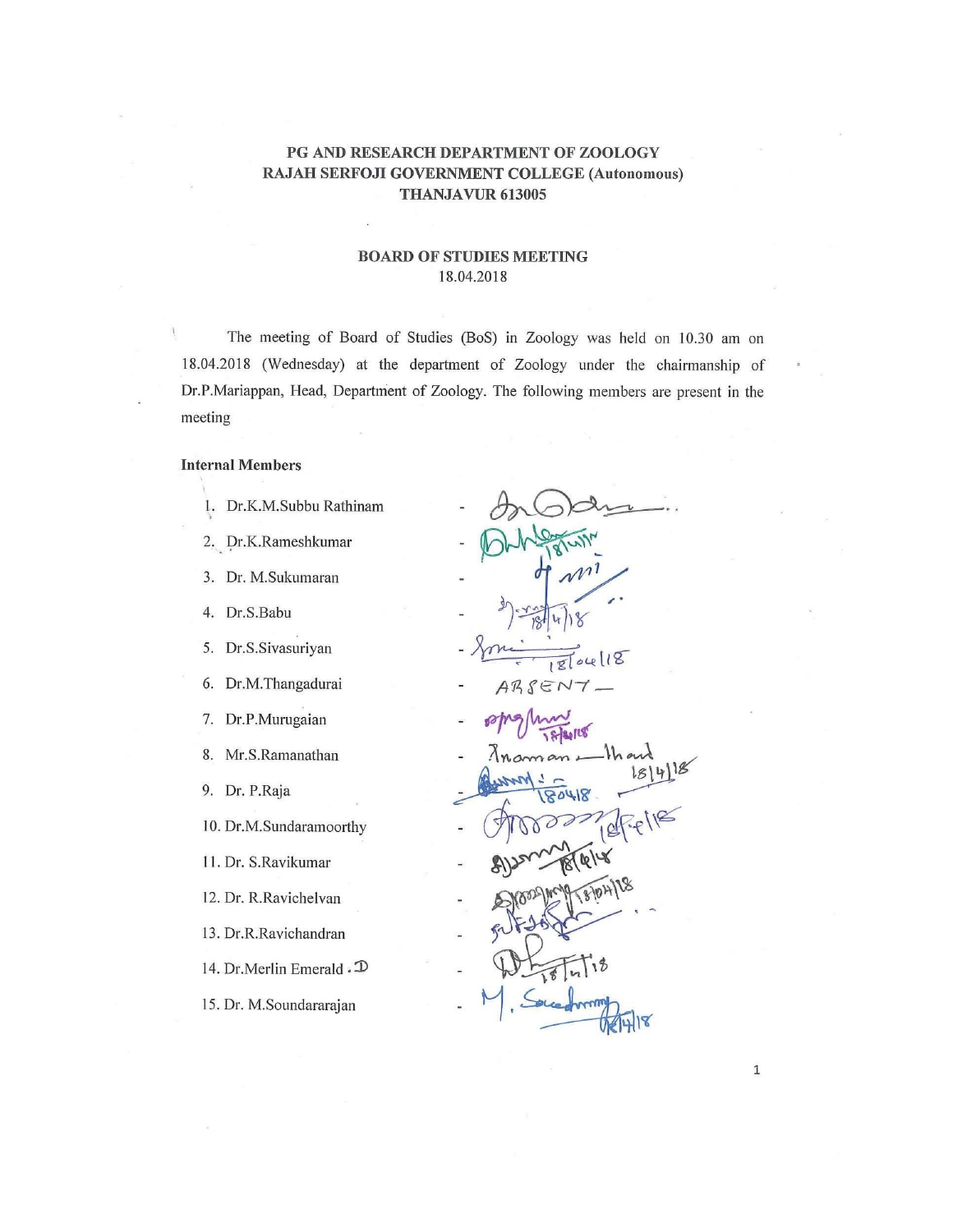**External Members** 

 $\sim_{\rm H_{\rm X}}$  .

- 1. Prof. V.Ramasubramanian
- 2. Dr. B. Kadalmani
- 3. Dr. K. Venkatramalingam
- 4. Dr. S. Mohan Raj
- 5. Dr. T. Ravimanickam

BI  $718$ 

The Syllabi for B.Sc. Zoology (Major and Allied), M.Sc. Zoology, and M.Phil. Zoology under CBCS system was discussed and correction/changes were made and finalized for the academic year 2018-2019 onwards. The finalized syllabus is approved in the meeting which is appended herewith.

(P.MARIAPPAN) CHAIRMAN-BoS-ZOOLOGY

 $\sim$  HEAD PG & Research Dept. of Zoology,<br>Rajah Serfoji Govt. College (Auto),<br>THANJAVUR - 613 005.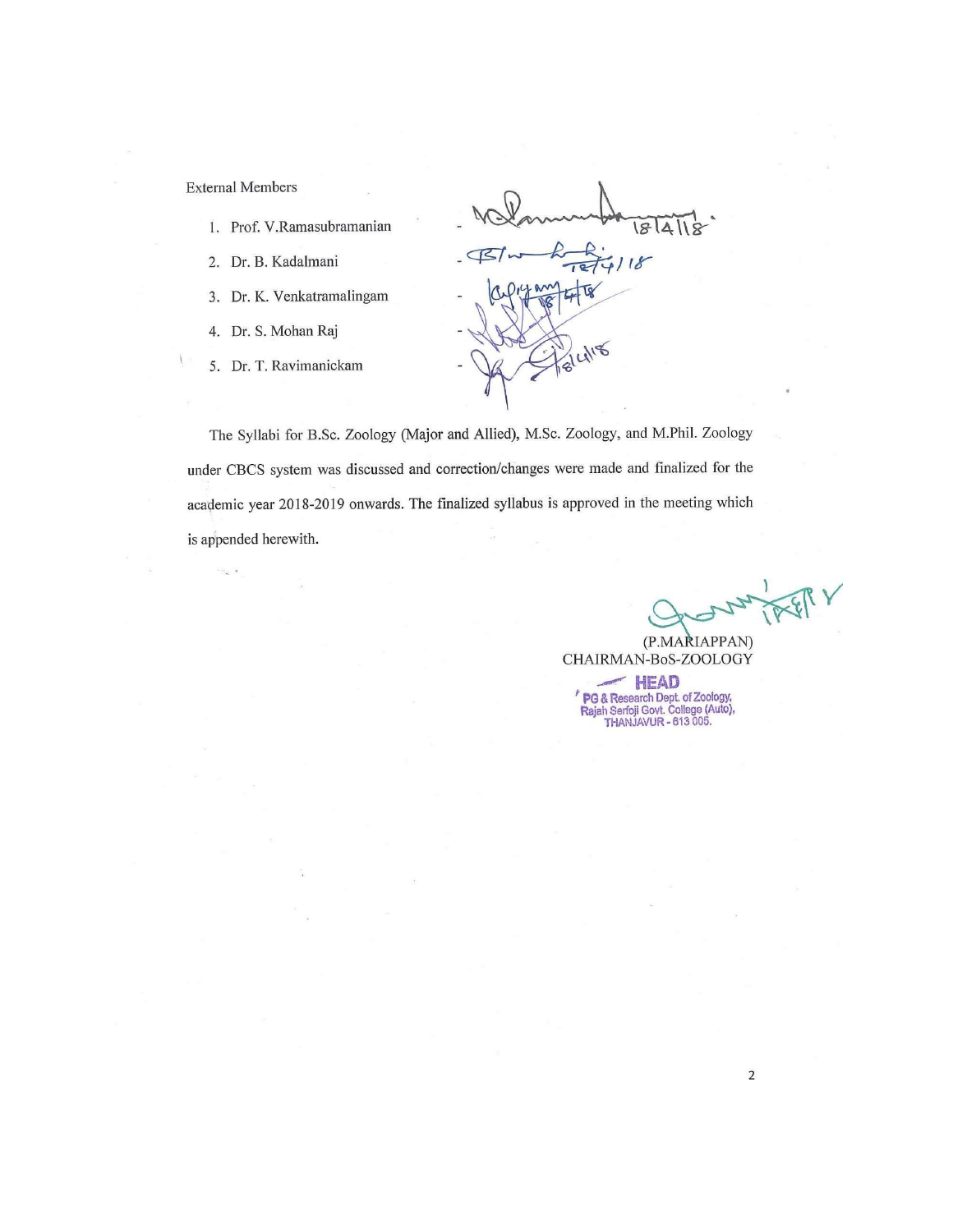| Credit                         |  | 'Week<br>$r$ dours/ |  | Sub Code | S1PZO1 | Semester |  |
|--------------------------------|--|---------------------|--|----------|--------|----------|--|
| Medium of Instruction: English |  |                     |  |          |        |          |  |

# **ANIMAL PHYLOGENY AND BIODIVERSITY**

(for students admitted from the academic year 2018-2019 onwards)

## **Objectives:**

The aim of this paper is to study of biodiversity is an attempt to know the species of organism and its importance in the function of ecosystems, to learn about the endangered species, how can they be saved, to know the evolutionary history and relationships between the members of animal kingdom, to identify key features scientists use to classify animals and interpret phylogenetic tree of the metazoan.

## **Course Outcome:**

On successful completion of this course students will be able to:

- $\checkmark$  Gain demonstrable and measurable knowledge on the phylogeny, origin and evolution of invertebrates and their significance.
- $\checkmark$  Describe the phylogeny of jawless and jawed vertebrate, evolutionary position and their geological time scale.
- ✓ Outline the origin of amphibians, reptiles, primates, adaptive radiation of lemuroids and evolutionary knowledge on Australopithecus.
- $\checkmark$  Critique conservation of biodiversity by in situ and ex situ methods, biodiversity laws of India and wildlife protection act.

## **Unit-I**

Phylogeny of invertebrates: Protozoa-phylogenetic origin and evolution. Metazoa-origin and theories. Bilateria-origin and theories. Coelomata-definition of Coelom, different modes of origin of coelom. Trilobites- structure and significance.

# **Unit-II**

Phylogeny of invertebrates: Mollusca- origin and evolution. Minor phyla: general characters, morphology, anatomy and affinities of rotifers, Phoronida and Chaetognatha. Ammonites and their significance

# **Unit-III**

Phylogeny of vertebrates: Jawless vertebrates-characteristic features of lampreys. Ostracoderms. Characteristic features and classification of Cephalaspida, Anapsida, Cyclostomata, Pteropsida and Coelolepis. Evolutionary position of Ostracoderms. Primitive jawed vertebrates-origin of jaws. Acanthodians. Origin of Placoderms. Geological time scale.

# **Unit-IV**

Origin of Reptiles: Amphibian and reptilian features of Seymouria. Mammal like reptiles. Aquatic reptiles. Flying reptiles. Rise and fall of dinosaurs. Fossil Birds (Archaeopteryx).

Origin of Primates. Adaptive radiation of Lemuroids. Tarsius- New world monkeys, Old world monkeys and apes, Australopithecus.

## **Unit-V**

Biodiversity - definition. Types of biodiversity-genetic, species and ecosystem .Values and uses of biodiversity. Biodiversity measurements. Megabiodiversity centers. Fundamental causes- IUCN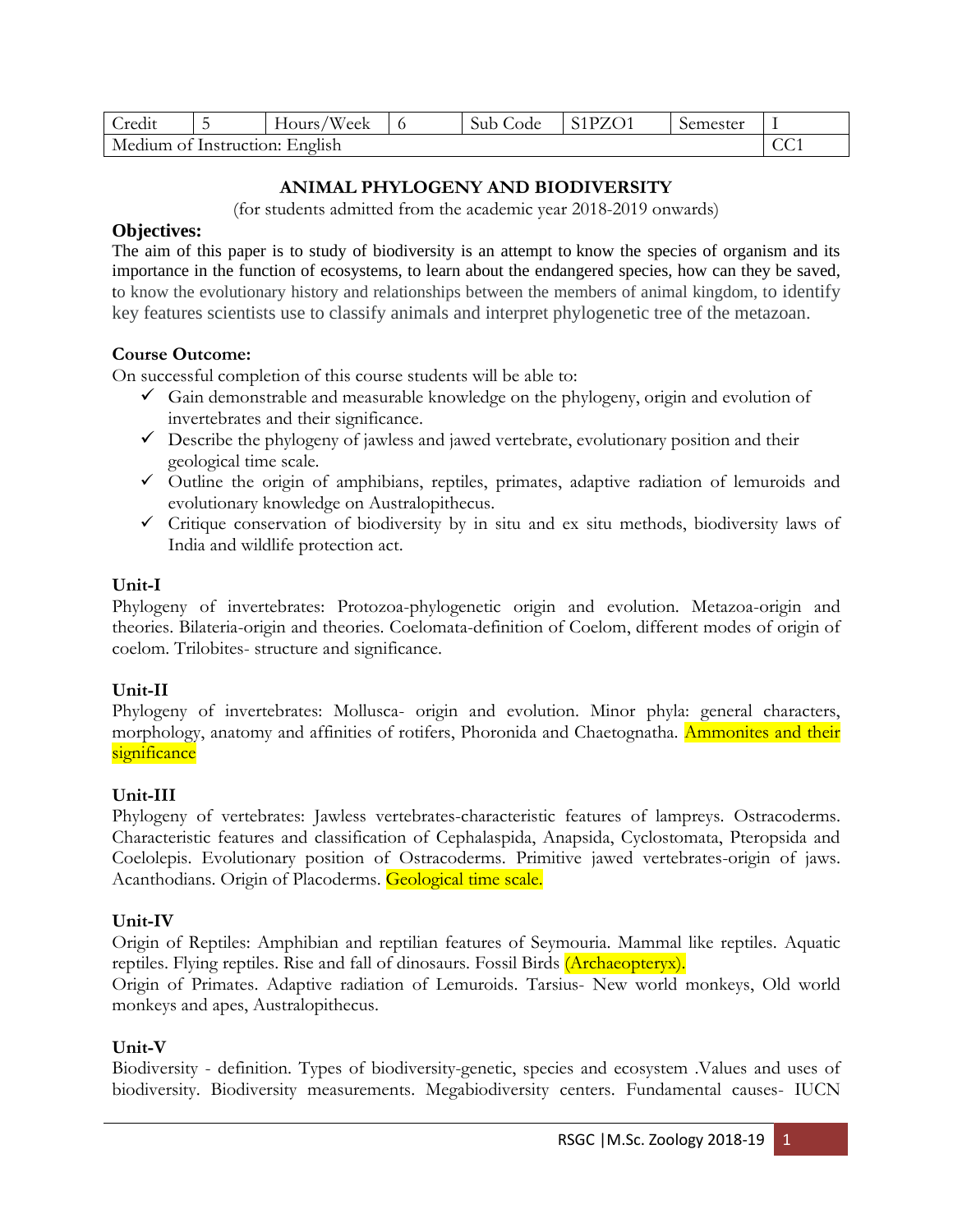categories. Conservation of biodiversity: *in situ* (afforestation, social forestry, agro-forestry biosphere reserves, national parks and sanctuaries), *ex situ* (cryopreservation, gene banks, sperm banks, DNA banks, tissue culture and biotechnological strategies).Biodiversity laws of India. Wild life protection Act.

### **Reference Books:**

Kapoor, V.C.1995.Theory and Practice of Animal Taxonomy. Oxford & IBH Publishing Co. New Delhi. Solbrig, O.T., Van Emden, H.M. and Van Oordt, P.G.W.J. 1995. Biodiversity and Global Change.CAB international, Wallingford, U.K.

| <b>Question Pattern</b> |  |
|-------------------------|--|
|-------------------------|--|

| _ _ _ _ _ _ _ _ _ _ _ _ _ _ |                                    |                                        |                |
|-----------------------------|------------------------------------|----------------------------------------|----------------|
| Part A $(10 x = 20)$        | Part B $(5x5=25)$                  | Part C $(3x10=30)$                     | Max Marks 75   |
| Answer all the questions 2  | Answer all the questions. Either   | Answer any 3 questions out of 5        | Duration 3 hrs |
| question from each unit     | or type- 2 question from each unit | questions, One question from each unit |                |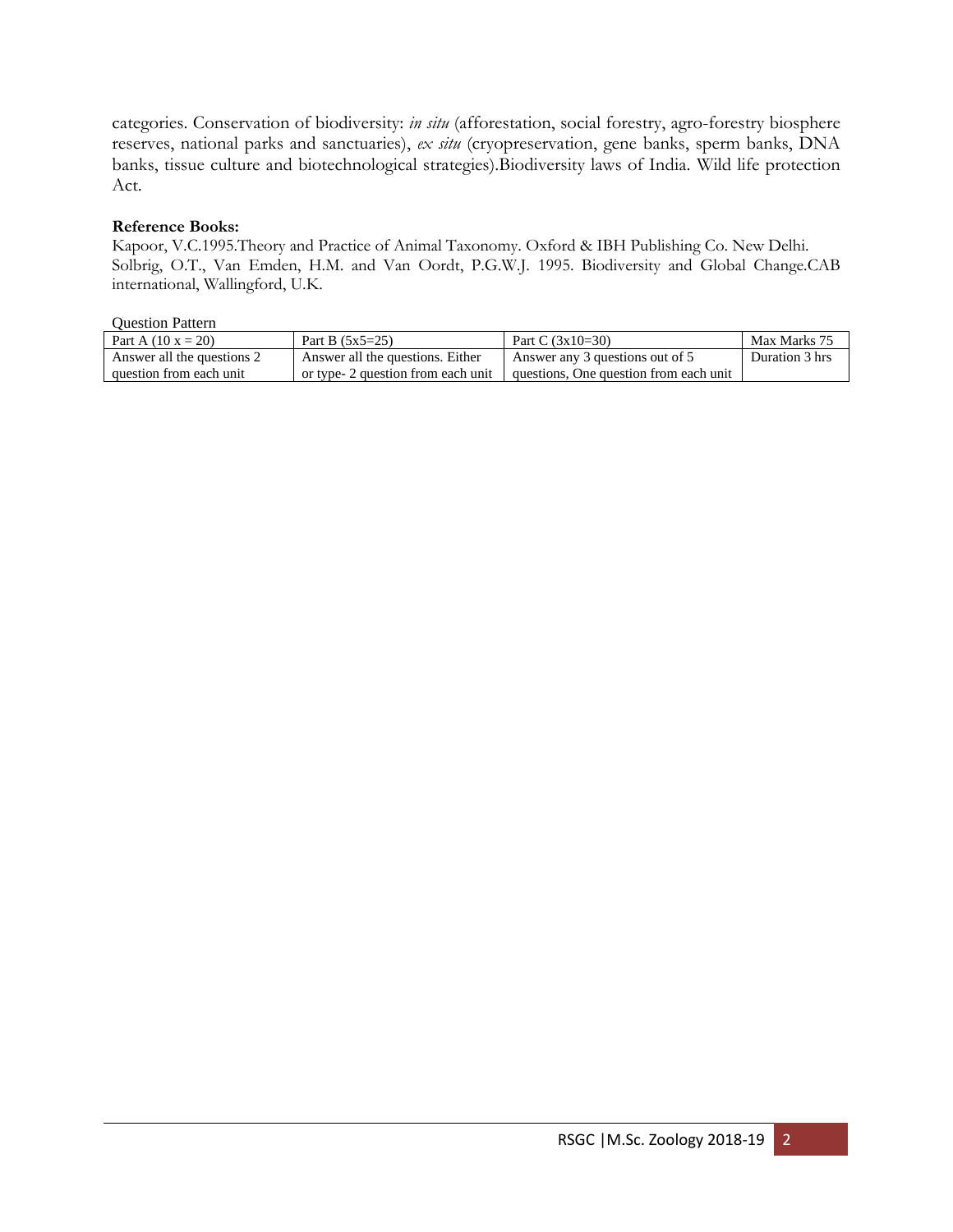| $. \text{redit}$ 5             |  | Hours/Week $\vert$ 6 |  | Sub Code | S <sub>1</sub> PZ <sub>O2</sub> | Semester |  |
|--------------------------------|--|----------------------|--|----------|---------------------------------|----------|--|
| Medium of Instruction: English |  |                      |  |          |                                 |          |  |

## **CELL AND MOLECULAR BIOLOGY**

(for students admitted from the academic year 2018-2019)

### **Objectives:**

The main objectives of this paper are: to have basic knowledge in cell and molecular biology and become aware of the complexity and also harmony of the cell, study the structures and purposes of basic components of cells, especially macromolecules, membranes, and organelles, understand how these cellular components are used to generate and utilize energy in cells, the cellular components underlying cell divisions.

### **Course Outcome:**

After completion of this course, the students would be well versed in the following disciplines.

- $\checkmark$  Cellular transports systems.
- $\checkmark$  Receptors and Cell signaling.
- $\checkmark$  Genomic structure of the cells.
- $\checkmark$  Synthesis and functions of genes.
- $\checkmark$  Types of DNA and RNA.
- $\checkmark$  Mechanisms of protein synthesis.
- $\checkmark$  Methods of cell culture and cell lines.
- ✓ Valuable products from cell culture.

#### **Unit-I**

Ultra structure of eukaryotic cell. Structure and functions of membrane system, Passive & active transport, permeases, sodium potassium pump, Ca2+ ATPase pumps. Lysosomal and vacuolar membrane. ATP dependent proton pumps, co transport symport, antiport, transport into prokaryotic cells, endocytosis and exocytosis.

#### **Unit-II**

Receptors–characterization, types (cytosolic, nuclear and membrane bound) and quantification. Autocrine, paracrine and endocrine mode of action. Signal amplification – models. Biosynthesis of inositol tri phosphates, cyclic GMP and g proteins. Signal transduction - calcium ion flux and its role in cell signaling. Current models of signal amplification, phosphorylation of protein kinases, regulation of protein kinases, serine –threonine kinases, tumor necrosis factor receptor families.

#### **Unit-III**

The law of DNA constancy. DNA-Classes and forms. Structure and organization of chromatin. Chromosomal banding techniques. Chromatid differentiation. Eukaryotic genome organization (coding and non-coding sequences, Satellite DNA).DNA damage and repair, DNA replication – types.

#### **Unit-IV**

RNA- Structure and types (m, t & rRNA).Transcription in Prokaryotes and eukaryotes-mechanism. Reverse transcription. Post transcriptional modifications and processing of mRNA. Protein Synthesismolecular mechanism of protein synthesis. Regulation of gene expression in prokaryotes and eukaryotes.- Genetic Code. Operon concept.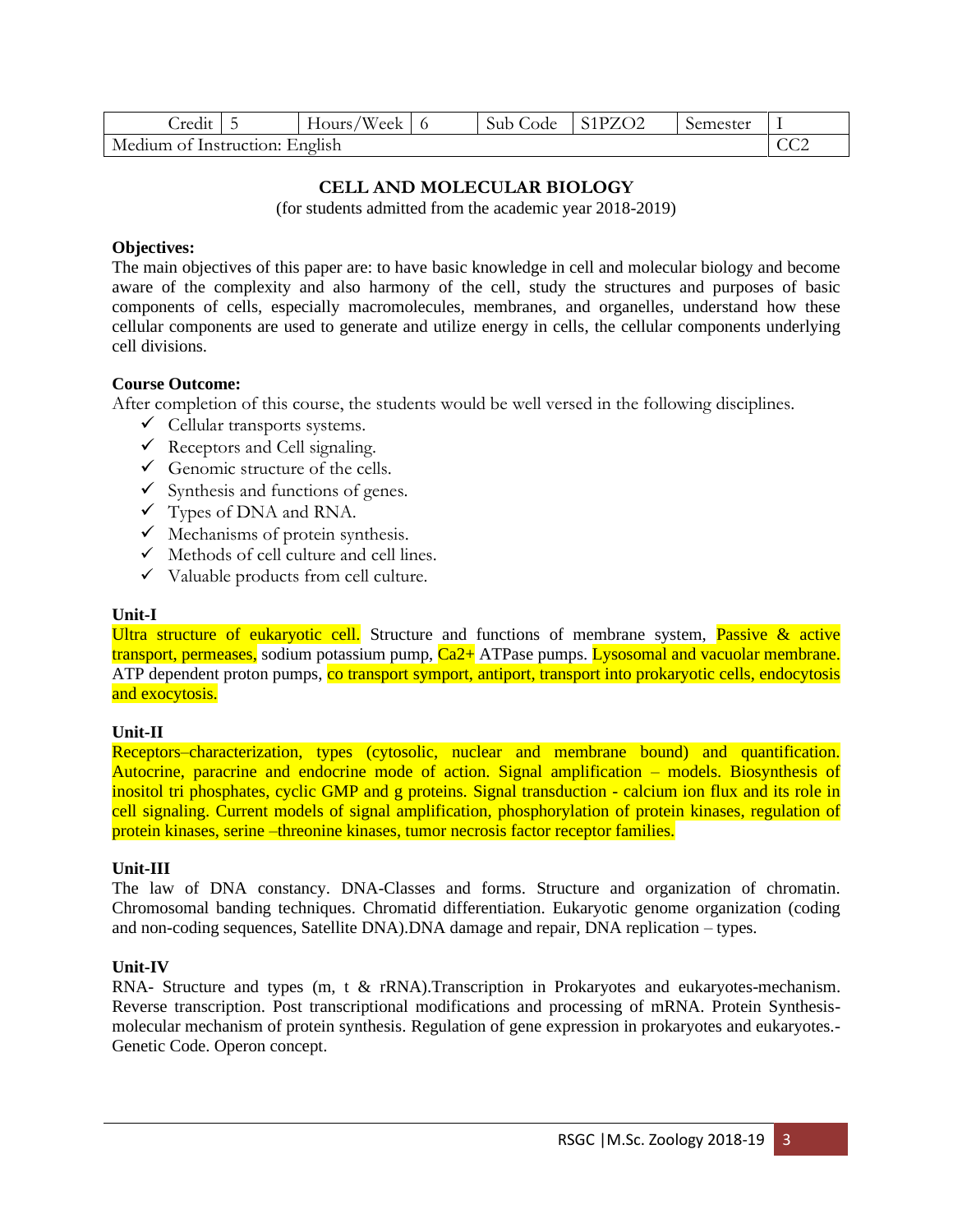#### **Unit-V**

Cell line - generation of cell lines. Maintenance of stock cells. Characterization of cells. Immunochemistry - morphological analysis techniques. Cell culture - explant culture, primary culture, three dimensional culture and role of matrix in cell growth.

#### **Text Books**

Darnell J, Lodish H, Baltimore D. 1995.Molecular Cell Biology.W.H.Freeman. Pp 1152. Kimball. J.W. 1970.Cell Biology.Wesley Publishers.Pp 168.

#### **Reference Books**

De Robertis& De Robertis.Cell and Molecular Biology. G.M.Cooper and R.E. Hausman.2013. The Cell. A Molecular Approach.Sinauer Associates, Inc. Publishers.

| Part A $(10 x = 20)$       | Part B $(5x5=25)$                  | Part C $(3x10=30)$                     | Max Marks 75   |
|----------------------------|------------------------------------|----------------------------------------|----------------|
| Answer all the questions 2 | Answer all the questions. Either   | Answer any 3 questions out of 5        | Duration 3 hrs |
| question from each unit    | or type- 2 question from each unit | questions. One question from each unit |                |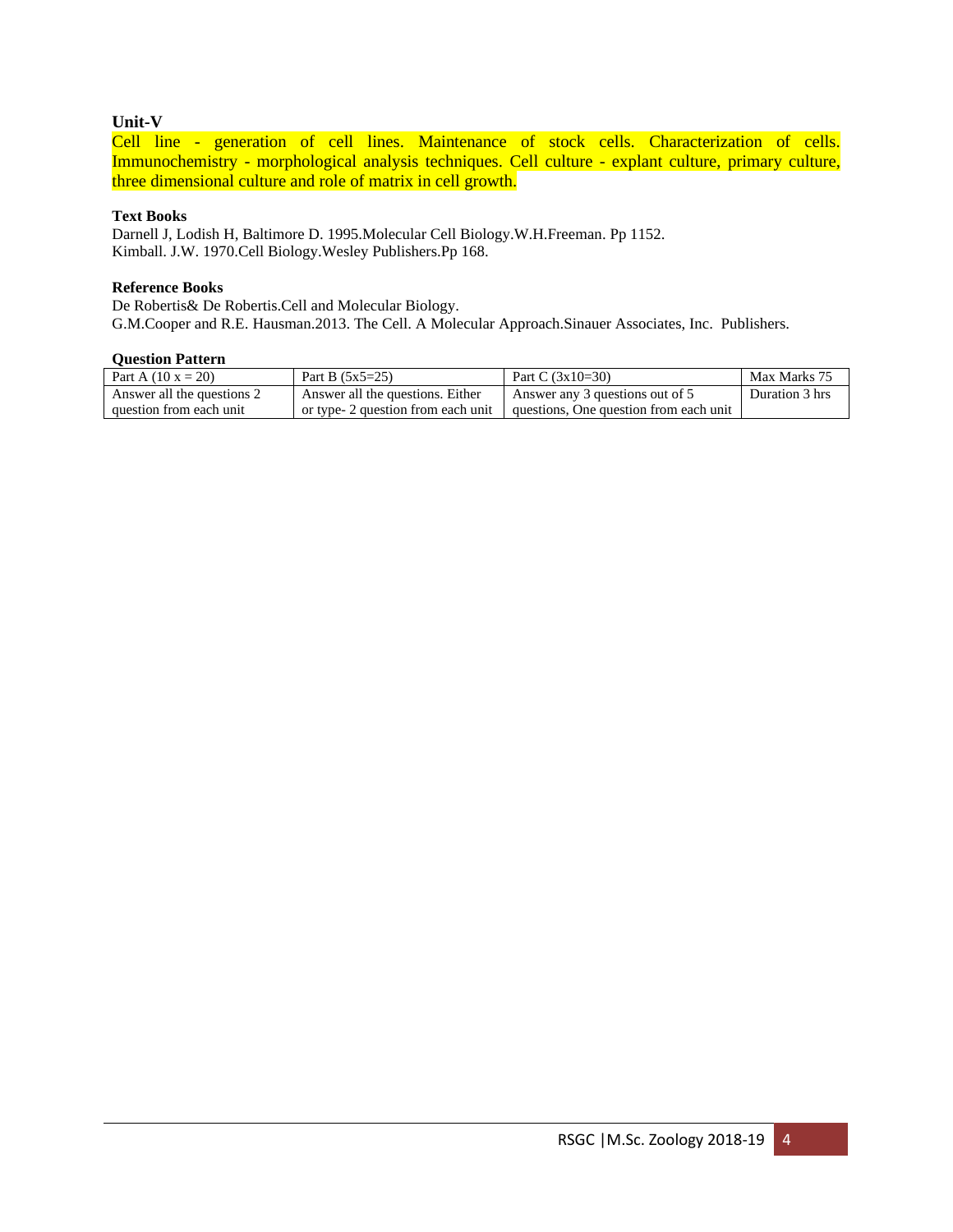| Credit                         |  | Hours/Week $\vert$ 6 |  | Sub Code | $\vert$ S1PZO3 | Semester |  |
|--------------------------------|--|----------------------|--|----------|----------------|----------|--|
| Medium of Instruction: English |  |                      |  |          |                |          |  |

# **BIOCHEMISTRY AND BIOTECHNIQUES**

(for students admitted from the academic year 2018-2019 onwards)

## **Objectives:**

This programme will give learners, sound and broad background knowledge in biochemistry and along with information on bio- instrumentation.

# **Course Outcome:**

Upon successful completion, students will have:

- $\checkmark$  Knowledge and skills to understand in detail the structure and physico chemical properties of carbohydrates from monosaccharide to polysaccharides.
- ✓ Learn the significance of structural and storage polysaccharides in nature. Understand in detail about amino acid structures, types of amino acids, classifications, structure of proteins and types of proteins.
- ✓ Describe the lipids are metabolized, cholesterol, prostaglandins etc. Understand the difference between the water soluble and fat soluble vitamins and the knowledge on the clinical consequences of nutritional deficiency.
- ✓ Demonstrate the basic knowledge the principle and applications of centrifuge, electron microscopy, SEM, TEM, STEM and chromatography technique based on the principle involved in the separation of protein.
- ✓ Understand the principles and apply basic techniques of electrophoresis, autoradiography, spectrophotometer, scintillation counter, colorimeter, spectrophotometer and atomic absorption spectrophotometer.
- ✓

# **Unit-I**

Carbohydrates: Classification, structure, properties and functions. Glycolysis. Glycogenolysis, TCA cycle. Glycogenesis. Glyconeogenesis, HMP shunt pathway.ETP system.

# **Unit-II**

Proteins: Classification based on Structure, function and solubility. Properties of protein - primary, secondary and tertiary. Amino acids-Structure, classification and properties. Enzymes – Classification and mode of action.

# **Unit-III**

Lipids: Classification, properties - saturated and unsaturated fatty acids – steroids, cholesterol and lecithin. Vitamins. Classification. Properties. Sources. Functions. Deficiency diseases

# **Unit-IV**

Principles and applications of centrifuges. Principles of sedimentation. Centrifuge –Types (Ultra , Analytical, Gradient).Principles and applications of Electron microscopy - SEM, TEM, STEM. Chromatography - Paper, Column, TLC, HPLC and GC.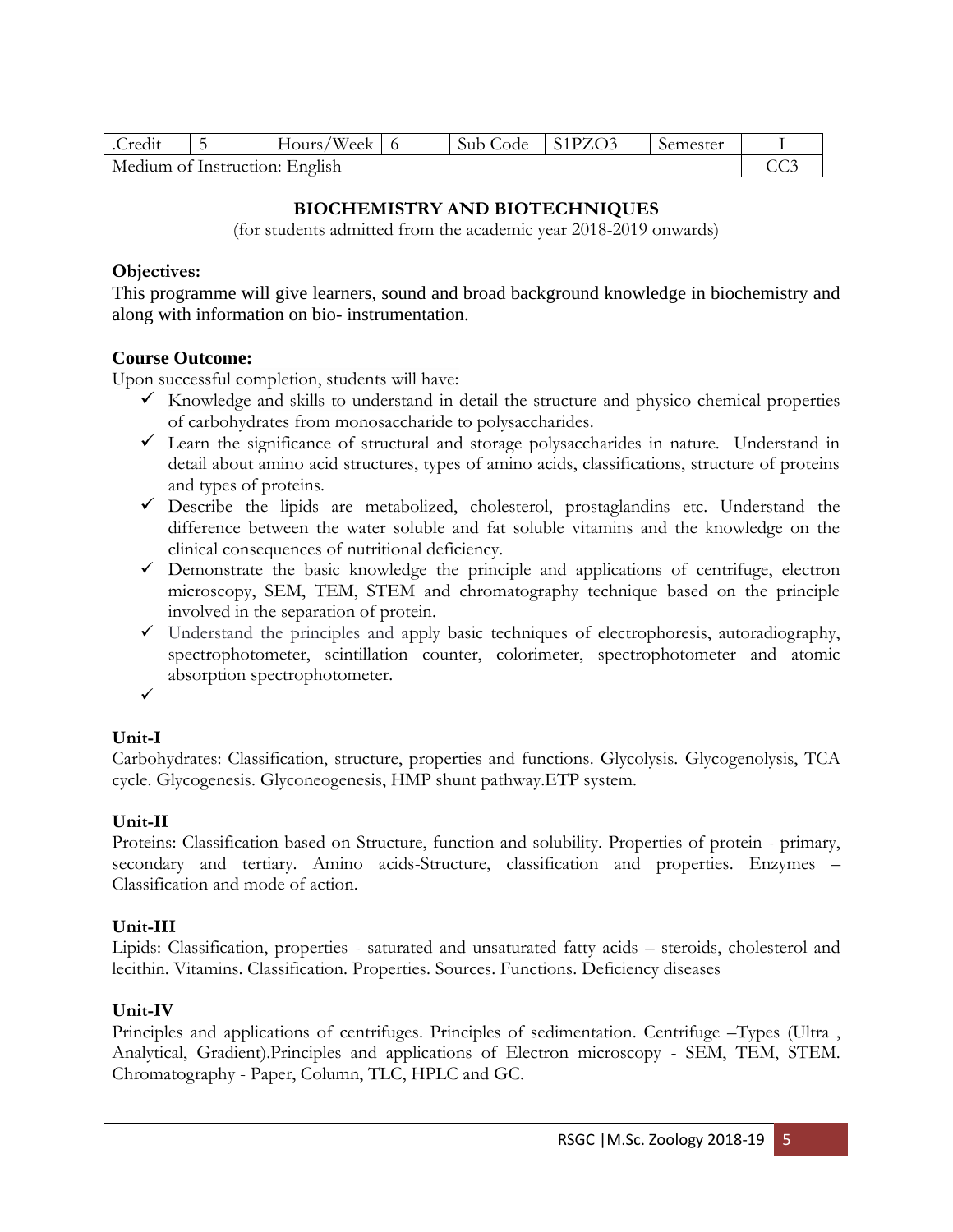# **Unit-V**

Electrophoresis- PAGE, AGE. Autoradiography, Geiger Muller -Scintillation counter. Colorimeter - Principle and applications. Beer-Lamberts law. Visible and UV Spectrophotometer. Atomic absorption Spectrophotometer. NMR technique

# **Text Book**

Jain et al. 2016.Fundamentals of Biochemistry. Chand. Co. Pvt Ltd., New Delhi. SVS Rana 2009. Biotechniques. Theory and Practice.Rastogi Publications, Agra.Pp 329.

# **Reference Books**

LubertStryer. 1999. Biochemistry. WH Freeman, Jeremy M. Berg et al. 2015. Biochemistry. Macmillan Learning, Pp1120.

| Part A $(10 x = 20)$       | Part B $(5x5=25)$                  | Part C $(3x10=30)$            | Max Marks 75   |
|----------------------------|------------------------------------|-------------------------------|----------------|
| Answer all the questions 2 | Answer all the questions. Either   | Answer any 3 questions out of | Duration 3 hrs |
| question from each unit    | or type- 2 question from each unit | 5 questions, One question     |                |
|                            |                                    | from each unit                |                |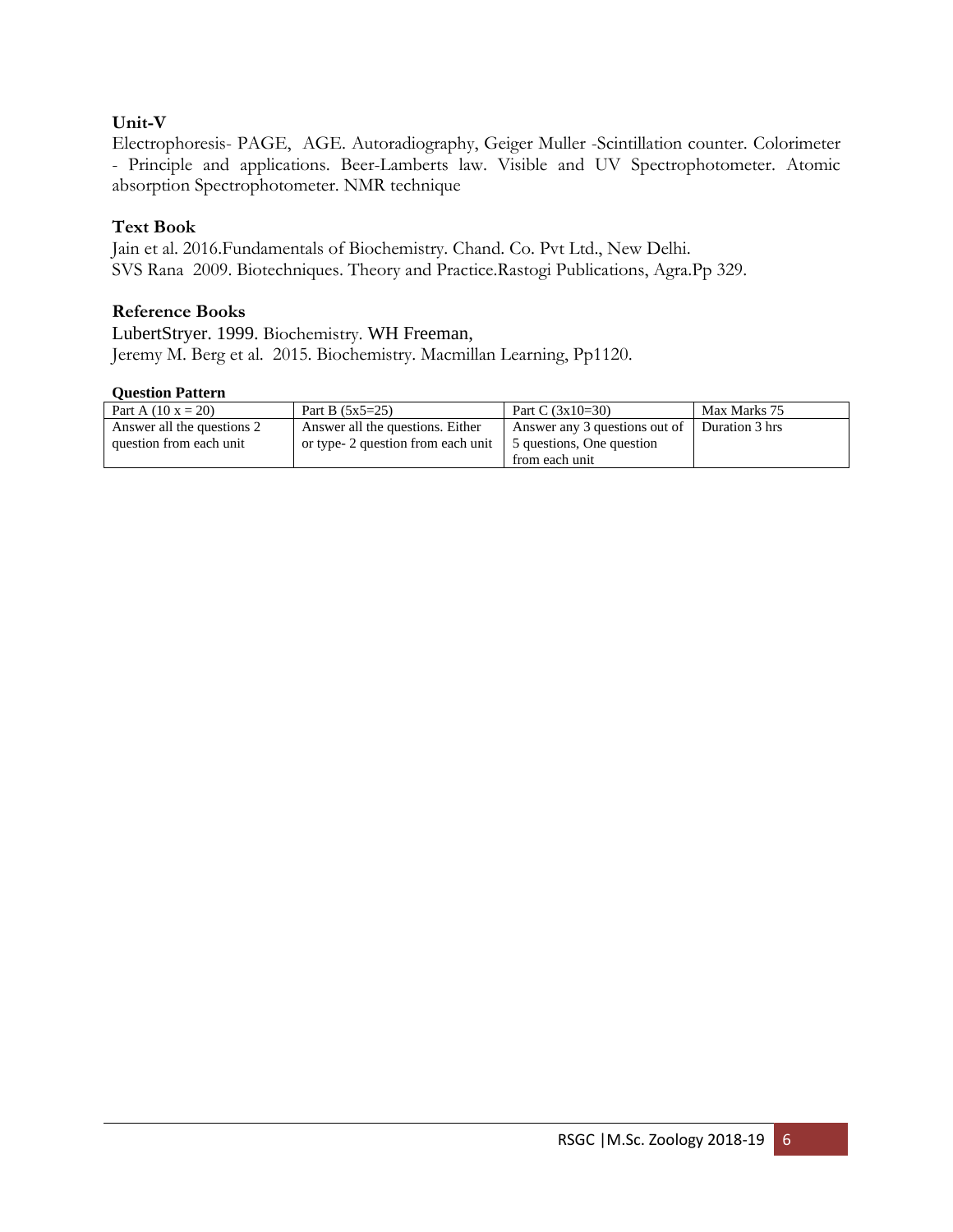| Credit                         |  | Hours/Week |  | Sub Code | ∣ S1PZOP1 | Semester |  |
|--------------------------------|--|------------|--|----------|-----------|----------|--|
| Medium of Instruction: English |  |            |  |          |           |          |  |

# **ANIMAL PHYLOGENY AND BIODIVERSITY, MOLECULAR CELL BIOLOGY & BIOCHEMISTRY AND BIOTECHNIQUES- Practical I**

(for students admitted from the academic year 2018-2019 and onwards)

## **Objectives:**

To learn animal phylogeny, study biodiversity of organisms, observe various cells and cellular organelles, understand cytological and biochemistry techniques.

## **Course outcome:**

Students completing this course will be able to

- $\checkmark$  Have an idea an evolutionary aspects of animals and the know process of fossilization.
- $\checkmark$  Able to operate/use basic laboratory equipment
- $\checkmark$  Perform cell division study and acquire practical knowledge on cell divisions
- $\checkmark$  Carry out data basic haematological anlaysis
- ✓ Quantify proximate composition of biological tissues

# **ANIMAL PHYLOGENY AND BIODIVERSITY**

Spotters: Peripatus, Ammonoids, Limulus, Trilobite, Nautilus, Latimaria, Protopterus, Archaeopteryx, Sphenodon, Ant eater.

# **MOLECULAR CELL BOLOGY**

1. Preparations of temporary mount of Onion root tip to study the different stages of mitosis.

2. Preparations of temporary mount of grasshopper testis to study the different stages of meiosis.

3. To enumerate the RBC and WBC count using haemocytometer.

4. Estimation of haemoglobin using Sahli's haemoglobinometer.

5. Mounting and cytological examination of polytene chromosomes of chironomous larva, barr bodies.

6. Measurement of the size of cells and subcellular components by micrometer.

# **BIOCHEMISTRY AND BIOTECHNIQUES**

1. Structure and operation of pH meter.

- 2. Preparation of buffers: phosphate buffer and citrate buffer.
- 3. Colorimetric/Spectrophotometric estimation of the following biomolecules:

a) Total free amino acids. b) Proteins, c) Carbohydrates d) Lipids e) Estimation of sodium, potassium and chloride in blood.

4. Separation of amino acids by Paper chromatography.

5. Separation of Proteins by SDS-PAGE (Demonstration).

6.Quantitative estimation of DNA using colorimeter (Diphenylamine reagent) or spectrophotometer.

# **MARKS DISTRIBUTION**

Animal phylogeny and Biodiverisity 10 marks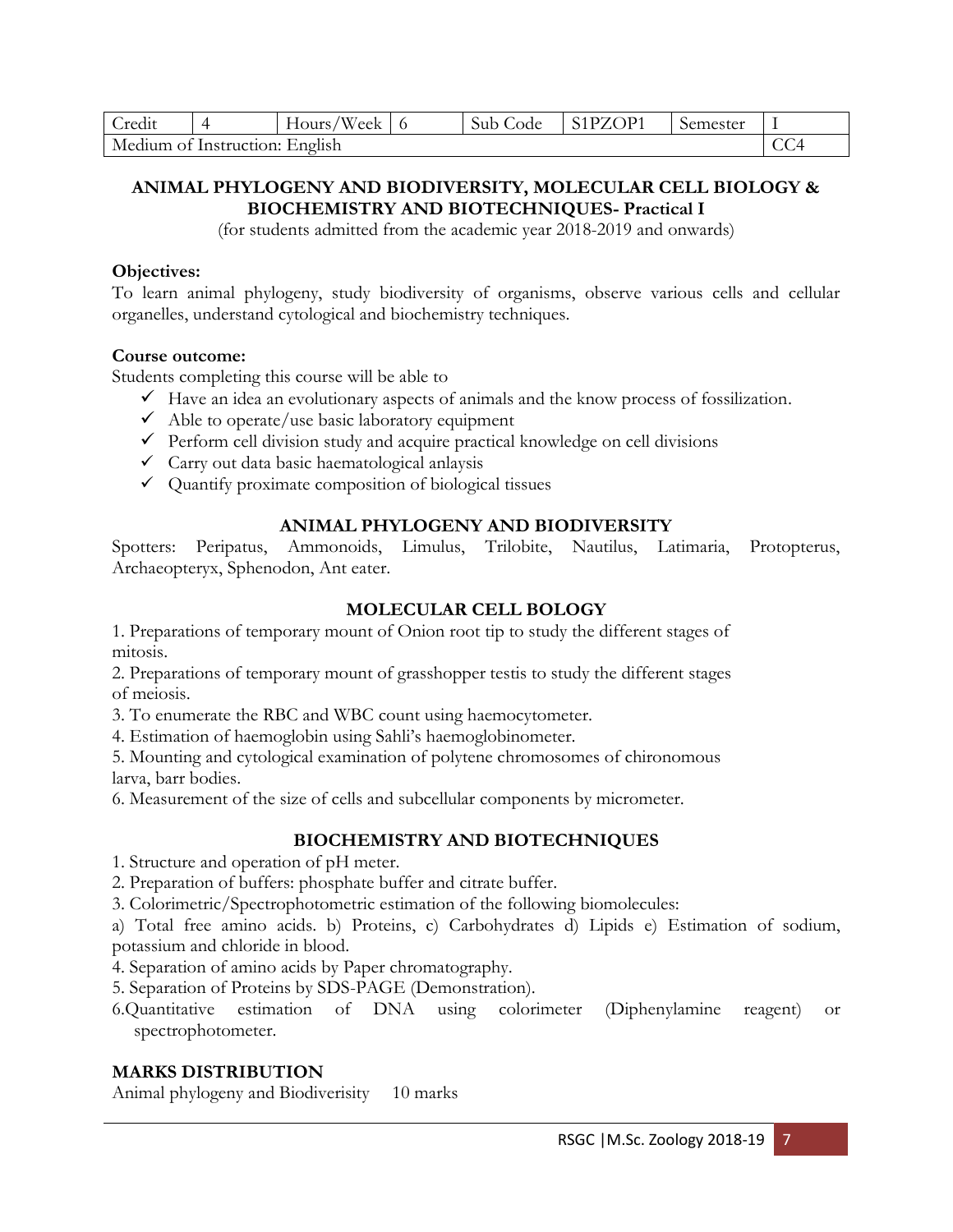| Total                          |          |
|--------------------------------|----------|
| Viva-voce                      | 05 marks |
| Record                         | 05 marks |
| Cell and Molecular Biology     | 20 marks |
| Biochemistry and Biotechniques | 20marks  |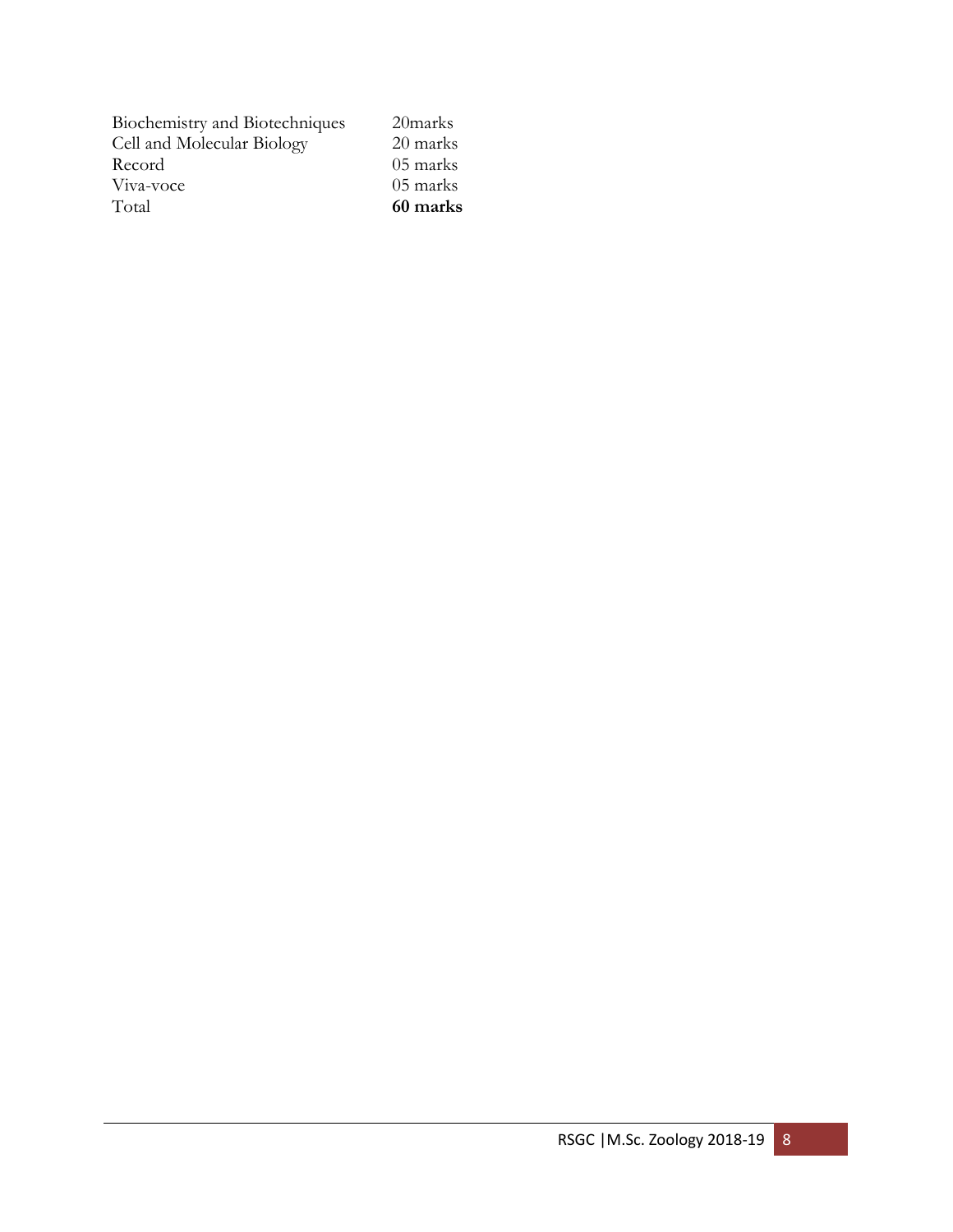| Credit                         |  | 'Week<br>Hours/ |  | Sub Code | S1PZOEL1A | Semester |  |
|--------------------------------|--|-----------------|--|----------|-----------|----------|--|
| Medium of Instruction: English |  |                 |  |          |           |          |  |

# **SERICULTURE AND APICULTURE**

(for students admitted from the academic year 2018-2019)

### **Objectives:**

To make the students understand the history of sericulture and their importance, diseases, symptoms and treatment of mulberry silkworm.

To know the commercial importance of apiculture and their products, status of apiculture in India and its importance.

## **Course Outcome:**

On completion of this course students

- $\checkmark$  acquire knowledge about sericulture and their cultural practices.
- $\checkmark$  get idea about diseases of silkworm and marketing the silk products
- $\checkmark$  learn knowledge about the mulberry silk rearing methods in Tamil Nadu
- $\checkmark$  able to understand the different bee species in India and their practices
- $\checkmark$  get knowledge about beekeeping techniques and their management's practices.

## **Unit-I**

History of Sericulture - Types of Silkworm – Mulberry (*Bmbyx*) and Non-mulberry silkworms (Tasar, Muga and Eri).*Bombyx mori*–Morphology, silk glands and life cycle. Silkworm rearing: equipment used for rearing-rearing racks and trays, disinfectants, bed cleaning, mounting appliances, harvesting and marketing of cocoons.

## **Unit-II**

Moriculture - Mulberry Species – Classification, distribution, cultivation, irrigation and common varieties used in India and recommended verities for Tamil Nadu. Propagation of Mulberry. Mulberry leaf harvesting methods -leaf picking, shoot leaf harvesting & branch cutting.

## **Unit-III**

Silkworm diseases and their treatment. Silkworm pests, parasites and their management. Silk reeling techniques.

## **Unit-IV**

Apiculture in India-Honey bees-types and morphology different bee types of a colony-Natural bee colonies and their yield. Bee hives – Primitive Hives- Modern hive-Langstroth hive and Newton's hive –setting up an Apiary and management-Appliances used in Apiary

## **Unit-V**

Diseases and pests of honey bees and their management, harvesting and extraction of honeyprocess. Physicochemical analysis of honey. Byproducts and their uses-medicinal value of honey

## **Text Books:**

H. Aruga and AA Balkema. 1994. Principles of Sericulture. Rotterdam. Pp. 367**.**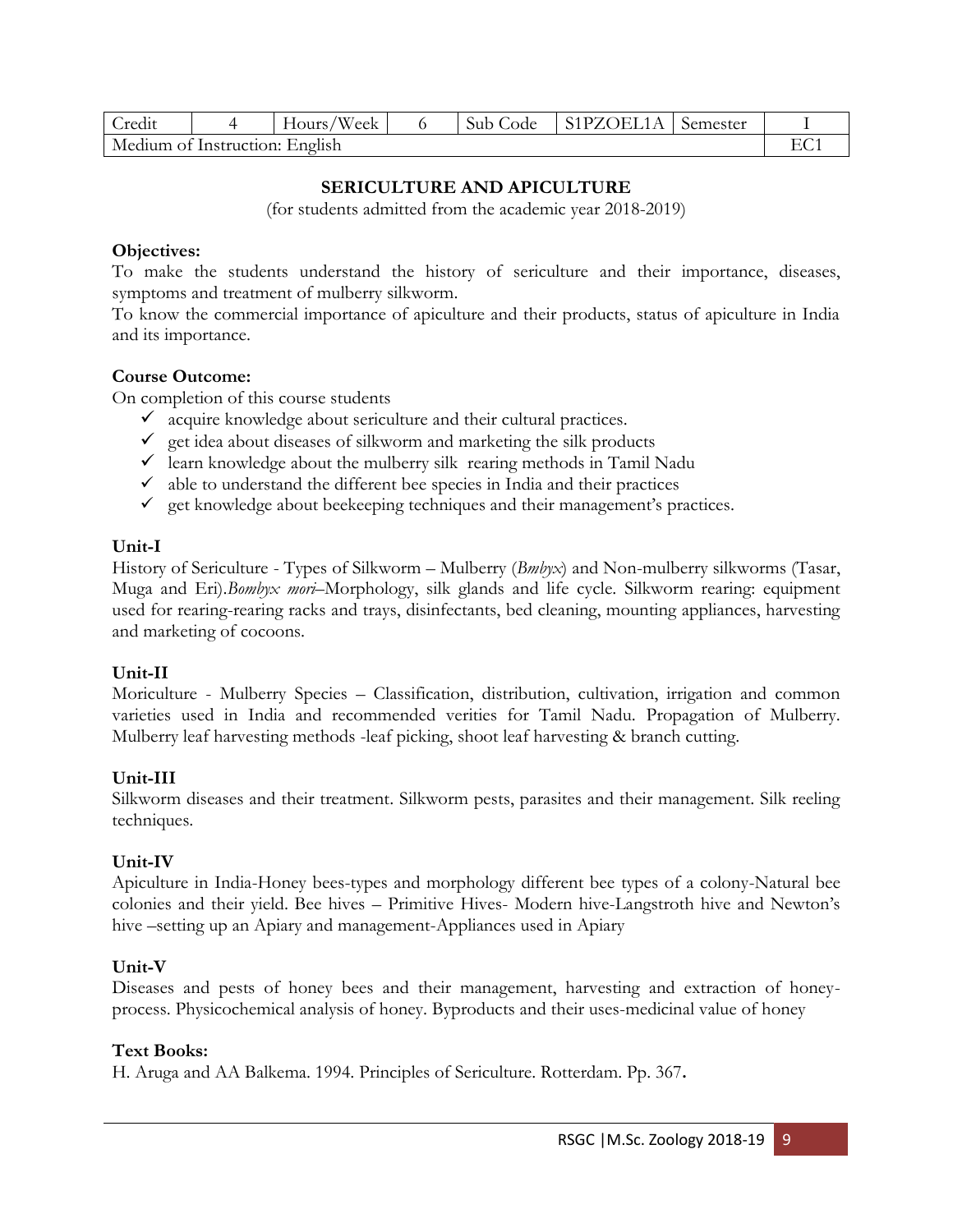### **Reference Books:**

Manual of Silkworm Rearing: Manual of Mulberry Cultivation by Food and Agricultural Organization (FAO), United States.

Sharma, P. and L. Singh. 1987. Hand Book of Bee keeping, Controller Printing and Stationery.

| Part A $(10 x = 20)$       | Part B $(5x5=25)$                  | Part C $(3x10=30)$            | Max Marks 75   |
|----------------------------|------------------------------------|-------------------------------|----------------|
| Answer all the questions 2 | Answer all the questions. Either   | Answer any 3 questions out of | Duration 3 hrs |
| question from each unit    | or type- 2 question from each unit | 5 questions, One question     |                |
|                            |                                    | from each unit                |                |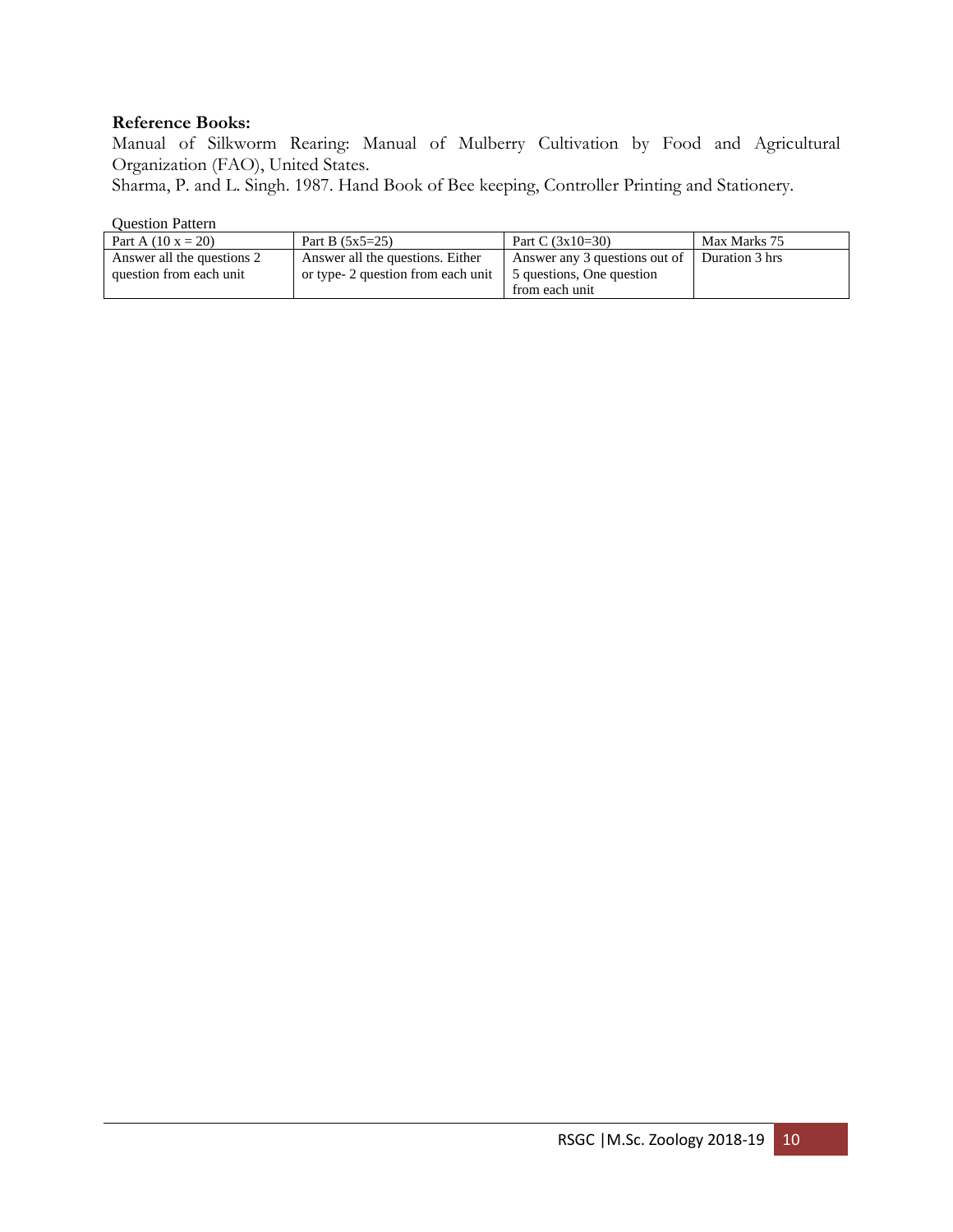| Credit                         | $\Delta$ | 'Week<br>Hours/ |  | Sub Code | S1PZOEL1B | Semester |  |
|--------------------------------|----------|-----------------|--|----------|-----------|----------|--|
| Medium of Instruction: English |          |                 |  |          |           |          |  |

## **WILDLIFE MANAGEMENT**

(for students admitted from the academic year 2018-2019 and onwards)

## **Objectives:**

To make the students equipped with principles and applications of various, wildlife management techniques

# **Course Outcome:**

On completion of this course the student will

- $\checkmark$  understand and have knowledge on modern concepts in wildlife management,
- $\checkmark$  have an insight into relevant conservation policies and legislation and their enforcement mechanism at Global and Local Level,
- $\checkmark$  experience in the use of modern scientific methods, techniques and tools that are required for biodiversity assessment and monitoring of conservation goals
- $\checkmark$  Develop skills on scientific wildlife management planning, and resolving human wildlife conflict including capture, handling, care and management of wild animals.

## **Unit-I**

Wildlife Management: Basic concepts and principles-Wildlife management before and after implementation of Wild Life (Protection) Act, 1972 –IUCN –CITES –NBA–IBA–Project Tiger –Project Elephant –Project Crocodile

# **Unit-II**

Evaluation of Wildlife habitat: Define habitat–Forest habitat types –basic survey techniques of habitats –Vegetative analyses –Point centered quadrat, Quadrat, strip transect –Habitat manipulation: Food, Water, shade, impact and removal of invasive alien species

# **Unit-III**

Population Estimation: Basic concepts and applications -Direct count (block count, transect methods, Point counts, visual encounter survey, waterhole survey). Indirect count (Call count, track and signs, pellet count, pugmark, camera trap, DNA finger printing and aerial photography)

## **Unit-IV**

Human-animal Conflicts: Basic concepts, reason for conflicts, Identification of damages caused by wild animals and control measures. Case studies –Elephant, gaur, wild boar, monkey, tiger and leopard, Translocation of Wild animals–Principles, Methods and application.

# **Unit-V**

Zoos, Zoological Parks, Wildlife Sanctuaries, National Parks & Tiger Reserves: Definition–in situ and ex situ conservation, formation, management and administration. Case studies (VOC park zoo, Arignar Anna Zoological Park, Srivilliputtur Wildlife Sanctuary, Vedanthangal bird sanctuary, Mukkuruthi and Guindy National Parks, Mudumalai and Periyar Tiger Reserves-Nilgiri Biosphere Reserve.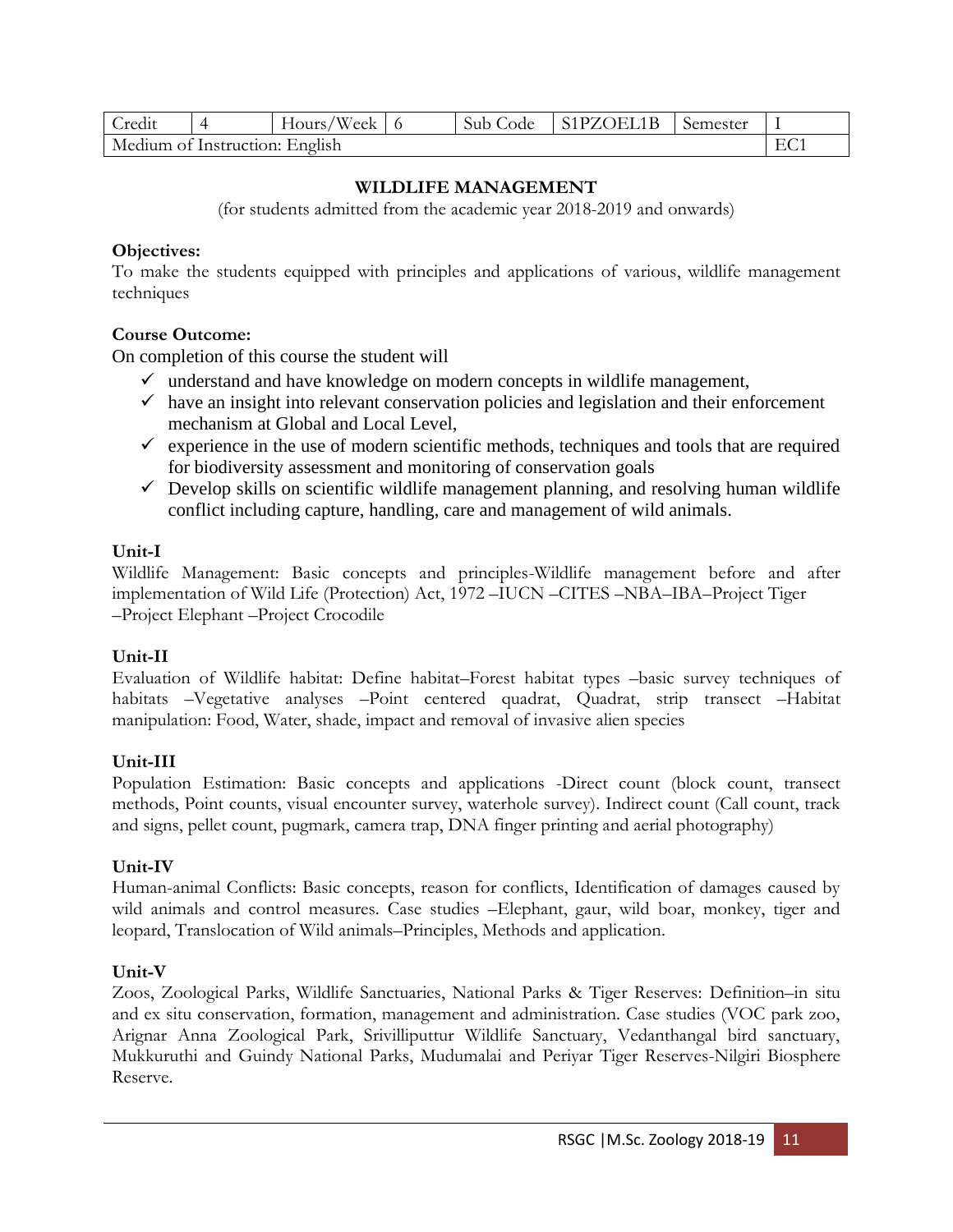### **Textbook**

Text Book of Wildlife Management. S.K.Singh. 2015.International Book Distributing Company. Pp515.

### **Reference Books:**

Wildlife Management and Conservation. Contemporary Principles and Practices. 2013. Paul R. Krausman and James W. Cain III (ed). John Hopkins University Press.Pp 360

Essential readings in Wildlife Management and Conservation. 2013. Paul R. Krausman and Bruce D. Leopold. John Hopkins University Press.Pp 696.

| Part A $(10 x = 20)$       | Part B $(5x5=25)$                  | Part C $(3x10=30)$                     | Max Marks 75   |
|----------------------------|------------------------------------|----------------------------------------|----------------|
| Answer all the questions 2 | Answer all the questions. Either   | Answer any 3 questions out of 5        | Duration 3 hrs |
| question from each unit    | or type- 2 question from each unit | questions, One question from each unit |                |
|                            |                                    |                                        |                |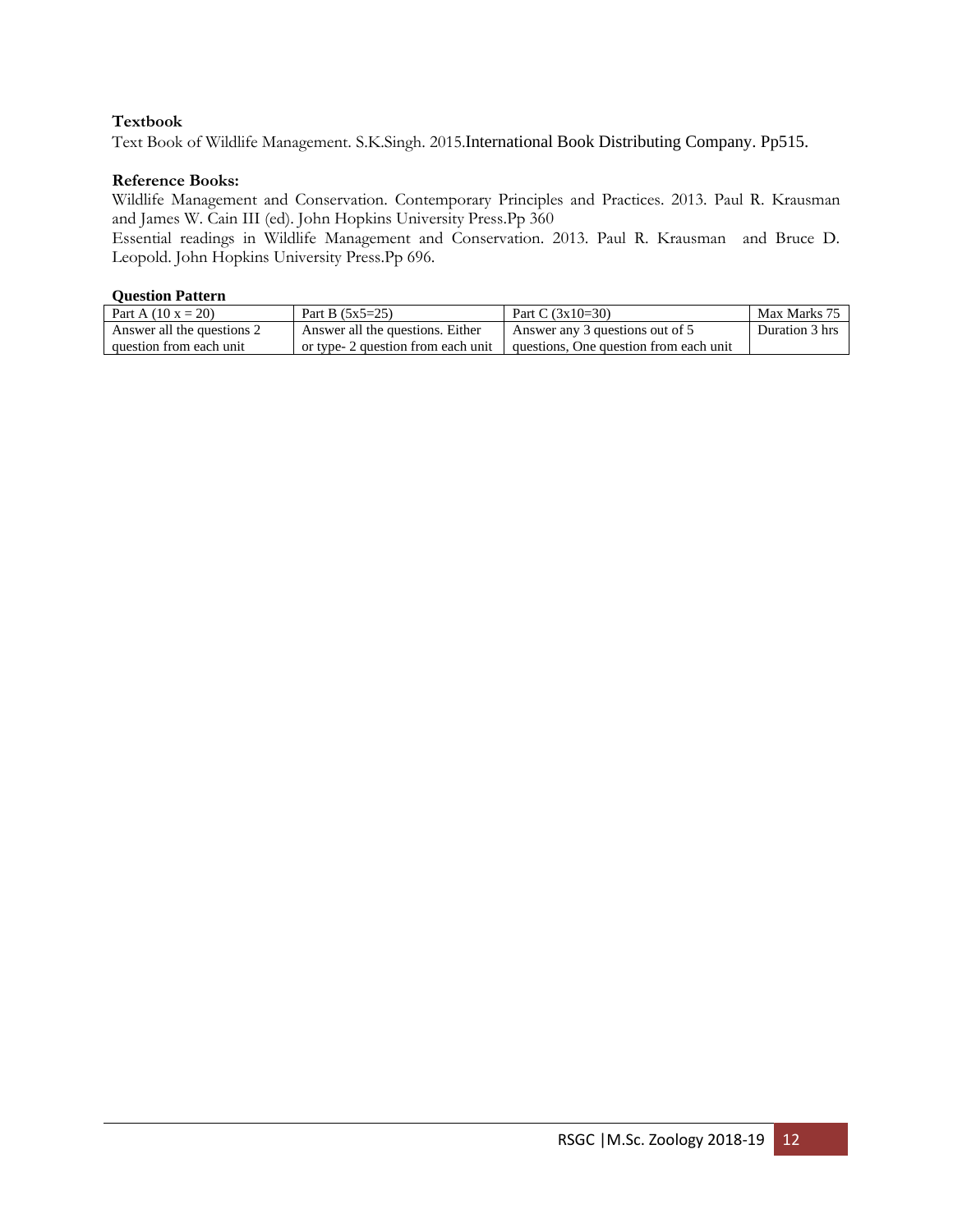| $\cdot$<br>redit               | ~ | 'Week<br>Hours. |  | Sub Code | S <sub>2</sub> P <sub>Z</sub> O <sub>4</sub> | Semester |  |
|--------------------------------|---|-----------------|--|----------|----------------------------------------------|----------|--|
| Medium of Instruction: English |   |                 |  |          |                                              |          |  |

# **GENETICS**

(for students admitted from the academic year 2018-2019)

### **Objectives:**

The course objectives are: to understand the Mendel's Laws of Equal Segregation and Independent Assortment, to gain knowledge for how genes work together in biological processes and chemical nature of heredity, to study genetic variability and DNA polymorphisms and to understand genetic engineering and the manipulation of DNA

### **Course Outcome:**

On completion of this course the students will

- $\checkmark$  Understand the molecular basis of gene interaction.
- $\checkmark$  Know the linkage analysis which is genetically used to identify the diseases inherited through genes.
- $\checkmark$  Have the knowledge on the mechanism of inheritance and the genetic material and its transfer methods.
- $\checkmark$  Able to know the diagnosis of chromosomal disorders

### **Unit-I**

Introduction to genetics. Mendel's laws of inheritance - mono and dihybrid cross. Alleles–Genotype, Phenotype. Back cross .Test cross. Complete and Incomplete dominance. Co dominance .Multiple alleles inheritance (ABO Blood grouping). Gene interaction

## **Unit-II**

Sex chromosomes. Determination of sex. Cytoplasmic inheritance. Linkage–Complete and incomplete linkage. Crossing over-mechanism. Chromosome mapping. Chromosomal abnormalities–Numerical changes: aneuploidy, euploidy, haploidy and polyploidy. Structural changes–deletion, duplication, translocation, inversion.

## **Unit-III**

DNA as the genetic material – Biochemical evidences. Fine Structure of gene – Cistron, Recon and Muton. Gene regulation in Eukaryotes-Britten and Davidson's model. Gene mutations- types (Spontaneous, Base pair substitution, Frame shift and inducible mutation).Mutagens.

## **Unit-IV**

Transformation. Conjugation. Transduction. Plasmids – types (PUC18, pBR322). Movable genes..Genetics of viruses. Life cycle of bacteriophage. Recombination in phage.

#### **Unit-V**

Human chromosome and sex determination. Syndromes – types. Eugenics. Euthenics and Euphenic. Pedigree Analysis. Human Genome Project.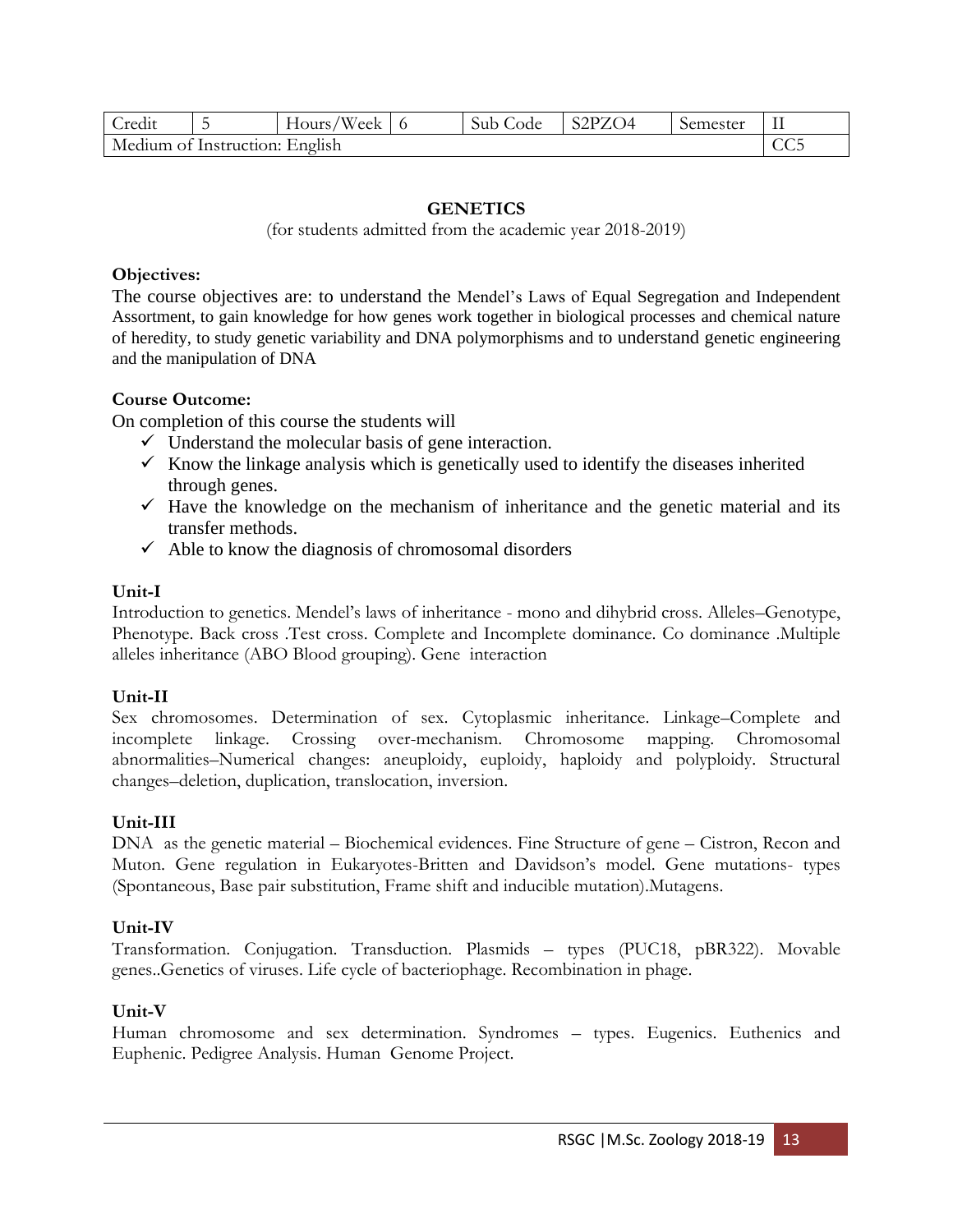# **Textbook**

Gardner et al. 2006. Principles of Genetics 8 Edition. Wiley. Pp 740.

### **Reference Books**

Daniel, L. 2010. Hartl Essential Genetics: A Genomics Perspective: 5<sup>th</sup> Edition. Jones and Bartlet Publishers, Boston.

Elof Axel Carlson. 1985. Genetics. Tata McGraw Hill Publishing Co.

| Part A $(10 x = 20)$       | Part B $(5x5=25)$                  | Part C $(3x10=30)$            | Max Marks 75   |
|----------------------------|------------------------------------|-------------------------------|----------------|
| Answer all the questions 2 | Answer all the questions. Either   | Answer any 3 questions out of | Duration 3 hrs |
| question from each unit    | or type- 2 question from each unit | 5 questions, One question     |                |
|                            |                                    | from each unit                |                |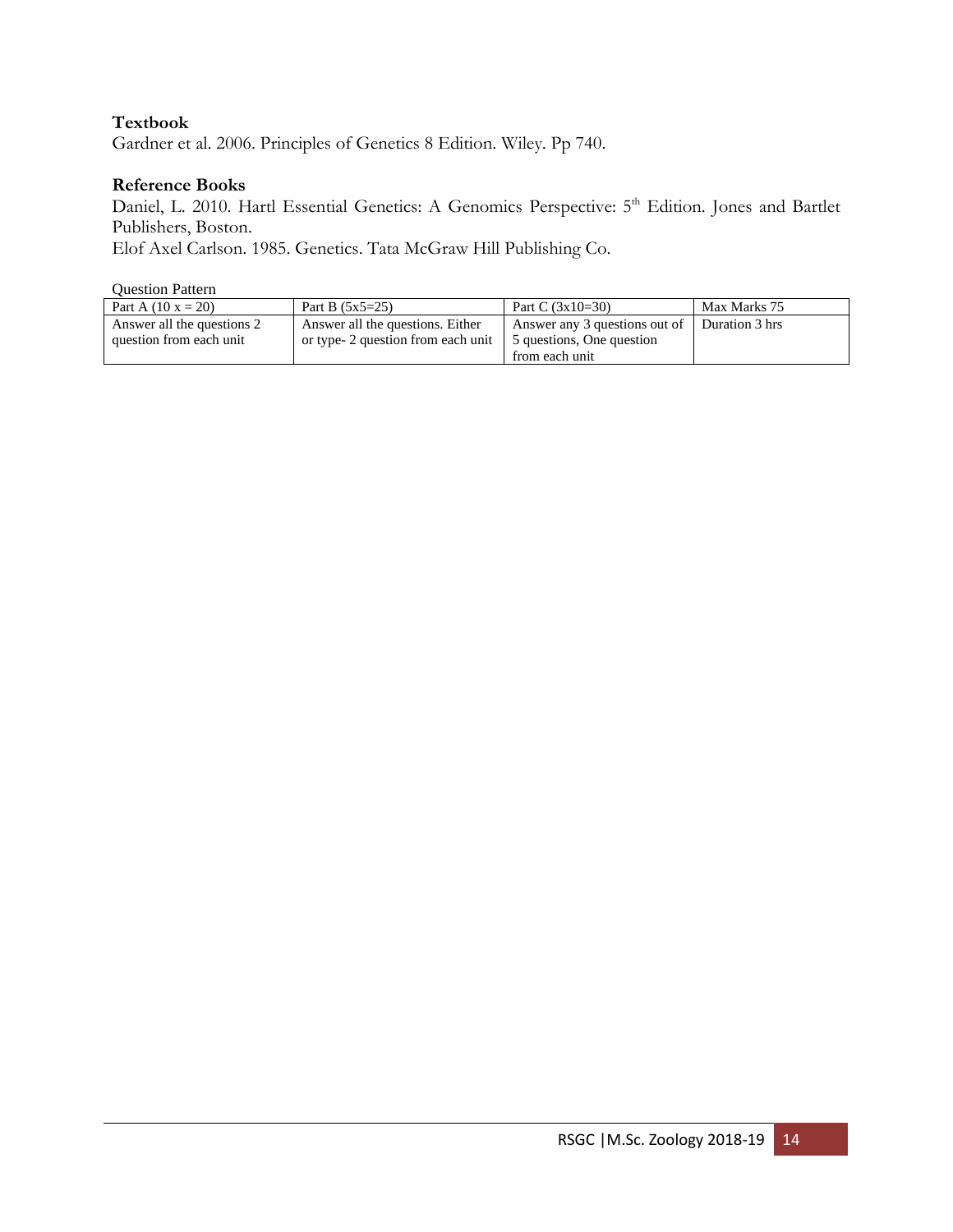| _redit |                                       | 'Week<br>Hours, |  | Code<br>Sub | S <sub>2</sub> PZO <sub>5</sub> | Semester | 11 |  |
|--------|---------------------------------------|-----------------|--|-------------|---------------------------------|----------|----|--|
|        | Medium of Instruction: English<br>UUU |                 |  |             |                                 |          |    |  |

# **DEVELOPMENTAL BIOLOGY**

(for students admitted from the academic year 2018-2019)

### **Objectives**:

Developmental biology is an experimental science, which provides understanding of the processes of early embryonic development. To analyze the mechanisms of development by experimental manipulation of developing embryos and to review current methodologies for conducting research in the field of embryology.

#### **Course Outcome:**

On completion of this course students

- $\checkmark$  understand the relationship between their experiments and concept developmental biology
- $\checkmark$  aware of the reproductive health.
- $\checkmark$  learn the organogenesis.
- ✓ understand to techniques of cryopreservation and embryo of different species.
- ✓ Know the IVF and cryopreservation techniques.

### **Unit-I**

History and theories of developmental biology. Gametogenesis. Spermatogenesis - Origin of Primordial germ cells, differentiation of spermatozoa. Structure of mammalian sperm. Oogenesisdevelopment of Oocytes. Types of eggs. Biochemical changes during Oogenesis. Egg activation. Acrosomal reaction.

## **Unit-II**

Fertilization process – mechanism. Egg–interaction of sperm and egg .Sequence of events in sperm entry –Egg surface changes. Post–fertilization changes. Changes in the organisation of the egg cytoplasm caused by fertilization.

## **Unit-III**

Cleavage - types and pattern of cleavage. Factors affecting cleavage. Morula. Blastula. Blastulation. Gastrulation - Principles and patterns of gastrulation. Morphogenetic movements in the egg. Fate map.

## **Unit-IV**

Organizer: Spemann's primary organizer-analysis of nature and mechanism of induction; Organogenesis: Cellular interaction –differentiation and organogenesis. Embryonic adaptation: Extra embryonic membrane structure in Reptiles and Birds. Placenta: Classification, structure and physiology.

## **Unit-V**

Post embryonic developmental events. Metamorphosis (Insects and Amphibians). Regeneration. Asexual reproduction.- forms of asexual reproduction. Cryopreservation of gametes and embryos. In vitro fertilization and Embryo transfer. Assisted Reproduction Technologies (ART)- sperm banking. Fertility control and regulation.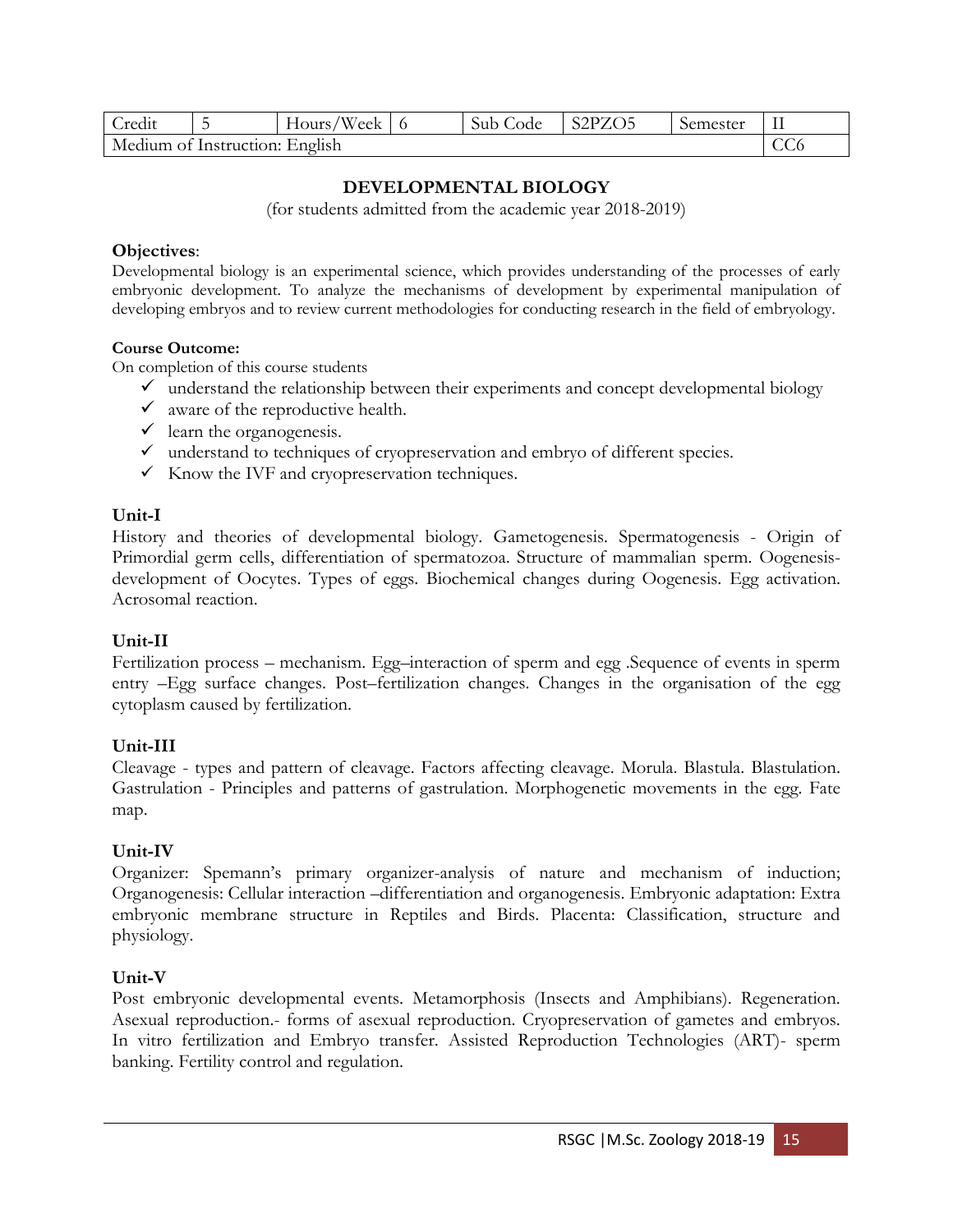## **Textbooks**

S. Chattopadhyay. 2017. An Introduction to developmental biology. Books Allied (P) Ltd. Kolkatta.Pp 630.

#### **Reference Books**

Scott F. Gilbert. 2016. Developmental Biology. Plenum Press, New York.

| Part A $(10 x = 20)$       | Part B $(5x5=25)$                  | Part C $(3x10=30)$                     | Max Marks 75   |
|----------------------------|------------------------------------|----------------------------------------|----------------|
| Answer all the questions 2 | Answer all the questions. Either   | Answer any 3 questions out of 5        | Duration 3 hrs |
| question from each unit    | or type- 2 question from each unit | questions. One question from each unit |                |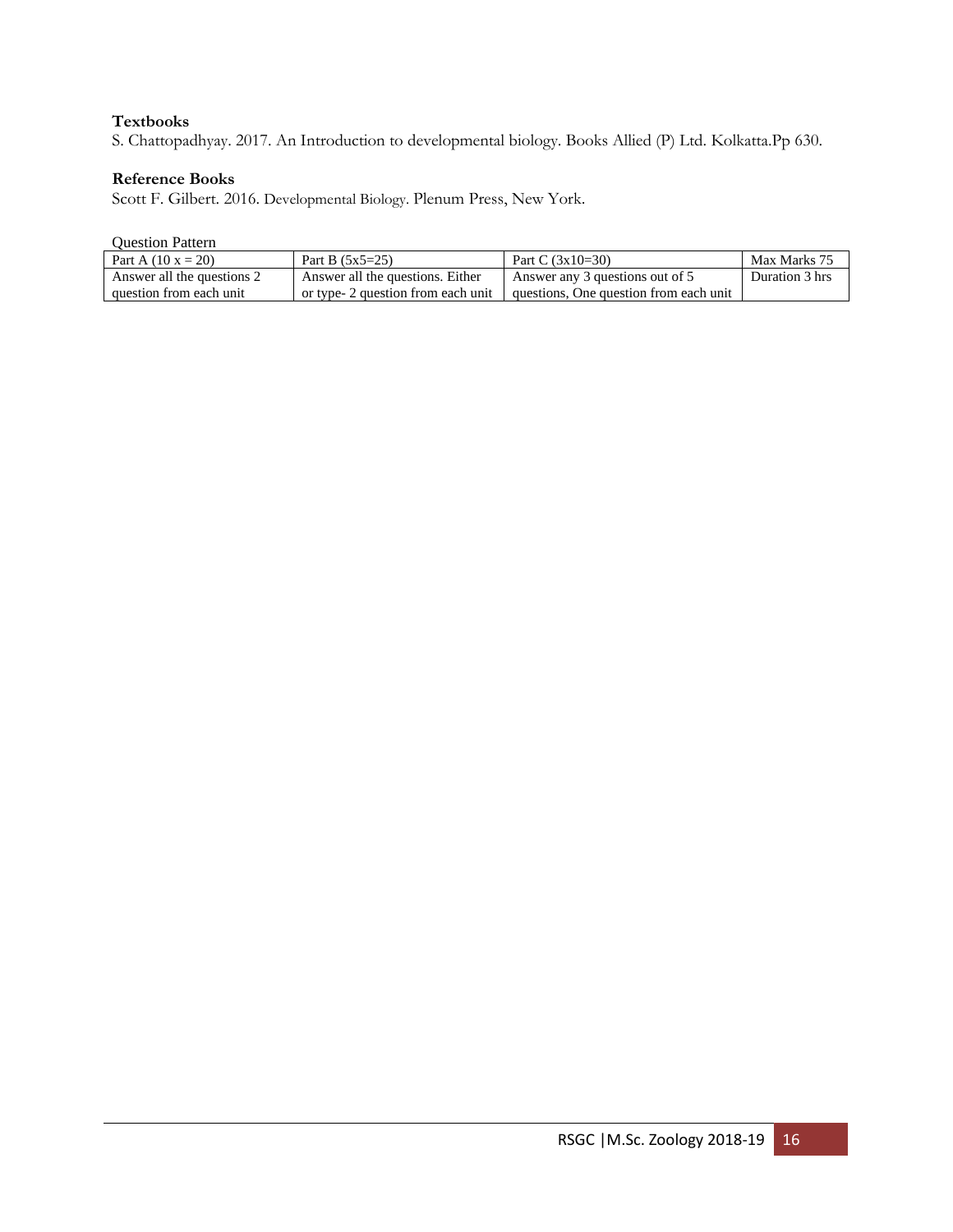| _redit                         | ′Week<br>Hours, | Sub Code | S2PZO6 | Semester |                      |
|--------------------------------|-----------------|----------|--------|----------|----------------------|
| Medium of Instruction: English |                 |          |        |          | $\cap$ $\cap$<br>UU. |

## **ANIMAL PHYSIOLOGY**

(for students admitted from the academic year 2018-2019)

### **Objectives:**

Animal Physiology course aims to provide the students about the knowledge on the functions of body systems, structure and function of the major organ systems, to learn the physiology of endocrine glands and its functions.

## **Course Outcome:**

On completion of this course the student will learn

- $\checkmark$  the digestive system students and understand the general digestive process in man.
- $\checkmark$  know the excretory system, structure of Kidney and its function.
- $\checkmark$  Understand the function of circulatory system
- $\checkmark$  Study the nervous system and its control over the entire body activities.

## **Unit-I**

Digestion and absorption in man. Respiration - respiratory organs. Respiratory pigments. Mechanism of exchange of gases. Respiratory quotient.

## **Unit-II**

Circulation- circulatory media, typical pattern of circulation. Structure of human heart, Types of circulatory system. Circulatory organs. Heartbeat. Cardiac cycle.

## **Unit-III**

Nervous system - Types of neurons. Propagation of nerve impulse. Synaptic transmission- Reflex action. Excretion - Excretory products in animals. Structure of nephron. Biosynthesis of urea. Mechanism of urine formation. Kidney failure in man .Transplantation - kidney stone. Homeostatic mechanism: Ionic and osmoregulation in fresh water and marine fishes.

## **Unit-IV**

Physiology of mammalian reproduction. Reproductive cycles -estrous cycle, sexual cycle in man, Menstrual cycle. Hormonal control of reproductive cycle. Birth control. Chronobiology. Circadian rhythm.

## **Unit-V**

Endocrine glands in mammals - structure, secretion (Hormones) and function of pituitary, Pineal, Thyroid, Parathyroid pancreas, Adrenal, Testis and Ovary. Neurosecretion in animals. Pheromones. Bioluminense.

# **Text book**

P.B.Reddy. 2015.Text Book of Animal Physiology. Ratna Prasad Multidisciplinary Research & Educational Society. Ibrahimpatnam. AP.Pp 139.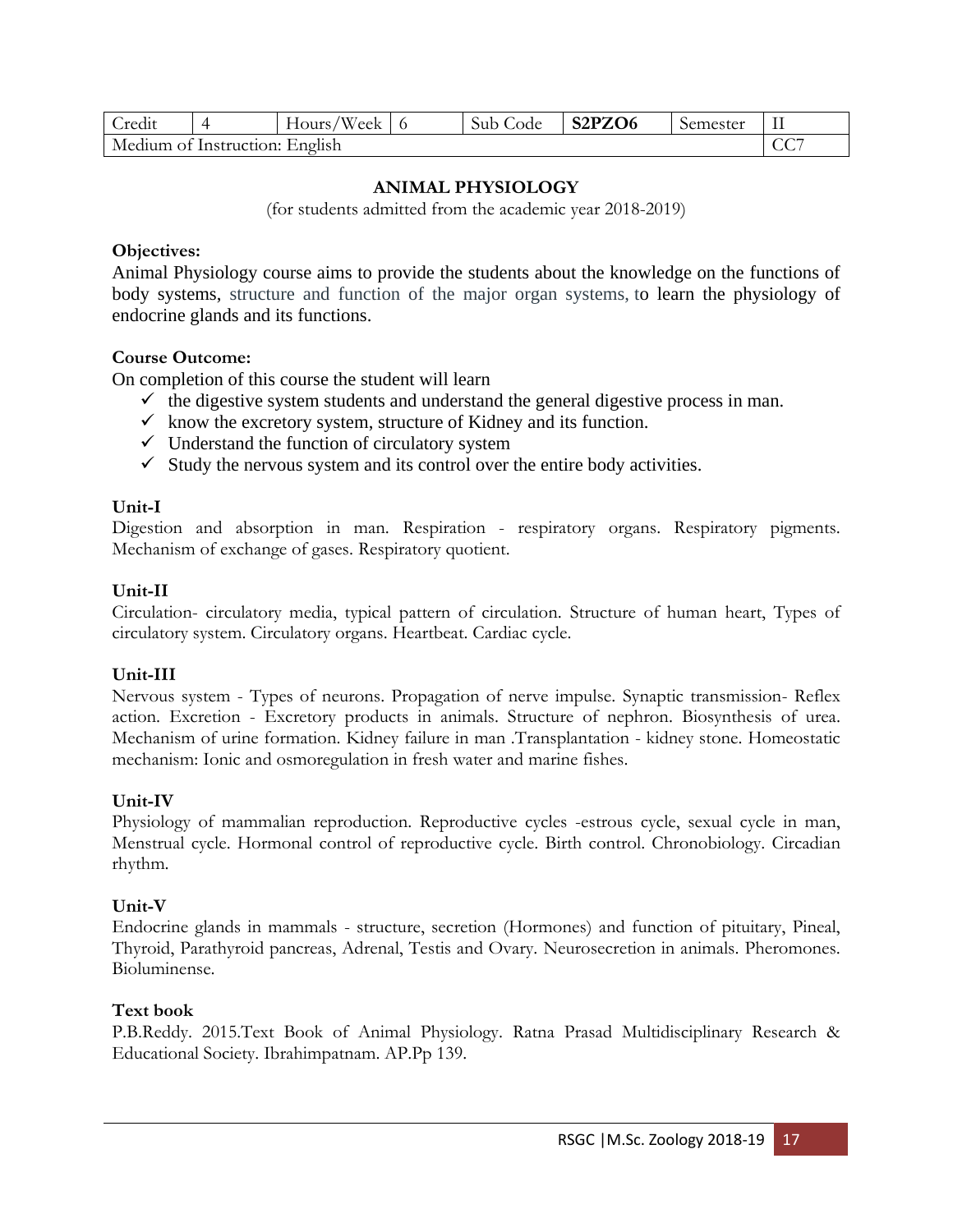## **Reference Books**

# Christopher D. Moyes and**Patricia M. Schulte. 2015. Principles of Animal Physiology (3rd Edition). Pearson Publishers.Pp 699**

Linda S. Coastanzo. 2017. Physiology. Elseiver.

| Part A $(10 x = 20)$       | Part B $(5x5=25)$                  | Part C $(3x10=30)$                | Max Marks 75   |
|----------------------------|------------------------------------|-----------------------------------|----------------|
| Answer all the questions 2 | Answer all the questions. Either   | Answer any 3 questions out of 5   | Duration 3 hrs |
| question from each unit    | or type- 2 question from each unit | questions, One question from each |                |
|                            |                                    | unit                              |                |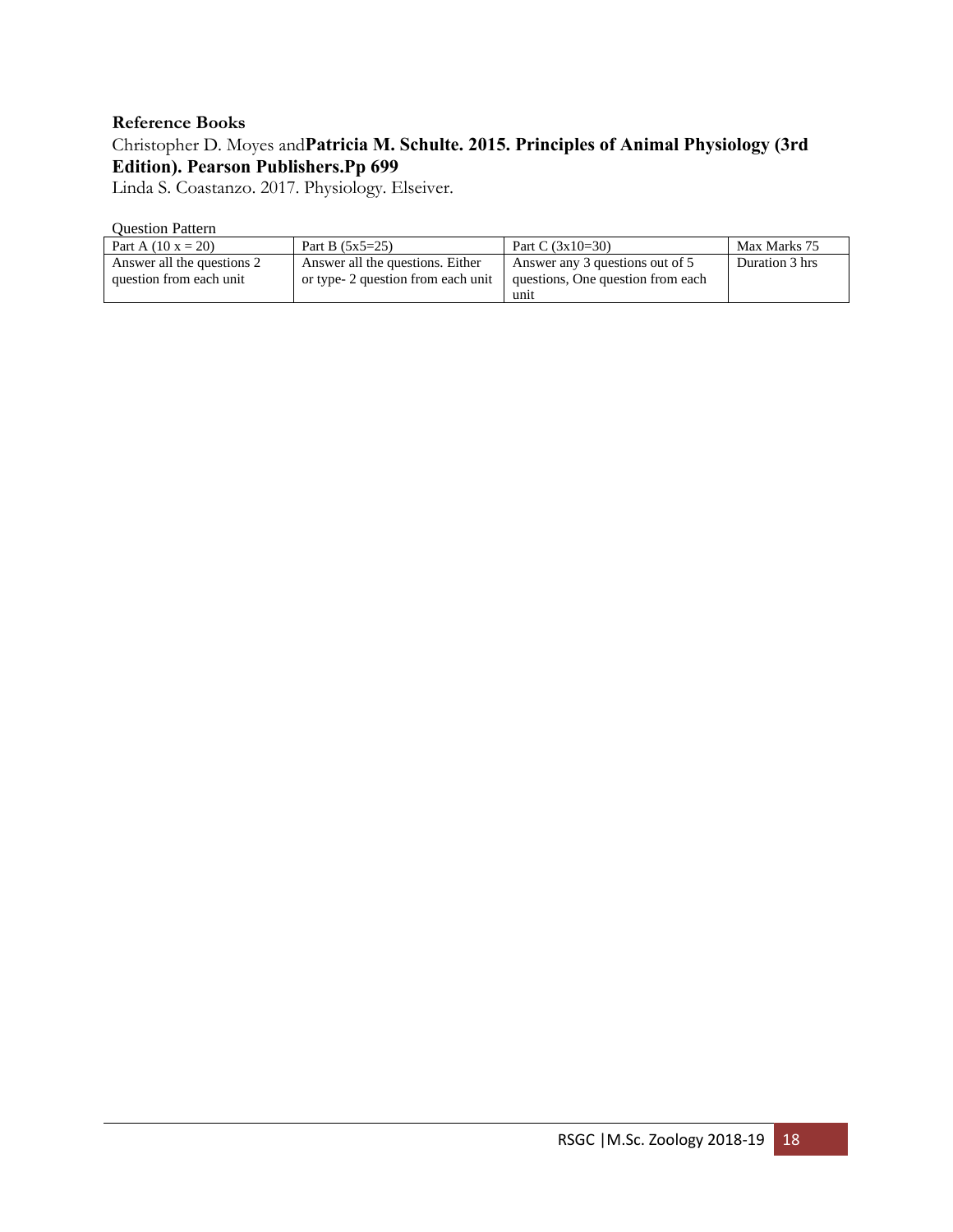| Credit                         | Hours/Week $\vert$ 6 | Sub Code | S2PZOP2 | Semester |  |
|--------------------------------|----------------------|----------|---------|----------|--|
| Medium of Instruction: English |                      |          |         |          |  |

# **GENETICS, DEVELOPMENTAL BIOLOGY AND ANIMAL PHYSIOLOGY Practical: II**

(for students admitted from the academic year 2018-2019)

## **Objectives:**

To learn Drosophila culture and human karyotype, study chick blastoderm, observe lymphoid organs of rat, understand the oxygen consumption, salt loss and salt gain in fishes, learn clinical instruments.

- $\checkmark$  Demonstrate an understanding of fundamental concept in genetics.
- $\checkmark$  To know knowledge on crossing over during meiotic divisions and ask to measure the linkage percentage.
- $\checkmark$  Understand the basic concept of developmental biology, how fertilization and cleavage occur.
- $\checkmark$  The process and consequence of gastrulation.
- $\checkmark$  Concept of organogenesis, growth, regeneration and ageing.
- $\checkmark$  Compare the different energy requirements of an animal at rest and during exercise and regulation of the oxygen transport system.

To understand the process of nervous system and sensory perception

# **GENETICS**

Drosophila-culture, mutants, sex identification; Blood groups: ABO and Rh-grouping; Human karyotyping & chromosomal abnormalities; Hardy-Weinberg Law & calculation of gene frequencies for dominant, recessive and co-dominance traits and multiple alleles.

## **DEVELOPMENTAL BIOLOGY**

Preparation of bull-sperm suspension and observation of live and smeared spermatozoa; Mounting of chick blastoderm; Effect of thyroxin or iodine on frog metamorphosis.

# **ANIMAL PHYSIOLOGY**

Estimation of oxygen consumption in fish Estimation of haemoglobin in human blood Salt loss and salt gain in fish Enumeration of RBC and WBC in human blood Survey of digestive enzymes in cockroach Test for urea and sugar in urine sample Quantitative estimation of amylase activity Quantitative estimation of ammonia and urea Spotters: BP apparatus, Stethoscope and ECG

## **Marks distribution**

Genetics 15 marks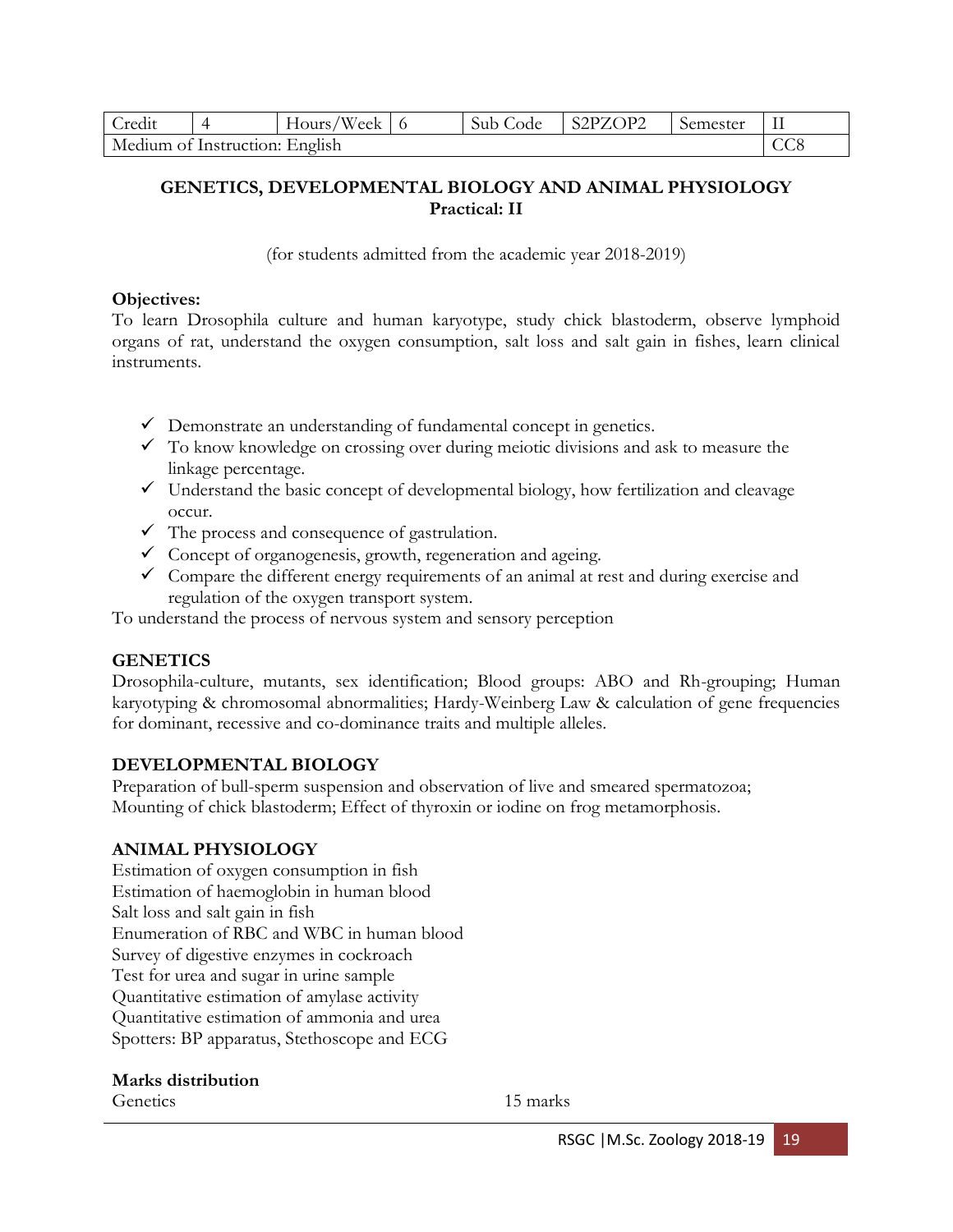Developmental Biology 20marks Animal physiology 10 marks Record 10 marks<br>viva voce 05 marks viva voce<br>Total

Total **60 marks**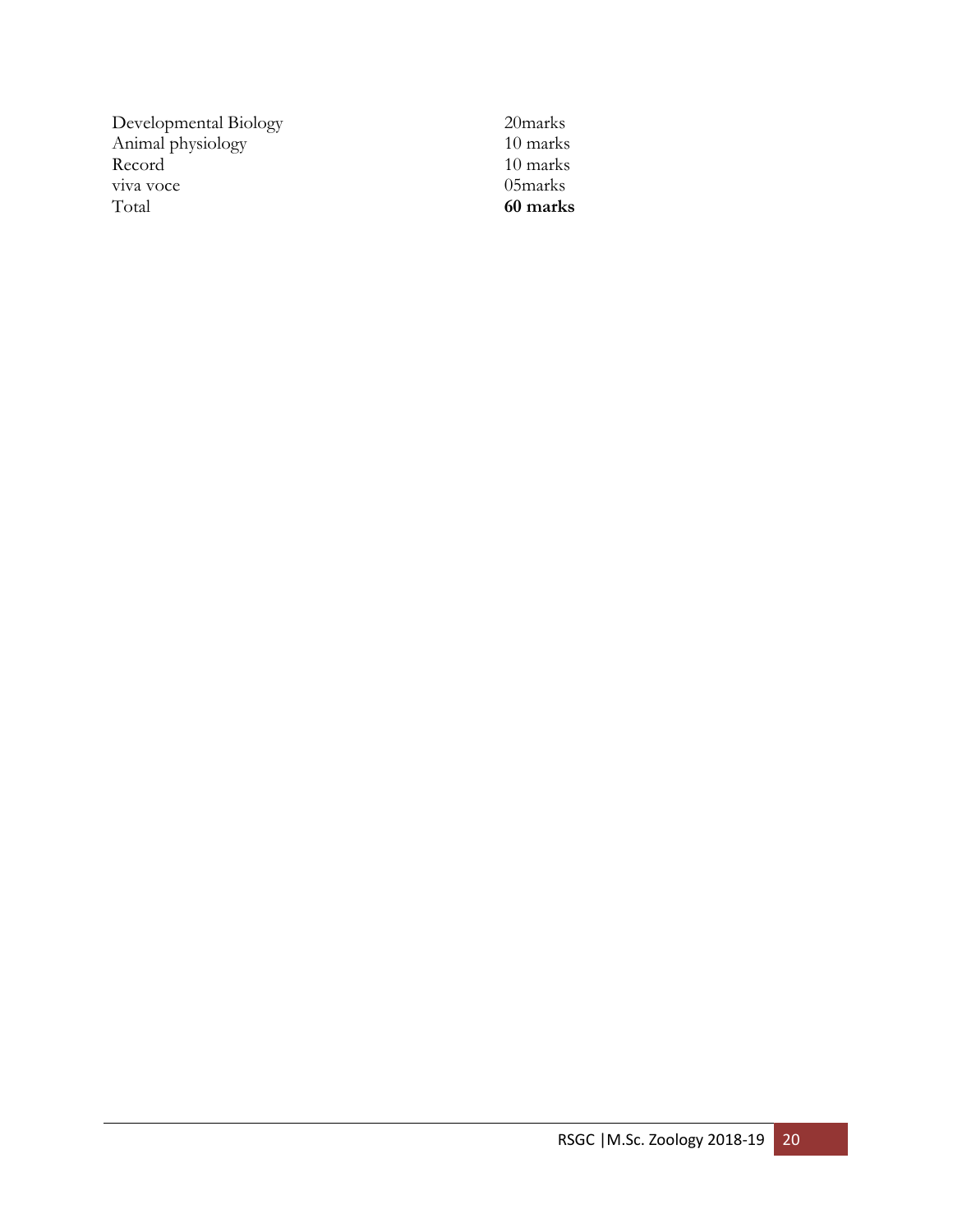| Credit |                                | Hours/Week $\vert$ 6 |  | Sub Code | S2PZOEL2A | Semester |  |  |
|--------|--------------------------------|----------------------|--|----------|-----------|----------|--|--|
|        | Medium of Instruction: English |                      |  |          |           |          |  |  |

# **AQUACULTURE & VERMICULTURE**

(for students admitted from the academic year 2018-2019)

## Objectives:

To learn, observe and understand fish biology, cultivable species, understand major diseases of culture fishes, earthworm diversity, methodology of vermicomposting.

On completion of this course students will

- $\checkmark$  Acquire knowledge about the species selection for aquaculture, water quality parameters and kinds of aquaculture
- $\checkmark$  Able to express the basic ideas of site selection, construction procedures for fish farm, types of ponds, maintaining water quality and different types of feeds
- $\checkmark$  Recognize the types of culture, various diseases of fish
- ✓ Understanding the different kinds of worm farming and also the potential of vermicompost as an alternative to chemical fertilizers
- ✓ Gain knowledge about the role of vermiculture in protecting the environment and managing the waste and also the economic importance of vermiculture

## **Unit-I**

Kinds of aquaculture .the selection of species for culture - Physical and chemical characteristics of water bodies. Types of culture-traditional-extensive, semi-intensive, intensive. Cage culture, raceway culture, raft culture, pen culture.

# **Unit-II**

Site selection, preparation of fish farm, Types of ponds - nursery pond, stocking pond and rearing pond. Maintenance and management of water quality. Natural, supplementary and artificial feeds**.**

# **Unit-III**

Types of culture-Monoculture, monosex-culture, poly culture and composite fish culture. Integrated fish farming - paddy cum prawn culture and duck cum pig cum fish culture. Sewage fed fish culture – culture of pearl oyster and edible oyster. Major diseases of culture fishes-Prevention and treatment.Fish processing technology -curing, canning.

## **Unit-IV**

Earthworm-Systematics-types-epigeic, anecic, endogeic. Diversity, distribution and biology. Nature of environmental requirement. Food, digestive capability, respiratory requirements, life cycle and adaptation. Earthworm in organic waste management.

## **Unit-V**

Methodology of vermicomposting- soil structure- raw material required, environmental, prerequested, feeding harvesting and storage of vermicompost. Vermin enrichment. Vermi Tea. Composition of vermicompost and vermin wash. Physical, chemical and biological characteristics of vermicast. Earthworm in medicine. Economic importance of vermiculture.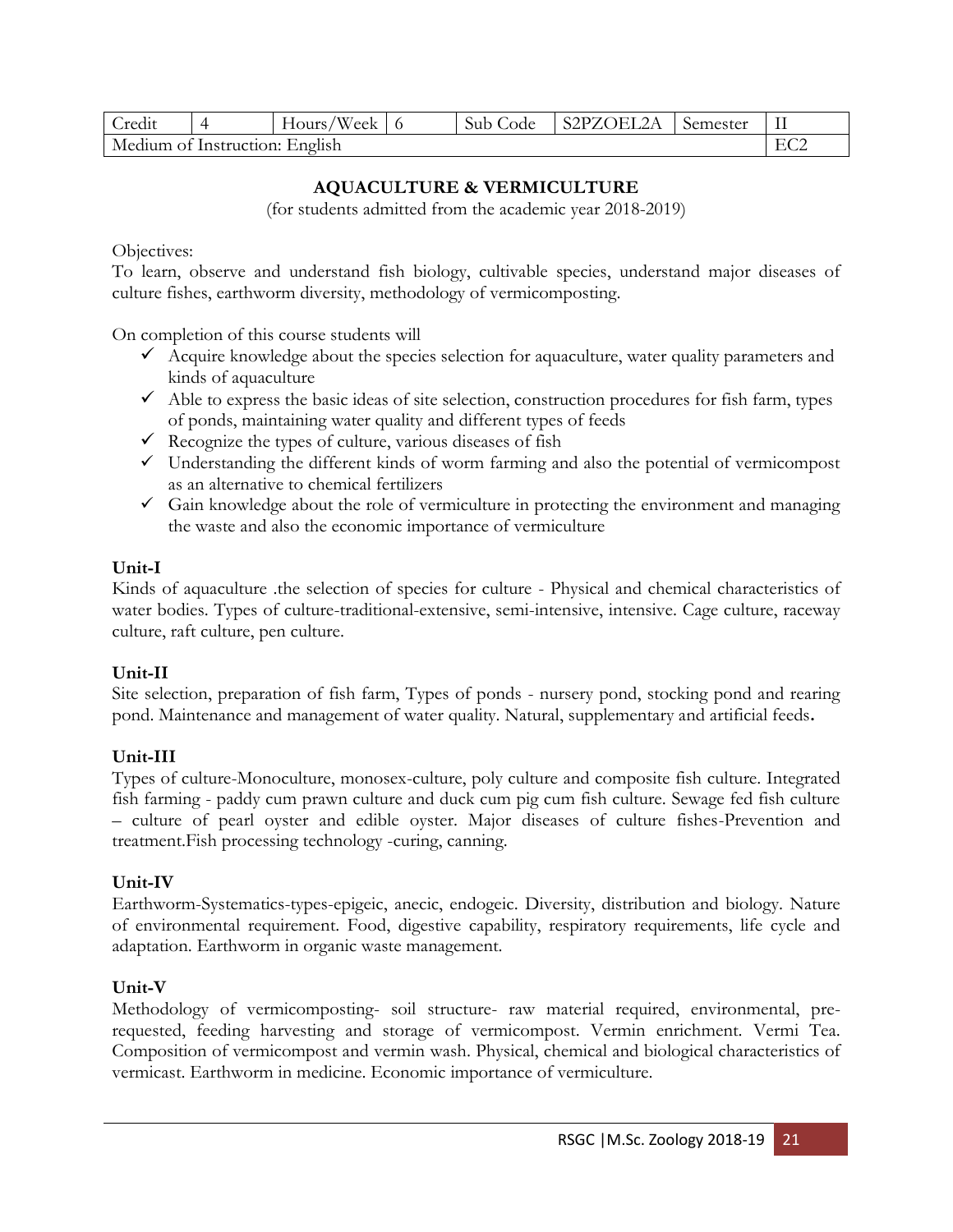## **Reference Books**

G. Santhanakumar and A.M. Selvaraj. 2002. Concept of aquaculture, Meenam Publication, Nagercoil.

Edwards, C.A. and Loft, J.R., 1977. Biology of Earthworms, 3rd Edition, Chapman Publications.

# **\*\*Visit to aquaculture farm and processing unit is compulsory**

| Part A $(10 x = 20)$       | Part B $(5x5=25)$                  | Part C $(3x10=30)$            | Max Marks 75   |
|----------------------------|------------------------------------|-------------------------------|----------------|
| Answer all the questions 2 | Answer all the questions. Either   | Answer any 3 questions out of | Duration 3 hrs |
| question from each unit    | or type- 2 question from each unit | 5 questions, One question     |                |
|                            |                                    | from each unit                |                |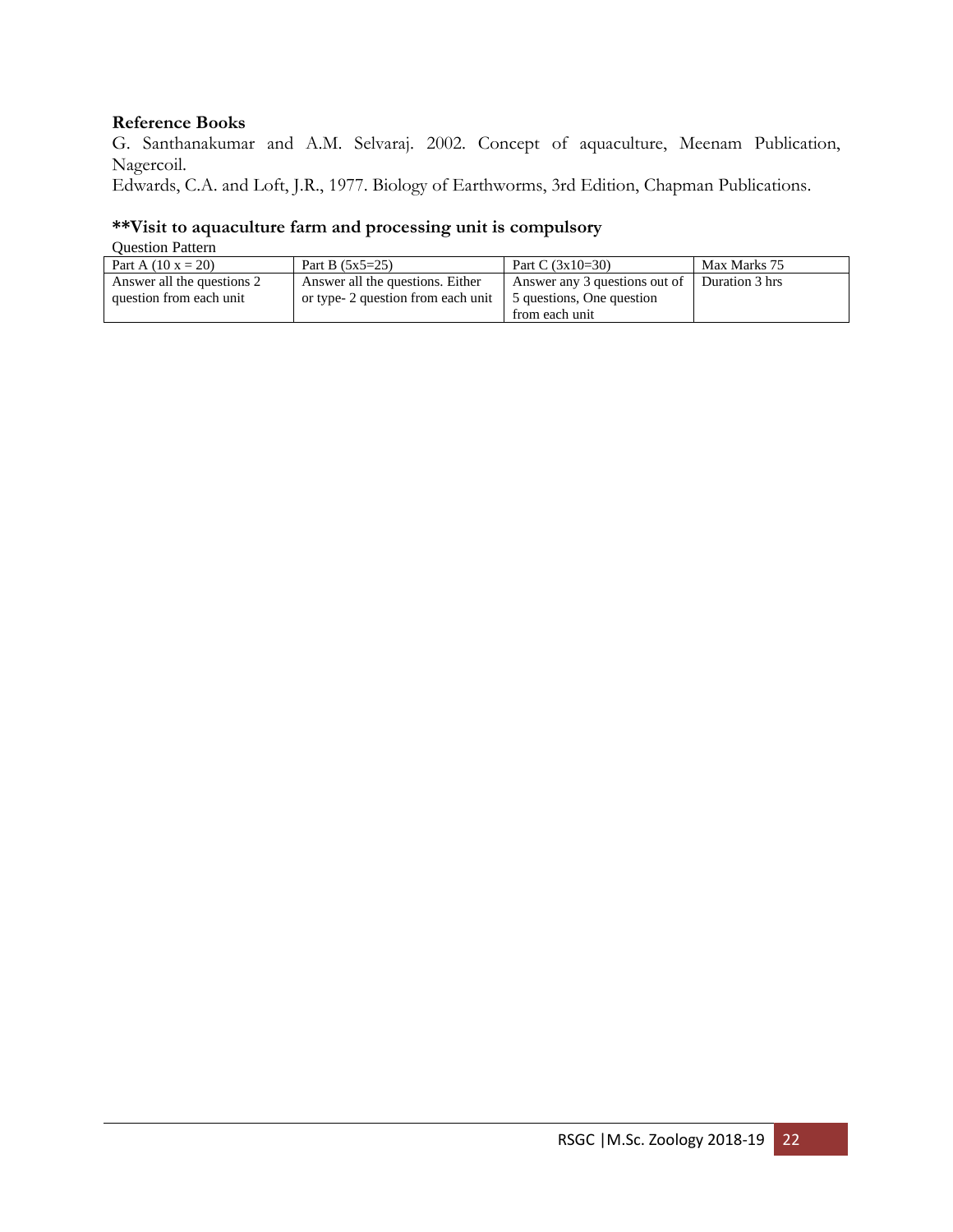| Credit                         | $\sqrt{2}$ | Hours/Week |  | Sub Code | S2PZOEL2B | Semester |  |
|--------------------------------|------------|------------|--|----------|-----------|----------|--|
| Medium of Instruction: English |            |            |  |          |           |          |  |

# **FISH BIOLOGY AND PHYSIOLOGY**

(for students admitted from the academic year 2018-2019)

# **Objectives:**

The main course objective of this paper is to provide the complete knowledge on fish biology and physiology

On completion of this course students will

- $\checkmark$  Gain knowledge on agro based small scale industries like fish farming.
- $\checkmark$  Understand the rearing techniques of fin and shell fishes.
- $\checkmark$  Practice methods for fish culture.
- $\checkmark$  Know the economic importance of fishes.
- $\checkmark$  Practice fish breeding

# **UNIT-I**

Structure and functions of skin and scales, significance of scales in taxonomy. Chromatophores: Classification, ultra structure and functional significance. Origin of paired fins and modification of caudal fin. Respiratory organs including accessory respiratory organs and respiration in fish

## **UNIT-II**

Swim bladder and its functional significance. Food, feeding habits and nutrition in fish. Digestive system and physiology of digestion in fish. Osmoregulatory organs and osmoregulatory mechanisms in fish

## **UNIT-III**

Brain of fishes and its functional organization in relation to ecological conditions. Lateral line system: Structure, modifications and functional significance. Electric organs and their significance. Bioluminiscence in fish and its significance. Chemical communication in fish

# **UNIT-IV**

Neuroendocrine integration and hypothalamo-hypophysial system in fish. Anatomy and physiology of pituitary gland. Anatomy and physiology of thyroid gland. Pineal organ, inter-renal gland and caudal neurosecretory system

## **UNIT-V**

Seasonal cycles of gonads in Indian fish. Hormonal and endocrine control of reproduction in fish. Development of teleost fish. Parental care in fish

## **References**:

Brown, M.E. 1957. The Physiology of Fishes, Vol.I &II.Academic Press, New York.Pp 538. Lagler, K.F. Bardach, J.E., Miller, R.R. and Passino, D.R.M. 1977. Ichthyology.John Wiley & Sons, New York Hoar and Randall.1969. Fish Physiology Vol.1.Academic Press, New York. Pp 466.

RSGC |M.Sc. Zoology 2018-19 23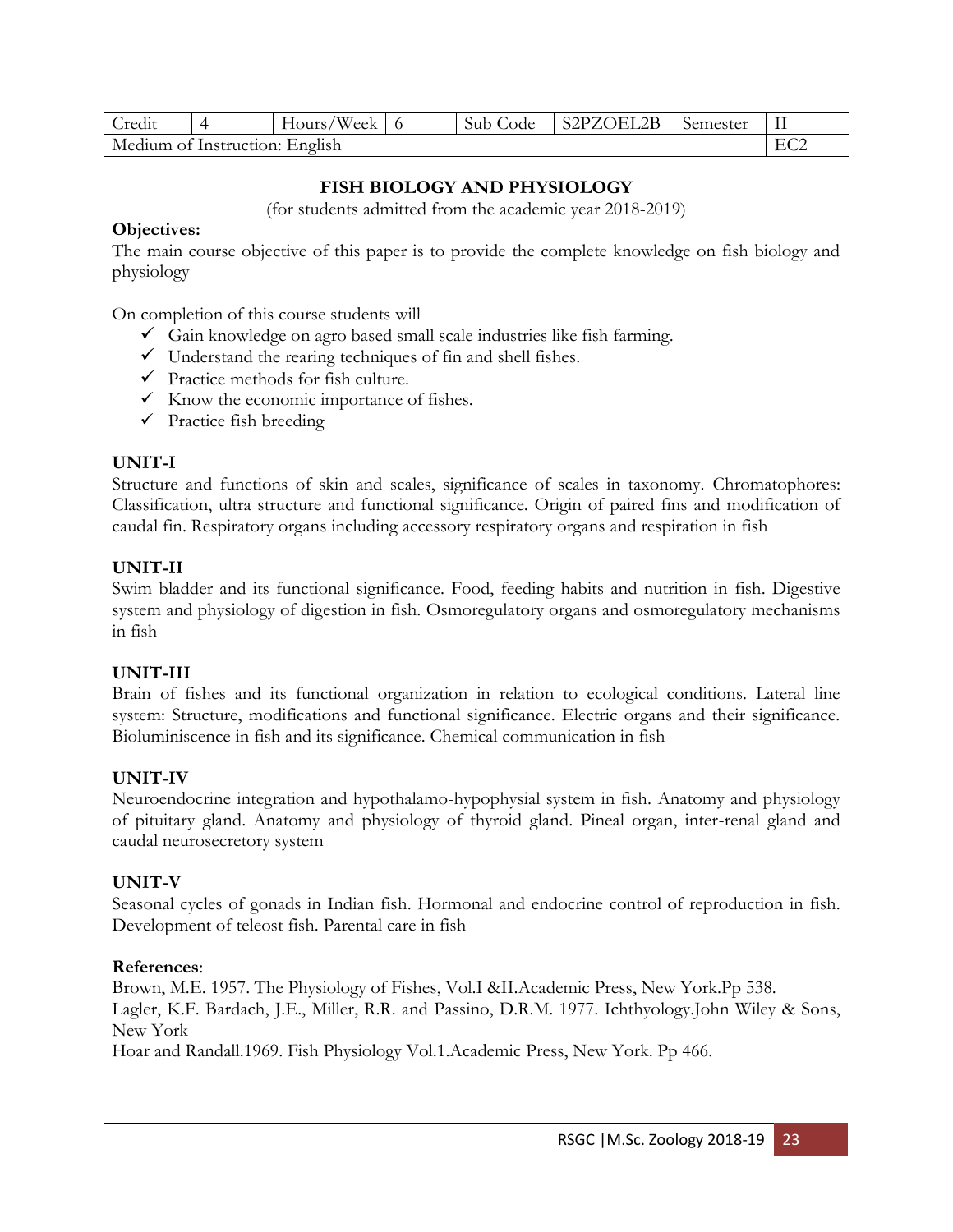| Part A $(10 x = 20)$       | Part B $(5x5=25)$                 | Part C $(3x10=30)$            | Max Marks 75   |
|----------------------------|-----------------------------------|-------------------------------|----------------|
| Answer all the questions 2 | Answer all the questions. Either  | Answer any 3 questions out of | Duration 3 hrs |
| question from each unit    | or type-2 question from each unit | 5 questions, One question     |                |
|                            |                                   | from each unit                |                |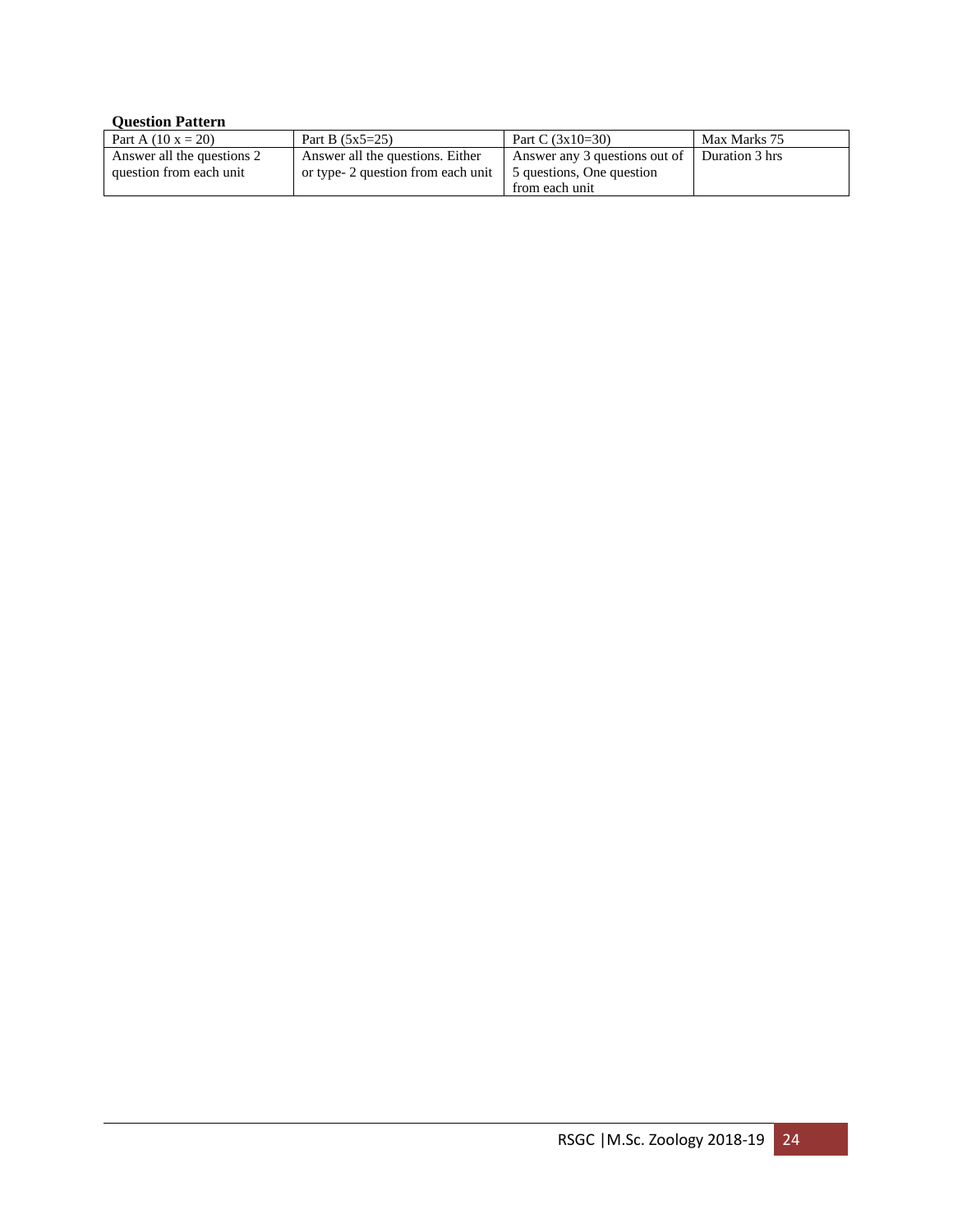| _redit                         |  | Hours/Week |  | Sub Code | 33PZO7 | Semester | III |
|--------------------------------|--|------------|--|----------|--------|----------|-----|
| Medium of Instruction: English |  |            |  |          |        |          |     |

# **BIOTECHNOLOGY AND NANOTECHNOLOGY**

(for students admitted from the academic year 2018-2019)

### **Objectives:**

The aim of the course is to acquire knowledge and abilities to apply the biotechnological tools necessary in the development of products and services involving biological organisms or components and intended to improve the understanding on recombinant DNA technology, different types of cloning vectors, animal cloning, transgenic animals, gene therapy, animal cell culture methods, stem cells, biotechnological regulations, assisted reproductive technology and nanobiology.

Course outcome: Students completing this course will be able to

- $\checkmark$  Recognise gene cloning, gene cloning tools, transgenic animals, animal cloning and biotechnological regulations.
- $\checkmark$  Summarise animal cell culture and useful products of this technique.
- $\checkmark$  Explain animal cell culture scale-up processes, stem cells and organ culture methods.
- $\checkmark$  Appreciate various molecular biological techniques.
- $\checkmark$  Give an account of various nanomaterials and their preparations.

### **Unit-I**

Gene cloning- general concept and methods. Restriction enzymes - types. Ligases. Cloning vectors. Linkers and adaptors. Transgenic animals - mice, cattle, sheep, goat, poultry and fish. Animal cloning. Chimera production. Biosafety issues and bioethics in animal biotechnology. Patenting of biotechnological products.

#### **Unit-II**

Animal cell culture media – naturals, complex natural media, chemically defined media. Isolation of animal tissue. Disaggregation of tissue - physical and enzymatic methods. Primary and secondary cultures. Cell types – finite cells, continuous cell lines, immortal cell lines, transformed cell lines. Characteristics of cultured cells. Valuable products from cell culture.

## **Unit-III**

Manipulation of cultured cells and tissues - scaling up of animal cell cultures. Stem cells – types, characteristics, applications of stem cells. Organ culture methods. Tissue engineering – artificial skin and artificial cartilage.

#### **Unit-IV**

Polymerase Chain Reaction (PCR) and its applications.DNA Sequencing - Sangers's method; DNA finger printing - methodology, applications, zoo blot, garden blot. Molecular markers and their applications. RFLP, RAPDs, VNTRs, SSRs, AFLP. Blotting techniques. Southern blotting. Northern blotting. Western blotting.

## **Unit-V**

Types of nanomaterials - nanorods, nanowires, nanoparticles, nocapsules, nanomembranes, nanomesh, nanofibres, nanocatalysts, carbon nanotubes. Methods of preparation of nanomaterial. Outlines of top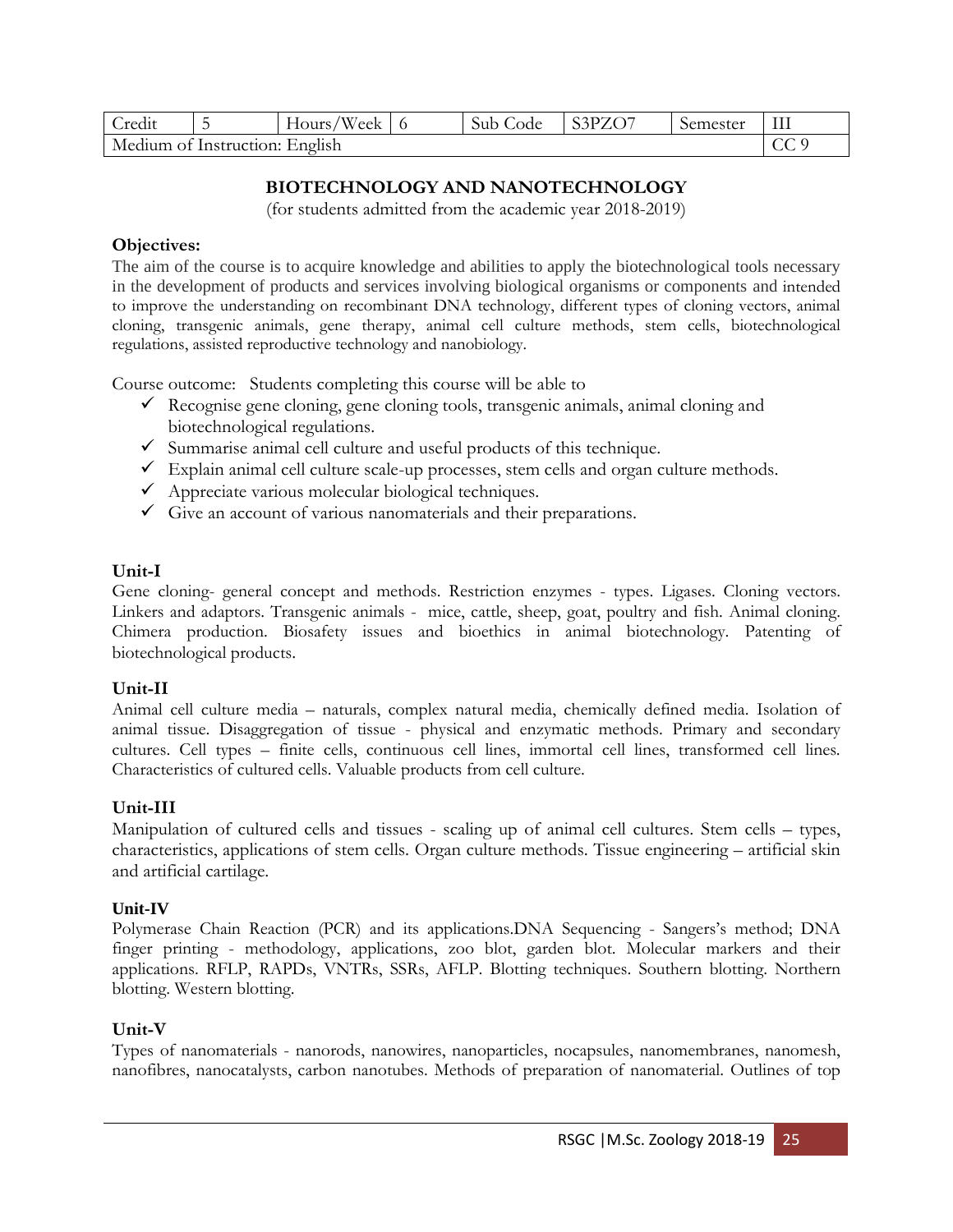down and bottom up approaches, emulsifiers, homogenizers and MOCVD. Applications of nanobiology, future perspectives and problems.

#### **Reference Books**

Singh, B., S.K. Gautam and M.S. Chauhan, 2014.Textbook of animal biotechnology, TERI Publications, New Delhi, pp 620.

Manjulashenoy. 2007. Animal Biotechnology. Laxmi Publications Limited, New Delhi Portner, R. 2014.Animal Cell Biotechnology. Humana Press, pp 498.

| Part A $(10 x = 20)$       | Part B $(5x5=25)$                  | Part C $(3x10=30)$                     | Max Marks 75   |
|----------------------------|------------------------------------|----------------------------------------|----------------|
| Answer all the questions 2 | Answer all the questions. Either   | Answer any 3 questions out of 5        | Duration 3 hrs |
| question from each unit    | or type- 2 question from each unit | questions. One question from each unit |                |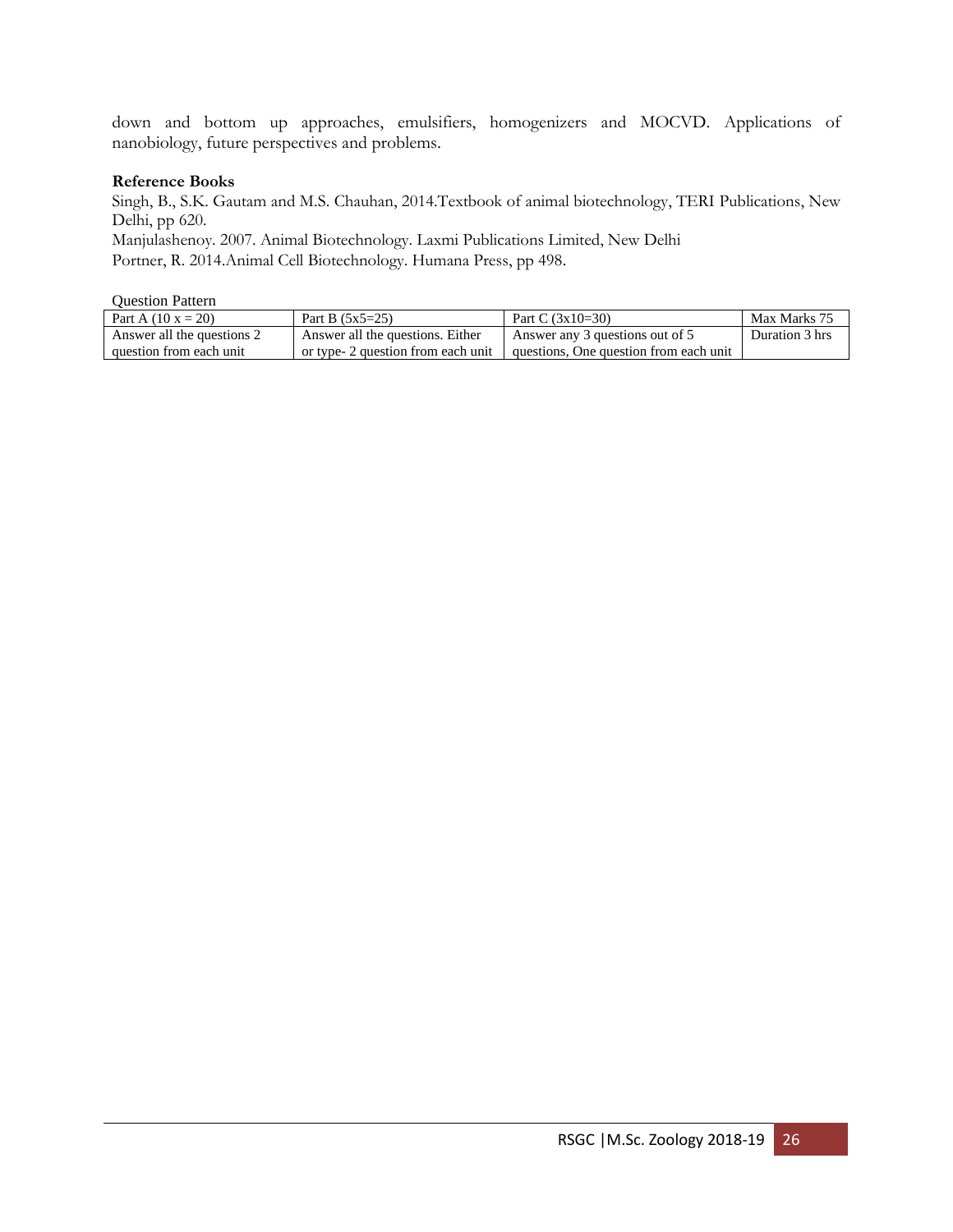| Credit                         |  | Hours/Week 6 |  | Sub Code | S3PZO8 | Semester |             |
|--------------------------------|--|--------------|--|----------|--------|----------|-------------|
| Medium of Instruction: English |  |              |  |          |        |          | <b>CC10</b> |

## **RESEARCH METHODOLOGY**

(for students admitted from the academic year 2018-2019)

## **Objectives:**

The course aims the student to: understand a general definition of research design, to identify the overall process of designing a research study from its inception to its report, identify a research problem stated in a study, know the primary characteristics of quantitative research and qualitative research and define the meaning of a variable, and to be able to identify independent, dependent, and mediating variables.

Upon completion of the course the student shall be able to:

- $\checkmark$  Use research data to formulate or evaluate new research questions, using reason and persuasion in a logical argument.
- ✓ Summarize and evaluate a body of research including primary literature, and can compare methods with other disciplines
- $\checkmark$  Analyze the biological data that he collects during his research study
- $\checkmark$  Understand the need for ethics in conduct of research program
- ✓ Understand the different types or formats of scientific communications
- $\checkmark$  Prepare a project proposal for funding and a manuscript for publication

## **Unit-I**

Research – definition and types. Selection of a research problem. Research thesis and research report writing. Sources of information - classical and modern sources (Classical-journal, reviews, monographs, bibliography. Modern sources- internet-digital library-virtual library). Biological databases.

# **Unit-II**

Journals- types-peer and non-peer-reviewed; online journal and print journals-paid and unpaid journals. Journal Article Types. Choice of a journal for publication.MS preparation-Proof reading. Quality indices of publications-Impact Factor (IF); Science Citation Index; H Index; 110 index. Overview of Plagiarism.

## **Unit-III**

Biometry-Variables (qualitative and quantitative; continuous and discontinuous).Data (primary and secondary data), Tabulation and Classification of Data. Measures of Central Tendency (mean, mode median). Measures of dispersion (Range, SD, SE, CV).

# **Unit-IV**

Comparison of means and Hypothesis testing-Use of statistical tables and levels of significance-Ttest; Chi-square test; One way ANOVA (with simple model sums)

# **Unit-V**

Bivariate relationships-Correlation and Regression-Types, Applications. Introduction to Statistical Packages (SPSS; MS-Excel)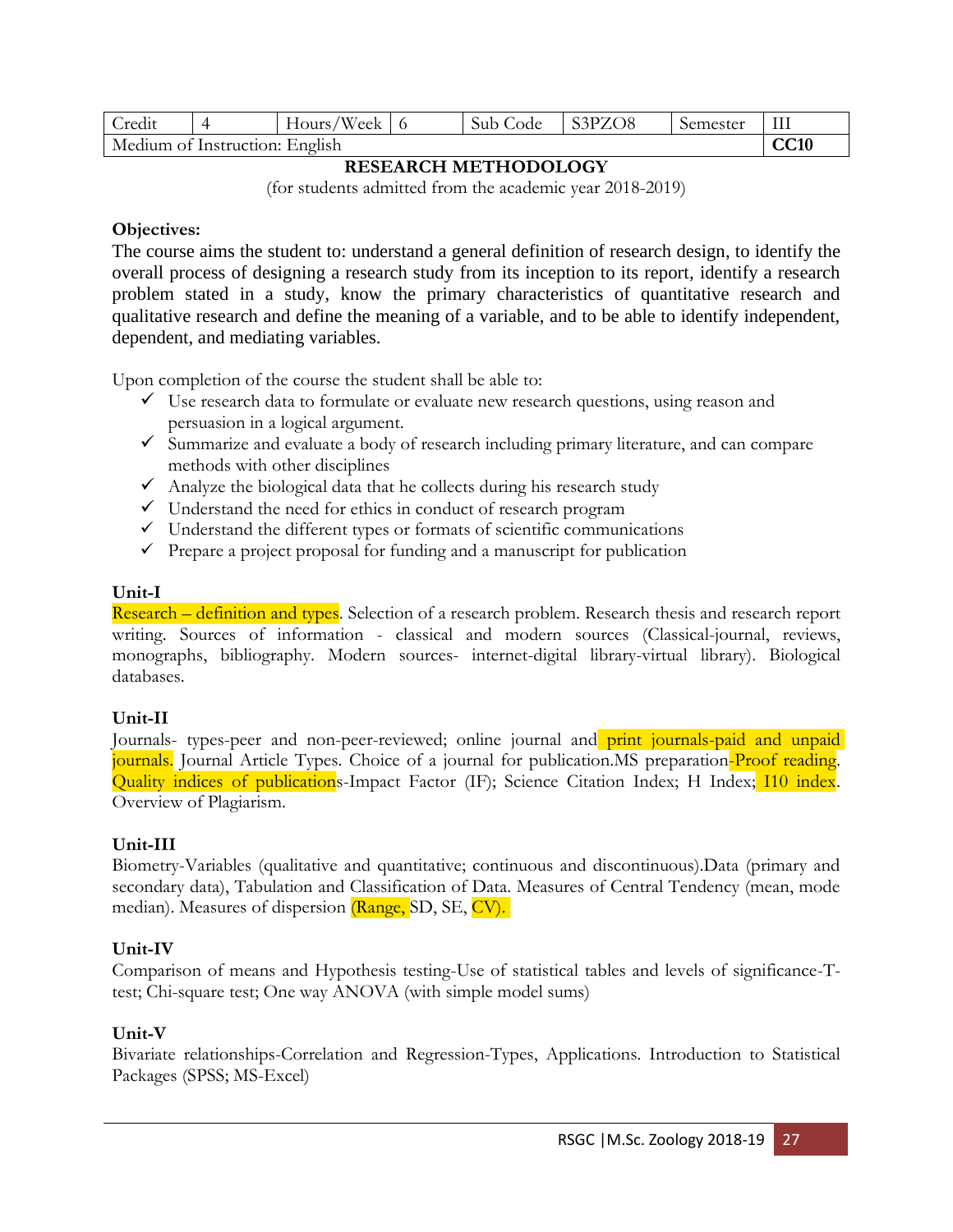## **Text Books**

N. Gurumani. 2009. Research Methodology: for Biological Sciences. MJP Publishers, New Delhi G. Vijayalakshmi and C.Sivapragasam. 2008. Research Methods. Tips and Techniques.MJP Publishers, Chennai.

### **Reference Book**

Jerrold H Zar. 2010. Biostatistical Analysis (5th Edition). Pearson Education Inc

| Part A $(10 x = 20)$       | Part B $(5x5=25)$                  | Part C $(3x10=30)$                     | Max Marks 75   |
|----------------------------|------------------------------------|----------------------------------------|----------------|
| Answer all the questions 2 | Answer all the questions. Either   | Answer any 3 questions out of 5        | Duration 3 hrs |
| question from each unit    | or type- 2 question from each unit | questions, One question from each unit |                |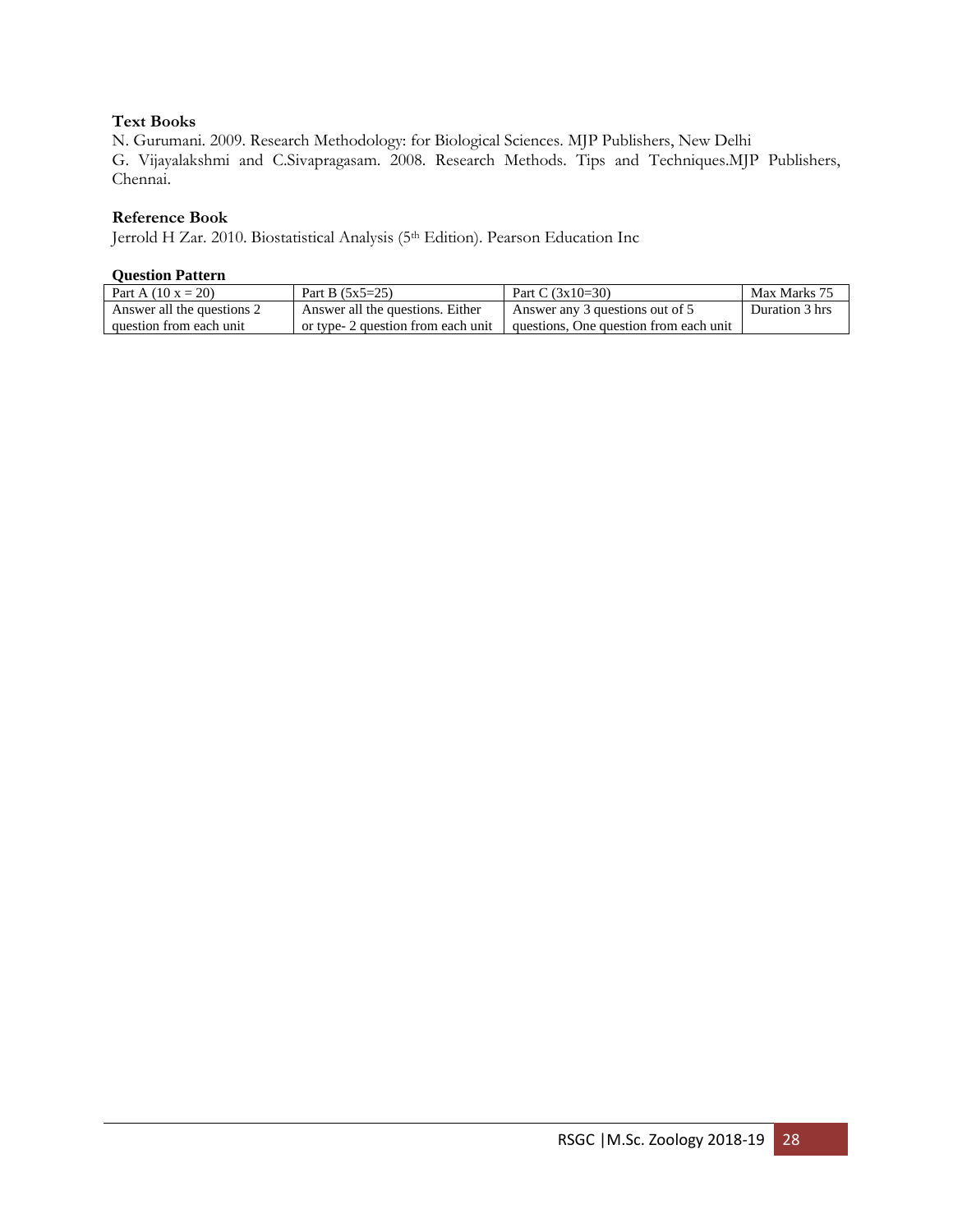| Credit                         |  | Hours/Week |  | Sub Code | S3PZO9 | Semester |       |
|--------------------------------|--|------------|--|----------|--------|----------|-------|
| Medium of Instruction: English |  |            |  |          |        |          | CC 11 |

# **COMPUTER APPLICATIONS AND BIOINFORMATICS**

(for students admitted from the academic year 2018-2019)

## **Objectives**

To understand the basic concepts of Computer applications and bioinformatics to synthesis an area of modern biology in order to analyse and solve biological problems in a more systematic way through computational management .With the aid of computer system and software, the students are also given hands on training in bioinformatics. Also, this paper is to acquire knowledge on the preparation of research manuscripts etc.

A student completing a major in computer applications and bioinformatics shall be able to apply:

- $\checkmark$  Grasp the facts about the basic structure of a computer.  $\neg$  Comprehend the aspects of the basic concept of operational software and application software
- $\checkmark$  Perceive the details about the database and its retrieval and tools through internet.
- $\checkmark$  knowledge and awareness of the basic principles and concepts of biology, computer science and mathematics
- $\checkmark$  To characterize the bioinformatics database primary and secondary databases of protein and nucleotide.
- ✓ existing software effectively to extract information from large databases and to use this information in computer modelling and an understanding of structure-function relationships, information theory, gene expression, and database queries.

# **Unit-I**

Introduction to computers. Generation-types (Based on size and Functional).Hard ware-Basic components of Computer-Input and Out devices with examples, CPU and Memory Unit) and Introduction of Software-Operational (Unix, Linux, Windows and DOS commands) and Application software (NOTEPAD, WORD, EXCEL, POWERPOINT).

# **Unit- II**

Databases management system (DBMS) - CD-ROM database retrieval - ONLINE database retrieval - basics of computer networks and its application-Internet-email

# **Unit-III**

History, scope and importance: Definition and History of Bioinformatics, sequencing development aims and tasks of Bioinformatics-applications of Bioinformatics - challenges and opportunities

# **Unit-IV**

Databases - and their uses: Nucleotide sequence databases- Primary nucleotide sequence databases (EMBL, GeneBank, DDBJ) Secondary nucleotide sequence databases (UniGene, SGD, EMI Genomes). Protein sequence databases - primary databases (SwissProt/ TrEMBL, PIR), secondary databases (Pfam, PROSITE) Protein structure databases – Primary databases (Protein Data Bank) and secondary databases (SCOP, CATH) bibliographic databases and virtual library - specialized analysis packages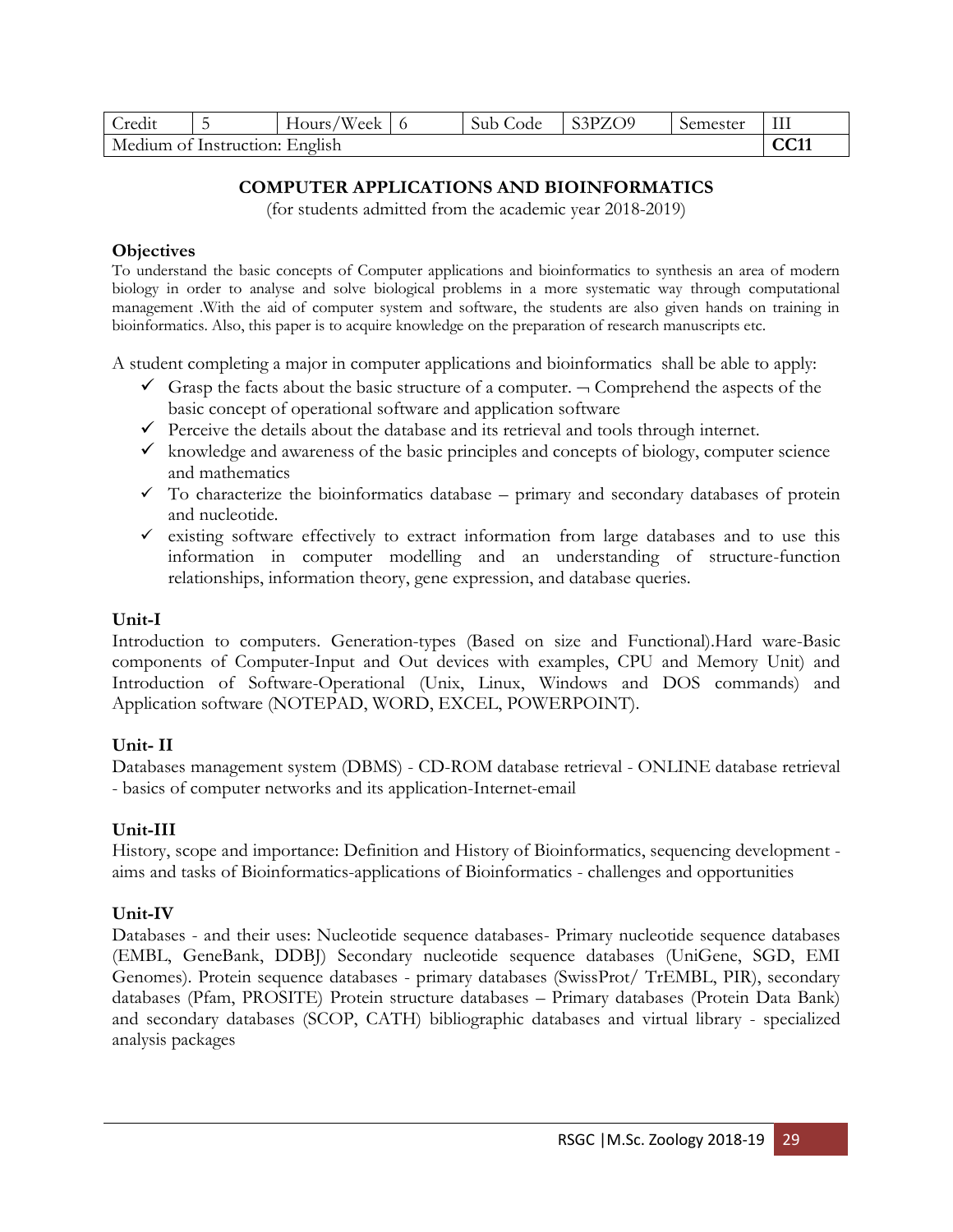# **Unit-V**

Sequence alignment-Sequence analysis of biological data- sequence formats- PAIRWISE sequence analysis and multiple sequence analysis methods for optimal alignments; using gap penalties and scoring matrices

Genomics and proteomics -Introduction to genomics- Prokaryotic and Eukaryotic Genomes: Structure, Organization Genome mapping –introduction - Proteomics: Principles, tools and applications.

## **Reference books**

S.C. Rastogi & Others. 2003. Bioinformatics- Concepts, Skills, and Applications, CBS Publishing. S. Ignacimuthu, S.J. 1995. Basic Bioinformatics, Narosa Publishing House.

| Part A $(10 x = 20)$       | Part B $(5x5=25)$                  | Part C $(3x10=30)$                     | Max Marks 75   |
|----------------------------|------------------------------------|----------------------------------------|----------------|
| Answer all the questions 2 | Answer all the questions. Either   | Answer any 3 questions out of 5        | Duration 3 hrs |
| question from each unit    | or type- 2 question from each unit | questions. One question from each unit |                |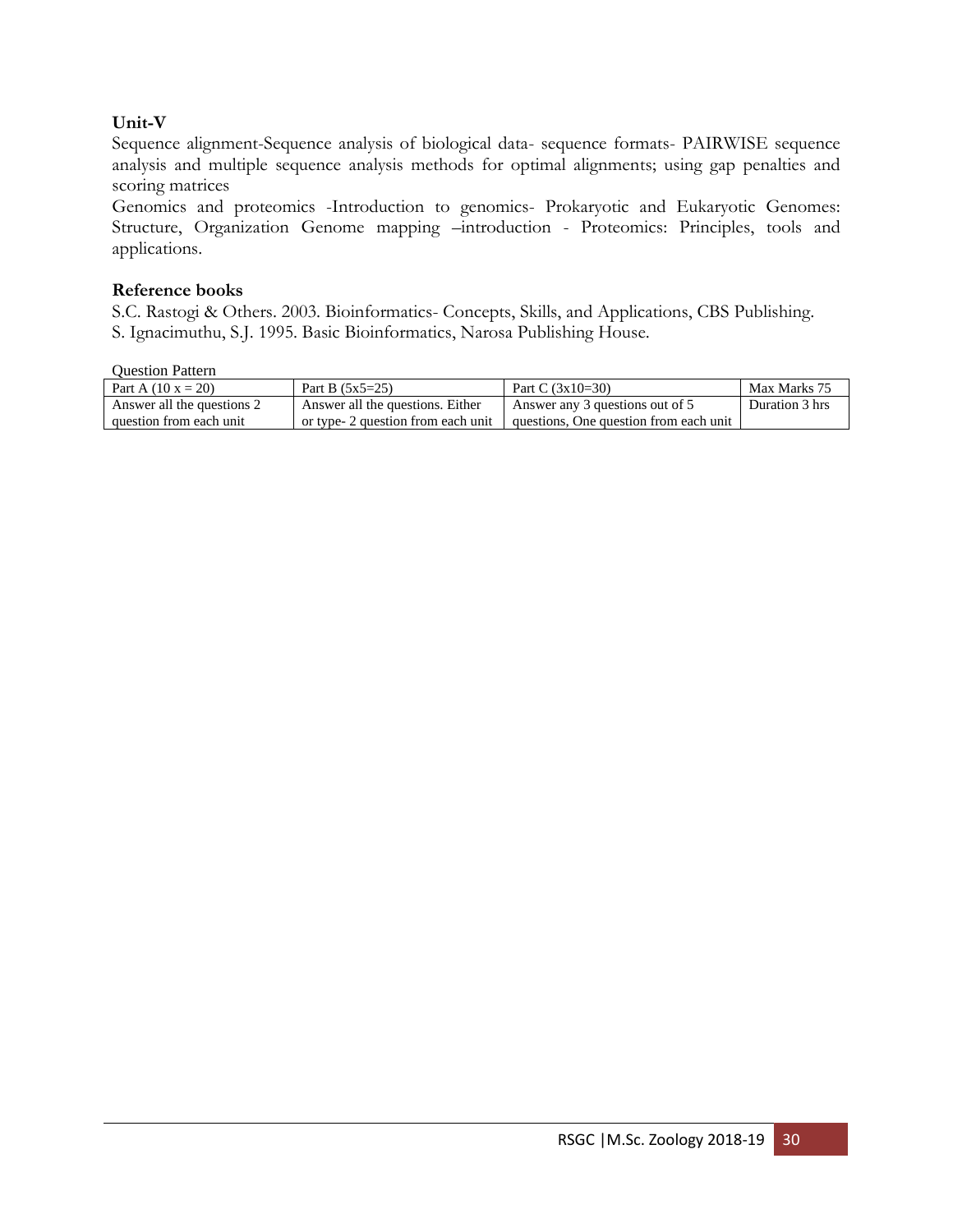| Credit                         |  | Hours/Week $\vert$ 6 |  | Sub Code | $ $ S3ZOP3 | Semester | $\rm III$   |
|--------------------------------|--|----------------------|--|----------|------------|----------|-------------|
| Medium of Instruction: English |  |                      |  |          |            |          | <b>CC12</b> |

### **BIOTECHNOLOGY AND NANOTECHNOLOGY, RESEARCH METHODOLOGY & BIOSTATISTICS, COMPUTER APPLICATIONS & BIOINFORMATICS AND ENTOMOLOGY -Practical: III**

(for students admitted from the academic year 2018-2019)

### **Objective:**

To train the students to acquire the knowledge on experiments in biotechnology, literature collection, citation, research report preparation, biostatistical applications, data analysis and graph generation using MS Excel, DNA and protein sequence data analysis using bioinformatics tools and applied entomology.

## **Course outcome:**

Students completing this course will be able to

- ✓ Isolate DNA, separate protein by SDS-PAGE, separate DNA by agarose gel electrophoresis.
- ✓ Perform literature collection, research report preparation, Chi-square and Students 't' test.
- $\checkmark$  Carry out data analysis and graph generation using MS Excel
- $\checkmark$  Do DNA sequence analysis using bioinformatics tool.
- ✓ Identify, collect and preserve beneficial and harmful insects.

# **BIOTECHNOLOGY AND NANOTECHNOLOGY**

Isolation of DNA from animal tissue, separation of proteins by SDS-PAGE, separation of DNA by agarose gel electrophoresis;

Spotters: PCR, Gel electrophoretic apparatus, pBR322, Ti plasmid.

# **RESEARCH METHODOLOGY & BIOSTATISTICS**

Research methodology - index card preparation, abstract writing, manuscript writing (demonstration only); Biostatistics - Chi-Square test, Students 't' test.

# **COMPUTER APPLICATIONS &BIOINFORMATICS**

Calculation of mean, median, mode, standard deviation and correlation coefficient, generation of standard deviation graph and regression line using MS Excel; retrieving sequence data from Entrez; retrieving research articles using PubMed; pair wise sequence alignment using BLAST and FASTA; Spotters – computer input devices & output devices.

## **ENTOMOLOGY**

Methods of collection and preservation of insects; identification of insects - general and major pests; study of life cycle of House fly/ Mosquito/Silkworm; sex identification of insects; study parasitic and predatory insects; insecticides and plant production applications; damages caused by insects of plant;

Spotters – beneficial insects, insect pests.

# **Marks distribution**

| Biotechnology & Nanotechnology       | 20 marks |
|--------------------------------------|----------|
| Research Methodology & Biostatistics | 10 marks |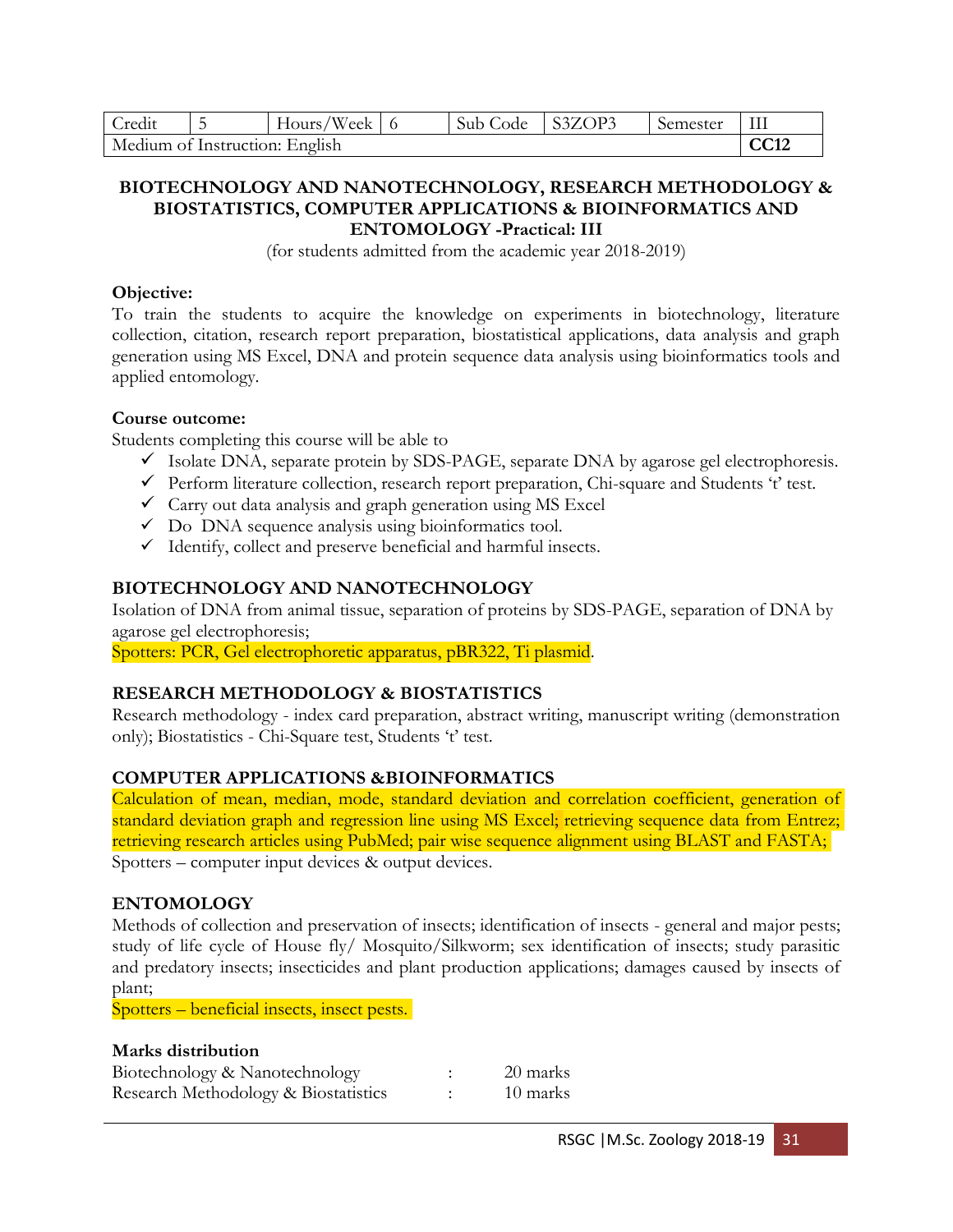| Computer applications & Bioinformatics | <b>Contract Contract</b> | 10 marks |
|----------------------------------------|--------------------------|----------|
| Entomology (insect box)                |                          | 10 marks |
| Record                                 |                          | 05 marks |
| $V$ iva – voce                         |                          | 05 marks |
| Total                                  |                          | 60 marks |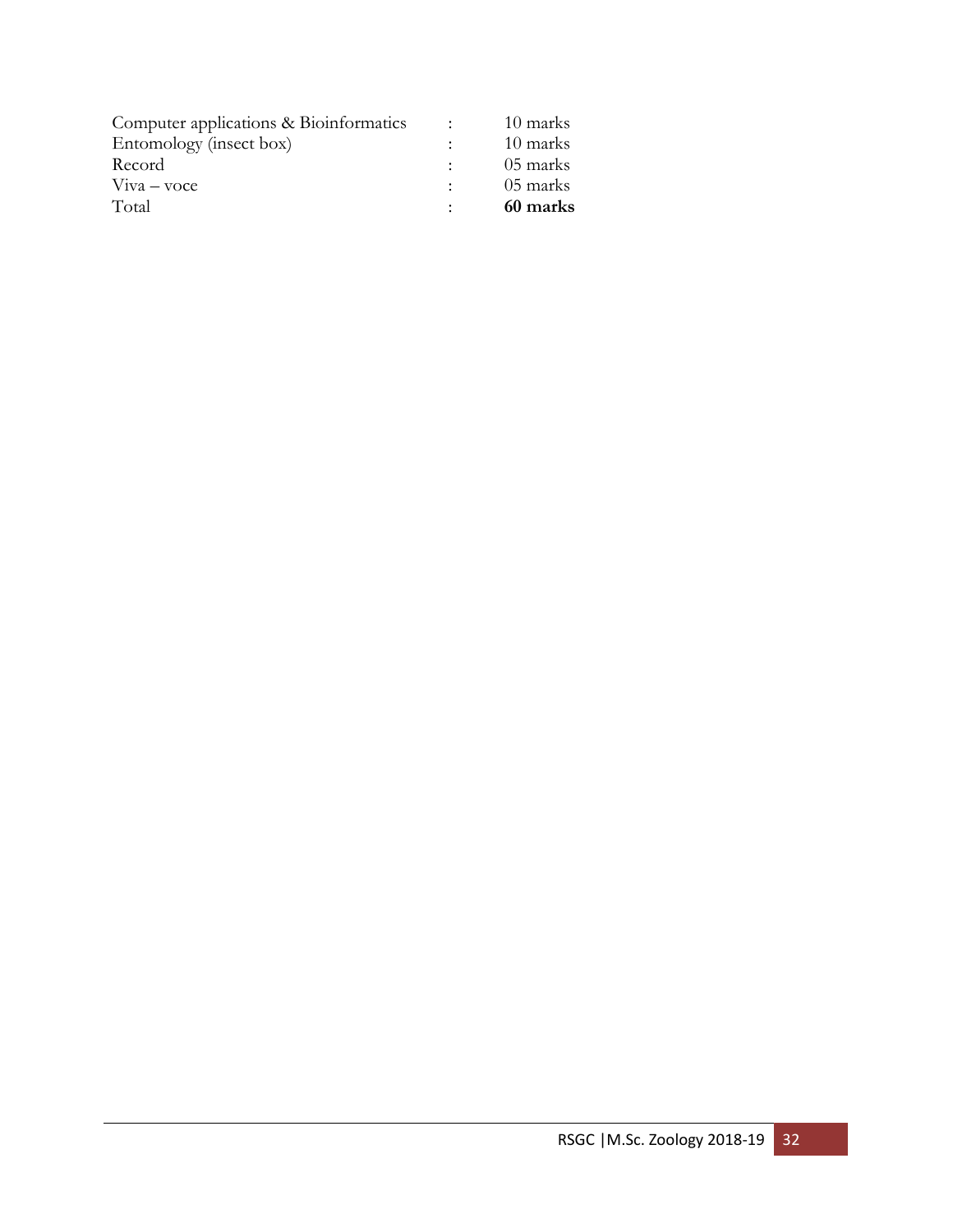| Credit                         | Hours/Week | Sub Code | S3PZOEL3A | Semester |     |
|--------------------------------|------------|----------|-----------|----------|-----|
| Medium of Instruction: English |            |          |           |          | EC3 |

# **GENERAL AND APPLIED ENTOMOLOGY**

(for students admitted from the academic year 2018-2019)

### **Objectives:**

The objectives of this course are: to understand the value and importance of insects, to identify the major orders and families of insects, and to know the insect pests and study the importance of various insect pest management methods.

Outcome

- $\checkmark$  By studying Entomology students can know the order of insects and their external characters.
- $\checkmark$  Entomology will give a knowledge regarding the beneficial and Harmful insects.
- $\checkmark$  Integrated pest management will give an idea towards the control measurements of Harmful insects to the agricultural crops.

## **Unit-I**

General characters of class insecta. Classification of insects up to order with examples.

**Insect morphology**: Cuticular integument. Head and its appendages. Types of mouth parts – types of antennae and their structure. Thorax structure and its appendages. Wings: their modification and venation. Abdomen: Structure and its appendages both in pterygota and apterygota.

## **Unit-II**

**Physiology of insect growth and development**. Metamorphosis: types, classification of insects based on metamorphosis – hormonal control of metamorphosis. Polyphenism and diapause. Physiology and biochemistry of insect cuticle and moulting process.

## **Unit-III**

**Agricultural entomology**: Insect pests of paddy, sugarcane, cotton, ground nut and coconut. Biology, damages caused and control measures of insect pests of paddy, sugarcane, cotton, ground nut and coconut.

## **Unit-IV**

**Medical entomology**: Life cycle of mosquitoes (*Culex, Anopheles* and *Aedes*), House fly, Sand fly and Tsetse fly. Mode of transmission of vector borne diseases through mosquitoes (malaria, encephalitis and dengue), house fly (typhoid, paratyphoid, dysentery and amoebiosis), Sand fly (Kala azar) and Tsetse fly (sleeping sickness).

## **Unit-V**

**Insect pest management**: Natural, artificial, chemical and biological methods – Insecticides and their classification – Role of pheromones in insect pest management – Advantages and limitations of biological control in integrated pest management -Study of harmful and beneficial insects.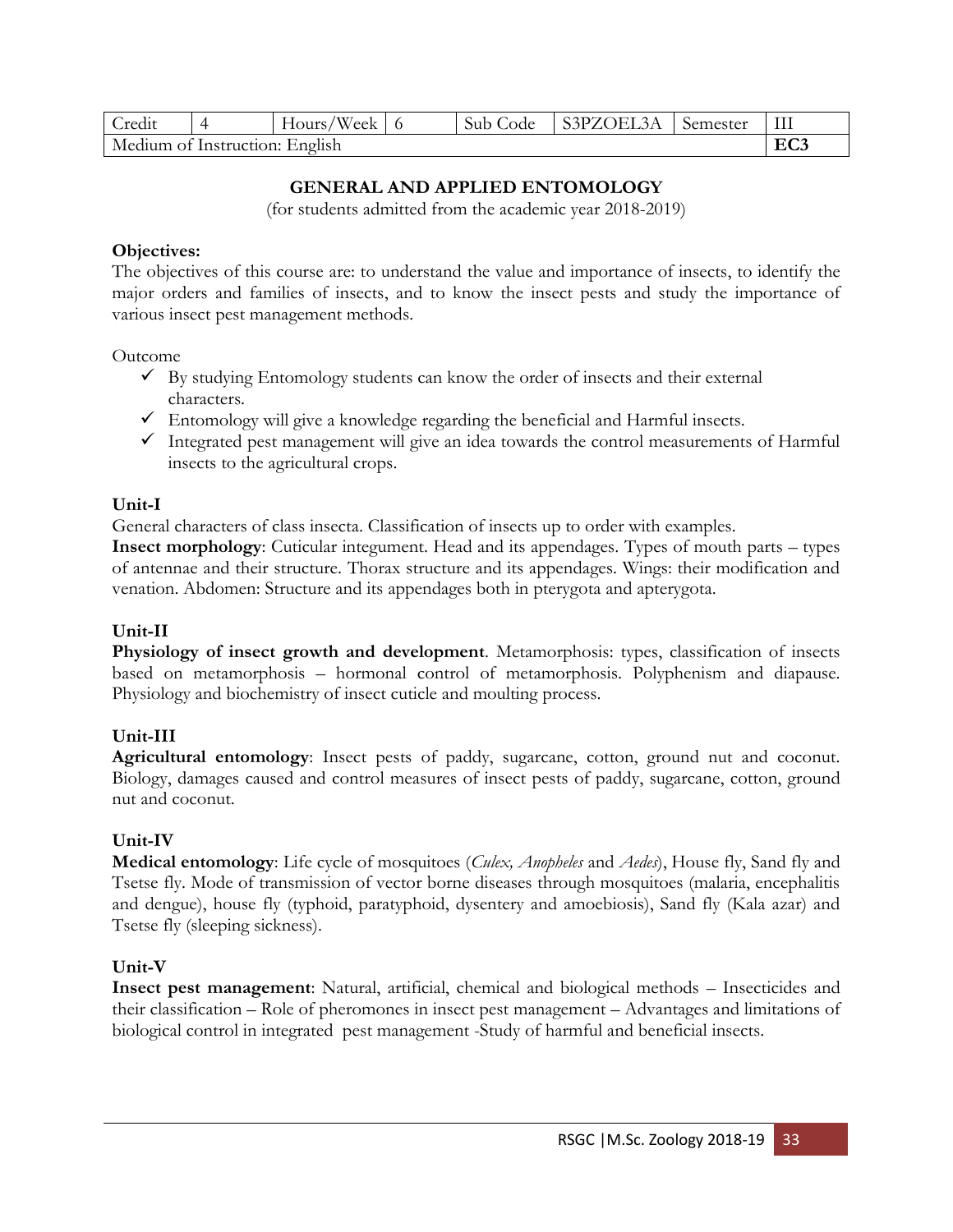## **Reference Book:**

Shravan M. Haldhar and Hanuman L. Deshwas (2017) Fundamentals of Agricultural Entomology, New Vishal Publications, New Delhi

Vasantharaj David, B. and Ramamurthy, V.V. (2016). Elements of economic entomology, 8<sup>th</sup> Edition, Brillion Publishing.

| Part A $(10 x = 20)$       | Part B $(5x5=25)$                  | Part C $(3x10=30)$                     | Max Marks 75   |
|----------------------------|------------------------------------|----------------------------------------|----------------|
| Answer all the questions 2 | Answer all the questions. Either   | Answer any 3 questions out of 5        | Duration 3 hrs |
| question from each unit    | or type- 2 question from each unit | questions, One question from each unit |                |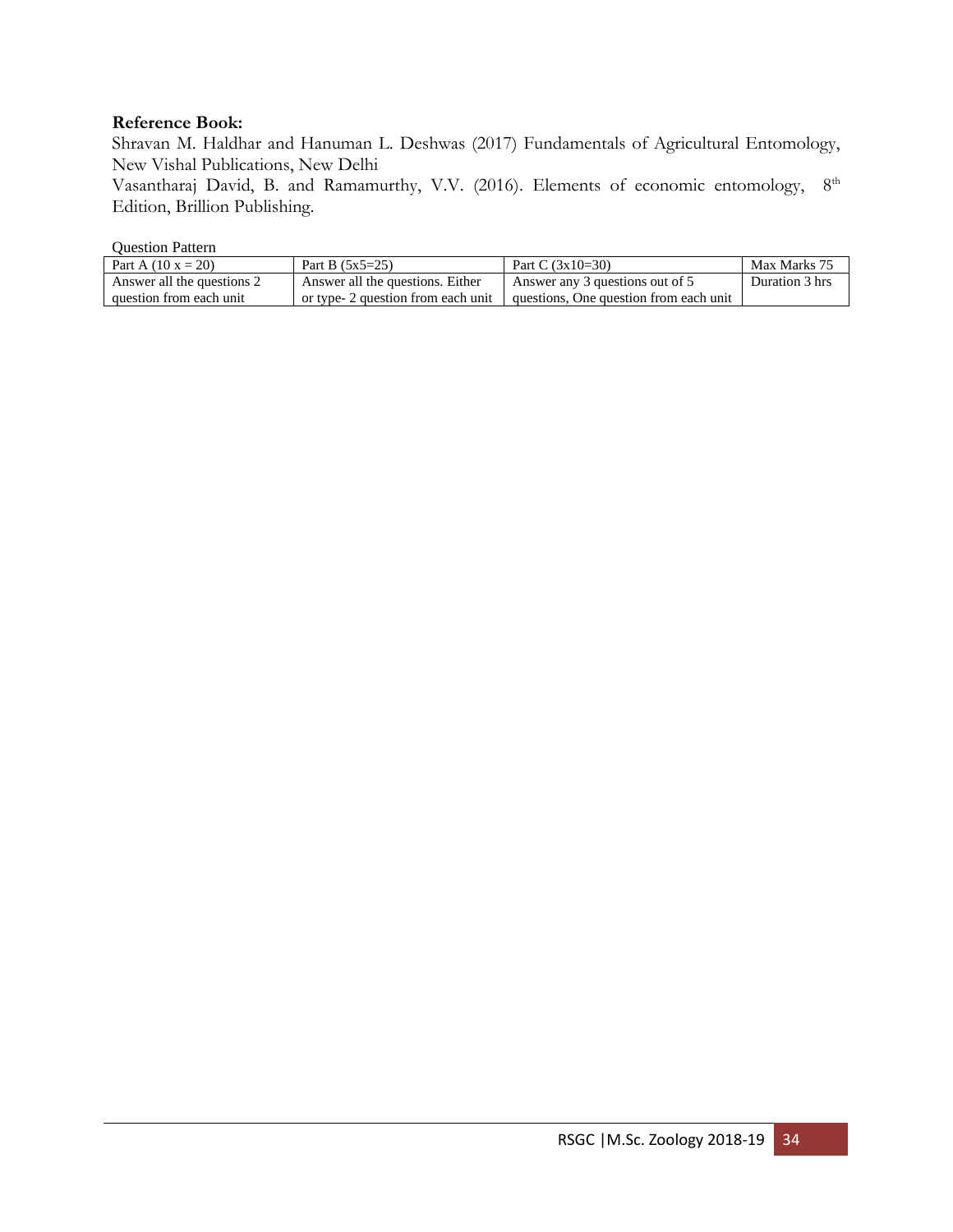| Credit                         |  | Hours/Week $\vert$ 6 |  | Sub Code | S3PZOEL3B | Semester | $\rm III$ |
|--------------------------------|--|----------------------|--|----------|-----------|----------|-----------|
| Medium of Instruction: English |  |                      |  |          |           |          |           |

## **POULTRY FARMING**

(for students admitted from the academic year 2018-2019)

### **Objectives:**

The main aim is to give information about the poultry and its importance. It gives an idea for the self- employment opportunities to the students. The role of different research organizations and funding agencies to promote poultry farming.

On completion of this course the student will

- $\checkmark$  get basic information on various aspects of poultry farming and its role rural economy
- $\checkmark$  understand the incubation and hatching, brooding management
- $\checkmark$  Have develop knowledge on the concept, rearing and management of growers and layers.
- $\checkmark$  Know importance of different feedstuffs and their poximate composition and nutritive values
- ✓ Know to identify poultry diseases. Prevention (including vaccination schedule) and control of important diseases in poultry.
- $\checkmark$  Gaining the knowledge of Marketing the meat and eggs from the poultry farming, and increase the national economy

## **Unit-I**

Introduction to poultry science –Origin and history of poultry species: Chicken, turkey, duck and quail–Important qualitative traits in poultry. Economic traits of egg-type chicken and their standardization – Economic traits of meat – type chicken and their standardization. Nomenclature of breeds of fowl, classification of fowls, selection of breeds. Housing and equipment – General principles of building poultry sheds, deep litter system, laying cages.

## **Unit-II**

Brooding and rearing – Natural and artificial brooding - Methods of brooding brood temperature, space and duration; fed, water and space allowance, debeaking – vaccination. Management of growers, layers, broilers – lighting of chicks, growers and layers. Summer and winter management, debeaking and culling. Poultry manure – volume, composition, value and disposal.

## **Unit-III**

Feed additives – Names, allowance and usage of Food additive – the impact on human health. Food stuffs for poultry in relation to protein, amino acids, minerals (Ca and P), vitamins and fibre content. Feed formulations for chicks, growers, phase I to phase III layers and broilers. Nutritive value of egg, factors affecting egg size, storage and preservation of egg, marketing incubation and hatching of eggs. Annual egg production in India.

## **Unit-IV**

Symptoms, prevention, control and treatment of viral, bacterial, fungal, protozoan and worm infection, ticks, mites and lice affecting fowl.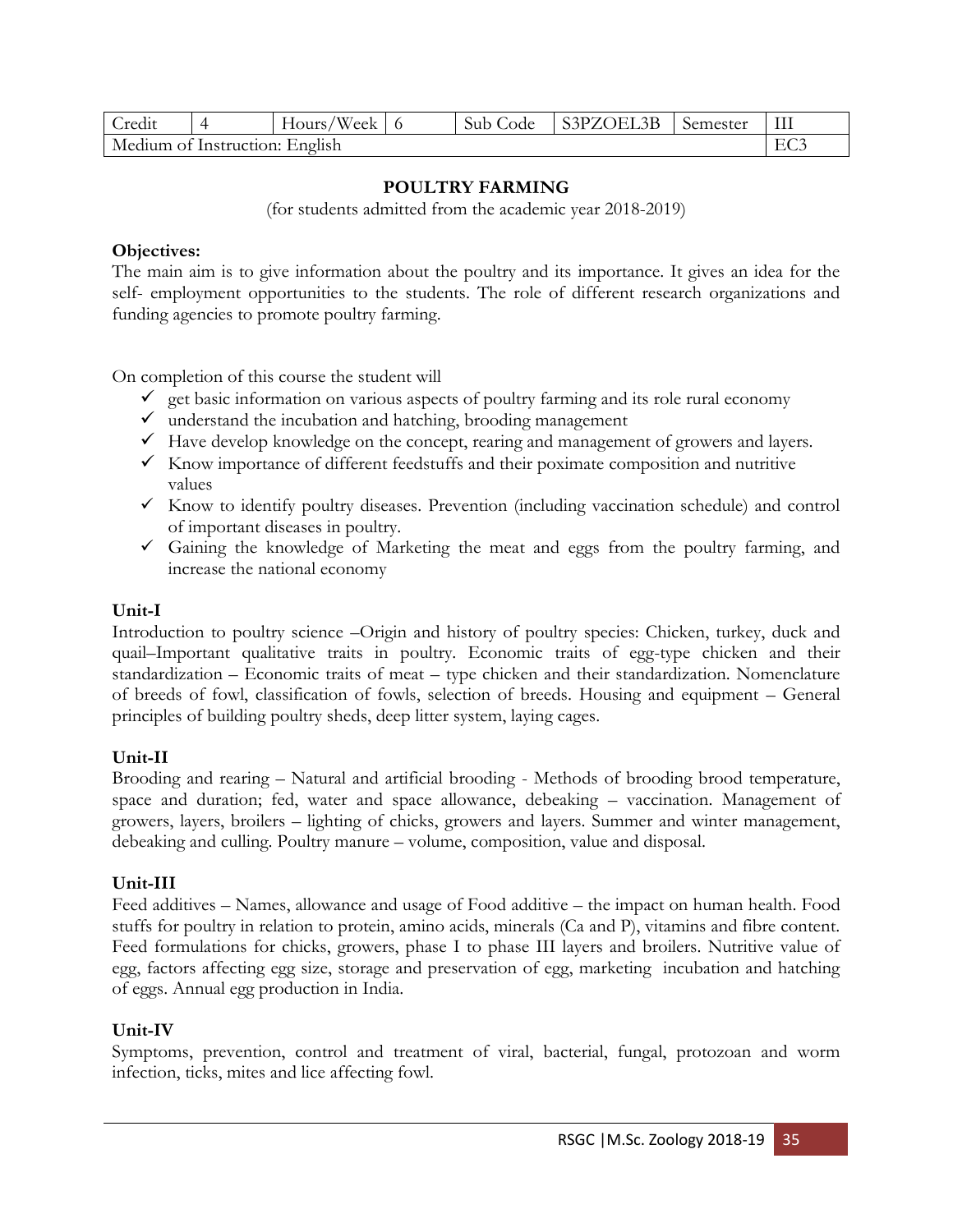# **Unit-V**

Processing, Preservation, grading, storage and marketing of eggs and meat Economics of Poultry production – problems in poultry production. Economics of poultry production units to examine first hand rearing and business operation status.

# **Reference Books:**

Ahsan, J. and Sinha, S.P. 2003. A Hand book on Economic Zoology.S.Chand& Company Ltd., New Delhi.

Sunil Kumar Das. 1994. Poultry production, CBC Publishers and Distributors, Delhi.

| Part A $(10 x = 20)$       | Part B $(5x5=25)$                  | Part C $(3x10=30)$                     | Max Marks 75   |
|----------------------------|------------------------------------|----------------------------------------|----------------|
| Answer all the questions 2 | Answer all the questions. Either   | Answer any 3 questions out of 5        | Duration 3 hrs |
| question from each unit    | or type- 2 question from each unit | questions. One question from each unit |                |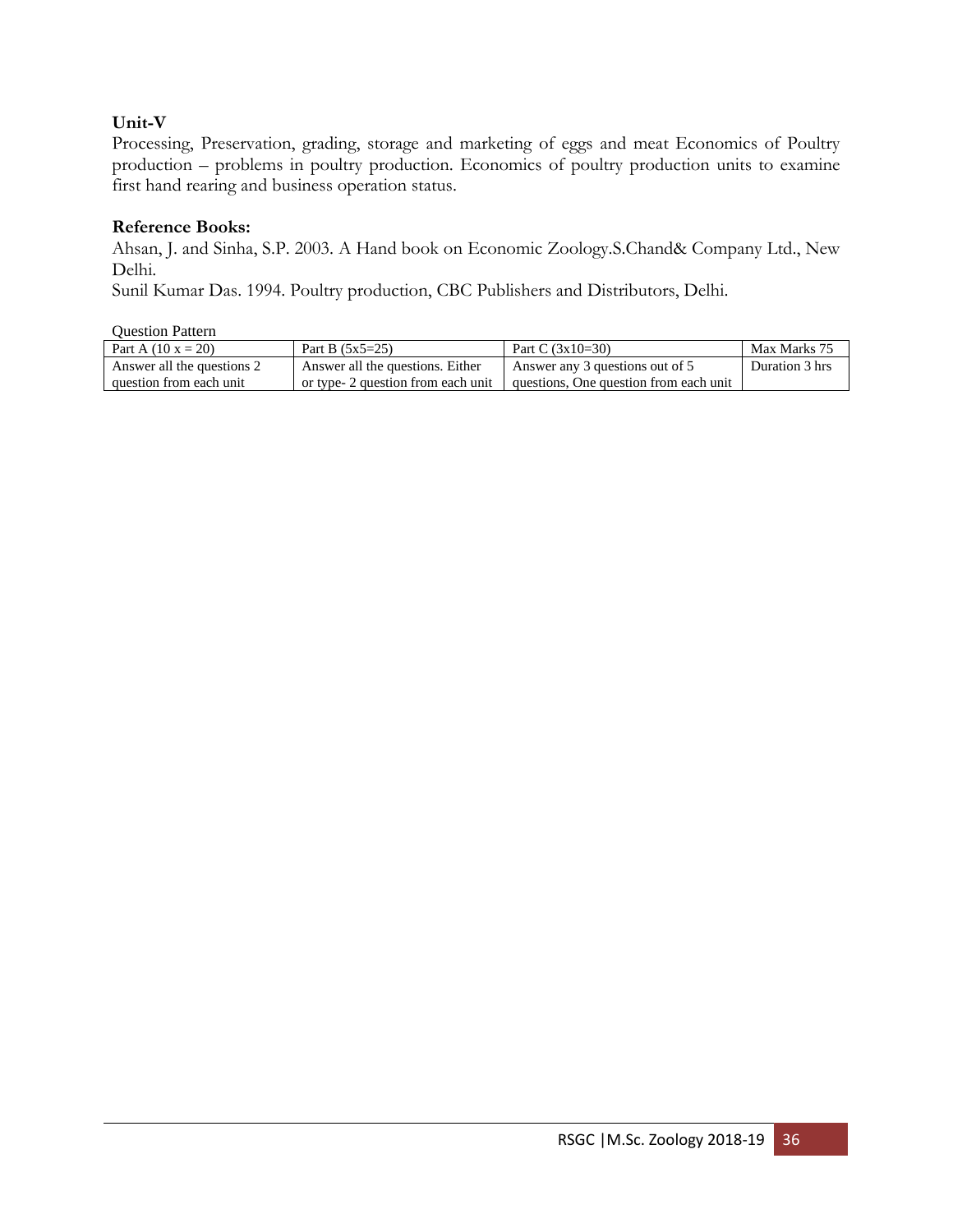| Credit                         | - | Hours/Week $\vert$ 6 |  | Sub Code | S4PZOP4 | Semester |  |
|--------------------------------|---|----------------------|--|----------|---------|----------|--|
| Medium of Instruction: English |   |                      |  |          |         |          |  |

## **IMMUNOLOGY**

(for students admitted from the academic year 2018-2019)

## **Objectives**:

The students will be able to identify the cellular and molecular basis of immune responsiveness, to describe the roles of the immune system in both maintaining health and contributing to disease and to aware the immunological disorders and techniques used in immunology.

Upon completion of this course, the students will be able to:

- $\checkmark$  Demonstrate the basic knowledge of immunological processes at a cellular and molecular level, the key mechanisms of innate, adaptive immunity and how they relate.
- $\checkmark$  Discuss the properties of antigens, importance of haptens, adjuvants and explain the structure, properties, types and functions of antibodies.
- $\checkmark$  Elucidate the types of hypersensitivity reactions, MHC, activation of complements and its biological significances.
- ✓ Outline key events in immunological disorders, transplantation immunology and autoimmune diseases.
- $\checkmark$  Understand the principles and apply basic techniques for identifying antigen antibody interactions.

## **Unit-I**

Cells and Organs of the immune system. Types of Immunity-Innate immunity and Adaptive immunity. Humoral and cell mediated immunity. Primary and Secondary immune responses. Primary and Secondary lymphoid organs.

## **Unit-II**

Antigens and Antibodies-Antigens- Characteristics, type, and immunogens. Immunoglobulin-classes, structure, function and types (allotype and idiotype). Generation of antibody diversity-Antigen and antibody interactions. Hybridoma technology

## **Unit-III**

Hypersensitivity-Types of hypersensitivity. Major Histocompatibility Complex (MHC) and its significance. Complements and Activation of Complements. Biological Significance of complements..

## **Unit-IV**

Immunological disorders: Immunodeficiency diseases-Congenital and acquired immunodeficiency-Transplantation Immunology-Types of graft-Mechanism of allograft rejection. Autoimmune disorders

## **Unit-V**

Immunotechnology: Immunodiffusion. Immuno-electrophoresis. Vaccines – types – merits and demerits. Immunological techniques: Western Blotting-ELISA-RIA- Immunofluorescence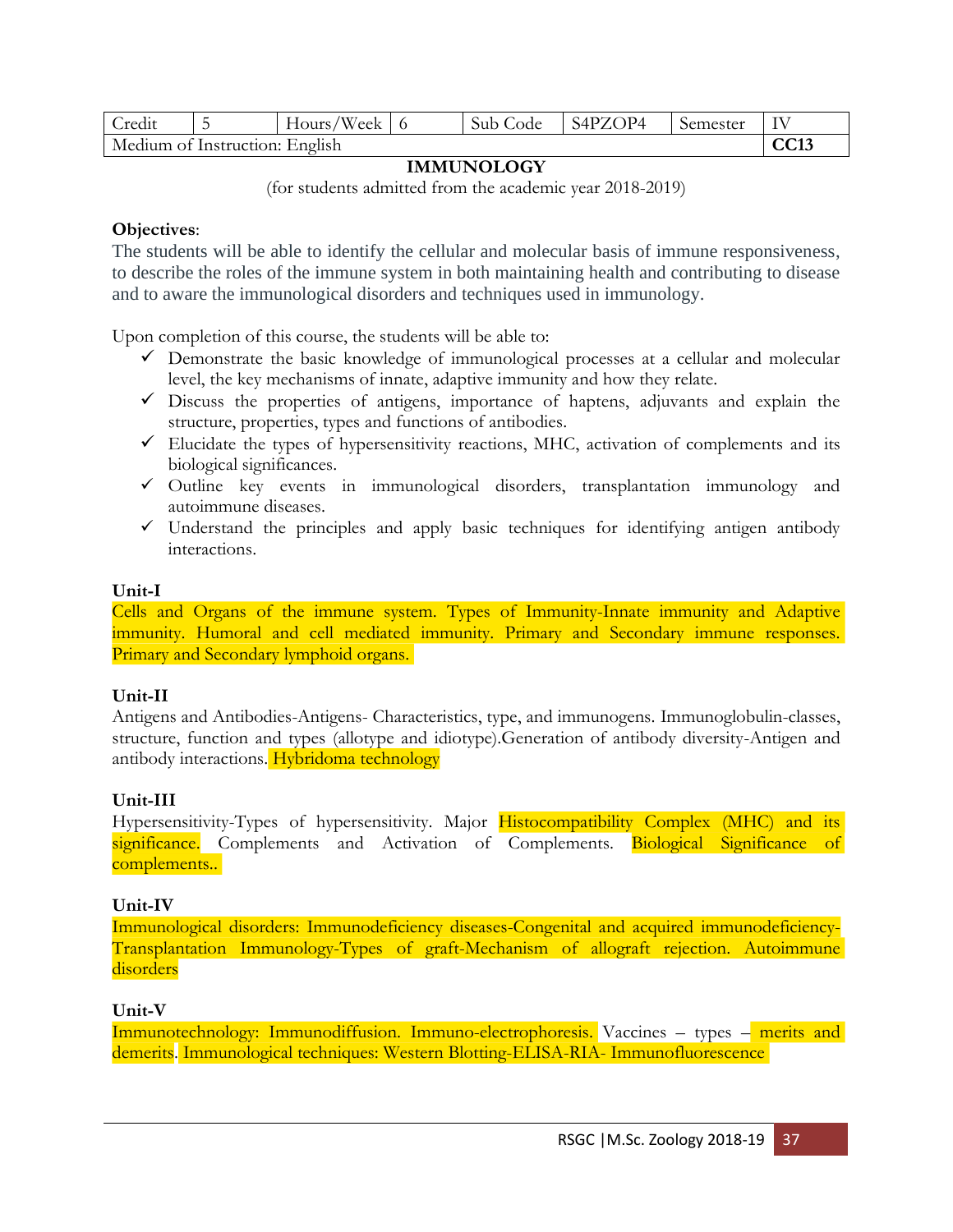## **Text books:**

H VajihaBanu. 2012. A Textbook of Immunology. Lambert Academic Publishing. S.K. Gupta. 1999. Immunology. Narosa Publishing House, New Delhi.

### **Reference Books**

Roitt's Essential Immunology (Essentials). 2017. Peter J. Delves et al.. John Wiley Sons Pvt Ltd., Pp 541.

Abdul .K. Abbas.Andrew .K. Litchmen and Jordan, 1997, Cellular and Molecular Immunology, 3rd Edn. W.B. Saunder Comp

| Part A $(10 x = 20)$       | Part B $(5x5=25)$                  | Part C $(3x10=30)$                     | Max Marks 75   |
|----------------------------|------------------------------------|----------------------------------------|----------------|
| Answer all the questions 2 | Answer all the questions. Either   | Answer any 3 questions out of 5        | Duration 3 hrs |
| question from each unit    | or type- 2 question from each unit | questions. One question from each unit |                |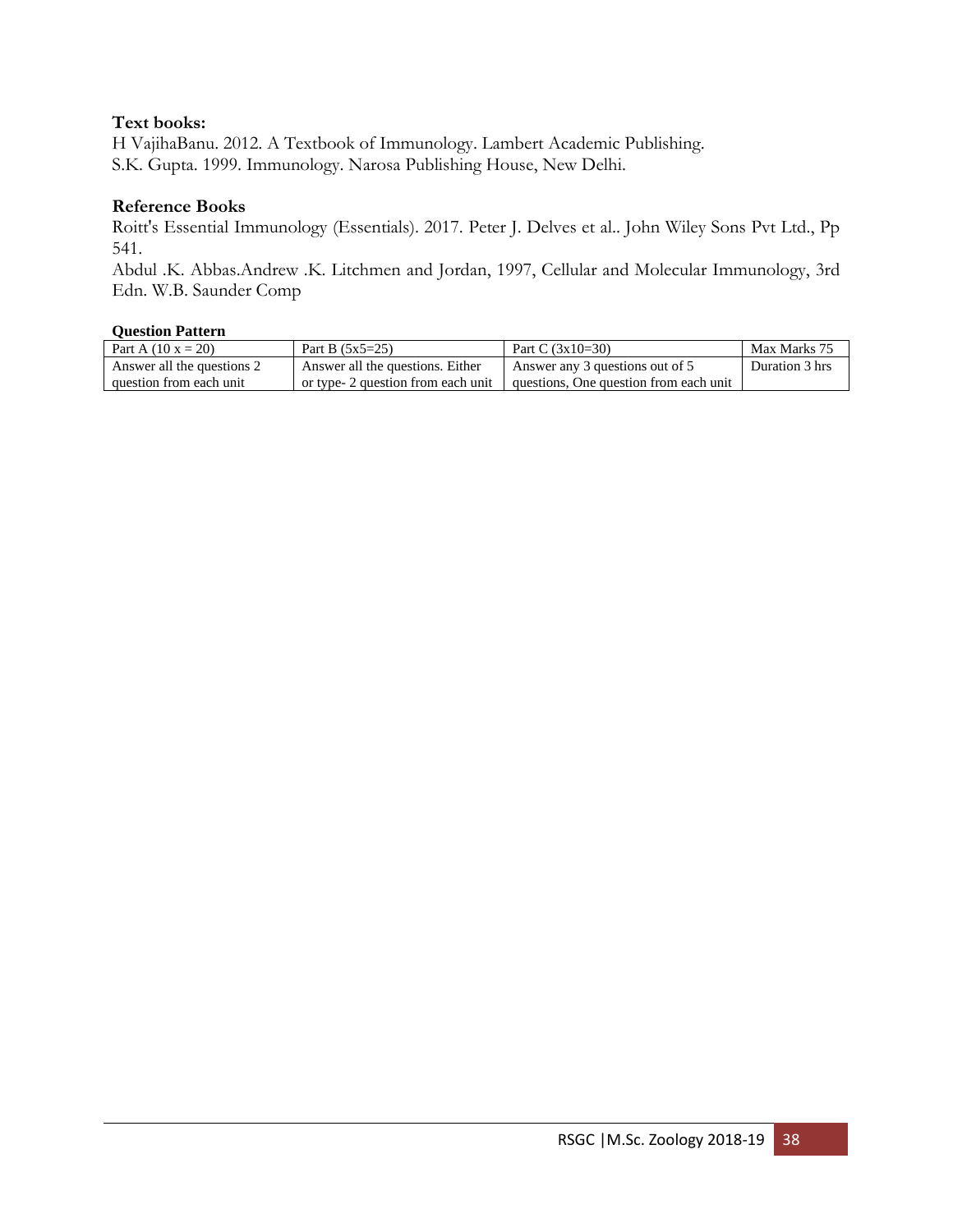| Credit                         |  | Hours/Week |  | Sub Code | S4PZOP4 | Semester | TV |
|--------------------------------|--|------------|--|----------|---------|----------|----|
| Medium of Instruction: English |  |            |  |          |         |          |    |

# **IMMUNOLOGY, MICROBIOLOGY, ENVIRONMENTAL BIOLOGY & EVOLUTION Practical IV**

(for students admitted from the academic year 2018-2019)

### **Objective:**

To help the students develop skill and acquire the necessary practical knowledge on bacterial culture techniques, observation of microbes, estimation of water quality parameters, plankton identification, observation of variation and study of fossils.

### **Course outcome:**

Students completing this course will be able to

- $\checkmark$  Perform culture media preparation, various bacterial culture and staining techniques.
- $\checkmark$  Carry out enumeration of bacterial colonies by serial dilution.
- $\checkmark$  Identify lymphoid organs in mouse and determine human blood group.
- $\checkmark$  Outline the principle of immunodiffusion and immunoelectrophoresis.
- $\checkmark$  Estimate water quality parameters and recognise the equipment used for such analysis.
- ✓ Analyse fossils, variation in finger print pattern and describe evidences of evolution.

## **MICROBIOLOGY**

Laboratory rules; cleaning of glassware; methods of sterilization; media preparation – liquid and solid media; fixing and staining bacterial sample – simple and gram staining; enumeration of bacterial colonies by serial dilution technique; culture technique - pour plate, spread plate, streak plate methods.

Spotters – autoclave, Petri plate, micropipette, inoculation loop, orbital shaker, Laminar flow, microbial incubator, colony counter, hot air oven.

## **IMMUNOLOGY**

Identification of lymphoid organs in a vertebrate; Determination of human blood group by haemagglutination test and assessment of specificity of antigen antibody reaction; Immunodiffusion and immunoelectrophoresis- demonstration.

## **ENVIRONMENTAL BIOLOGY**

Estimation of water quality parameters - dissolved oxygen, BOD, carbon dioxide, salinity, pH, total dissolved solids, carbonate and bicarbonate, calcium, nitrates, phosphates; Identification of freshwater and marine plankton;

Spotters - Secchi Disc, colorimeter, pH meter, thermometer, BOD incubator.

## **EVOLUTION**

Study of fossils; Study of finger prints; **Spotters – homologous and heterologous organs, vestigial** organs, mimicry, colouration, living fossils.

## **Educational tour**

Visit to biodiversity rich locations and conservation areas - National parks, sanctuaries, sea shores, museums, aquariums, research institutes.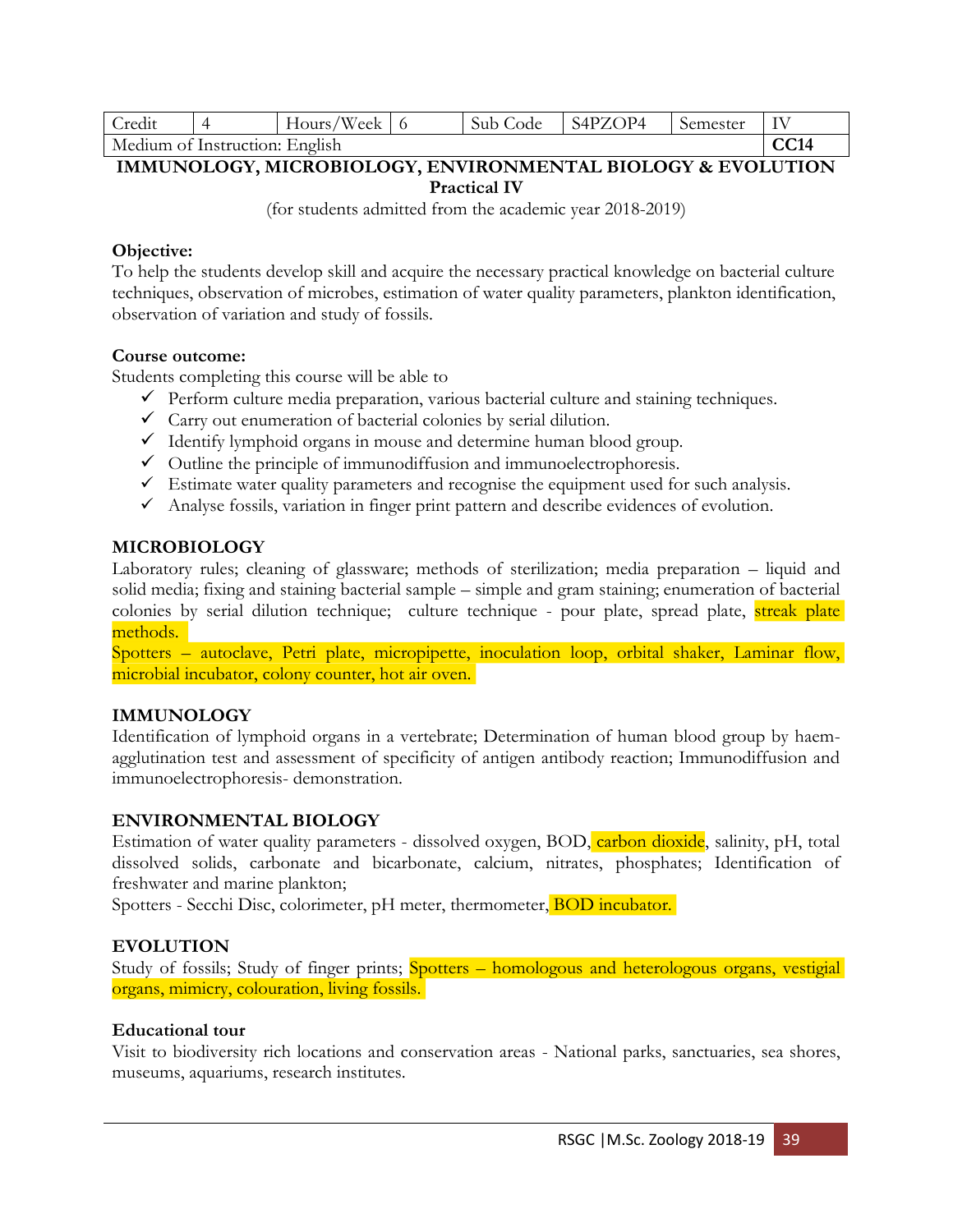# **Marks distribution**

| Microbiology/Immunology | 20 marks |
|-------------------------|----------|
| Environmental biology   | 15 marks |
| Evolution               | 10 marks |
| Educational tour report | 05 marks |
| Record                  | 05 marks |
| $V$ iva – voce          | 05 marks |
| Total                   | 60 marks |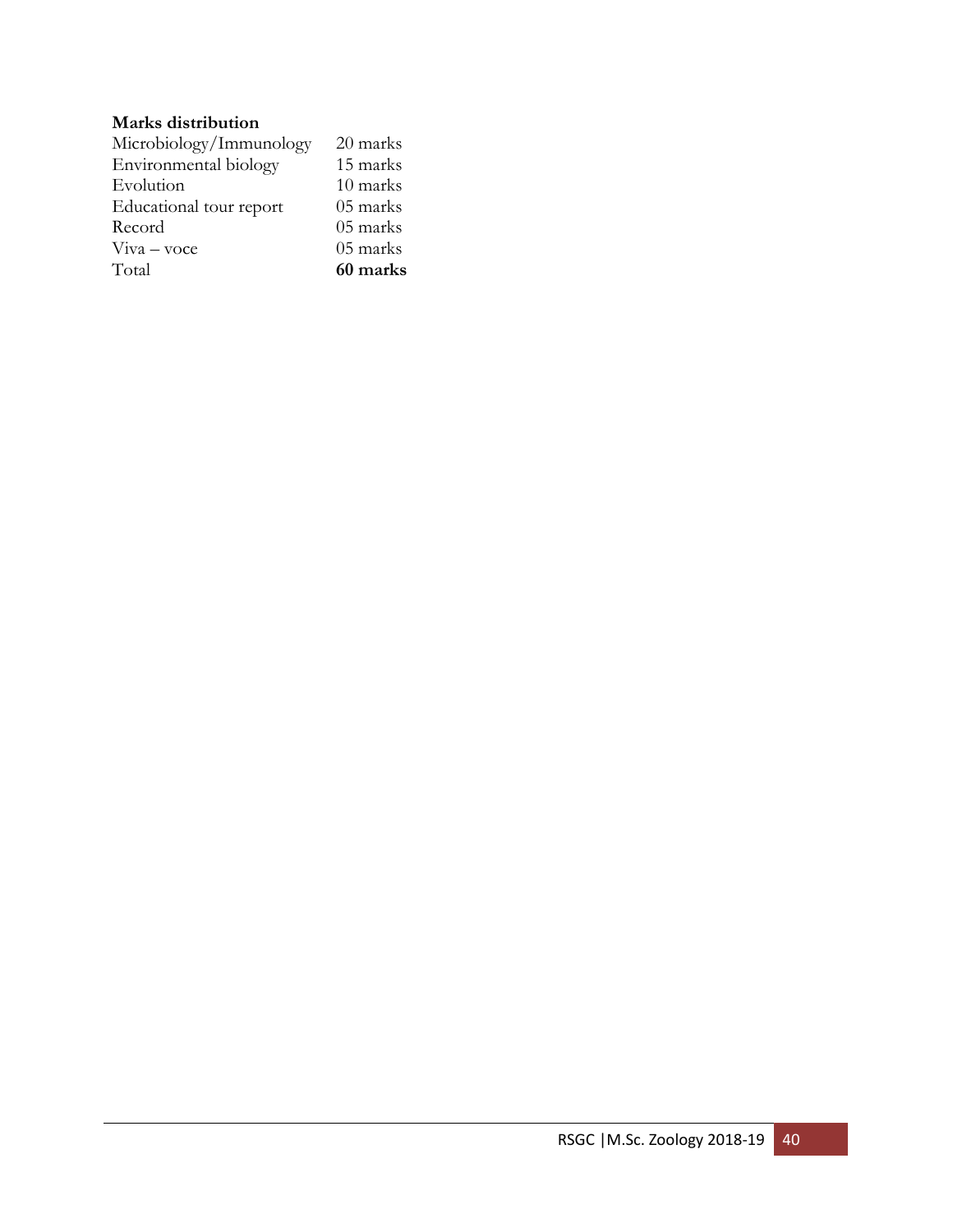| Credit                         |  | Hours/Week $\vert$ 6 |  | Sub Code | S4PZOEL4A | Semester | TV |
|--------------------------------|--|----------------------|--|----------|-----------|----------|----|
| Medium of Instruction: English |  |                      |  |          |           |          |    |

## **MICROBIOLOGY**

(for students admitted from the academic year 2018-2019)

### **Objective:**

To understand the fundamentals of microbiology, microbial culture methods, sterilization techniques, industrial production of microbial metabolic products, etiology of human pathogens, aeromicrobiology, bacterial examination of water and microbial sewage treatment methods.

### **Course outcome:**

Students completing this course will be able to

- $\checkmark$  Explain classification and characteristics of microbes.
- $\checkmark$  Describe bacterial culture and sterilization techniques.
- $\checkmark$  List out human pathogens.
- $\checkmark$  Give an account of aeromicrobiology.
- $\checkmark$  Apply the principle of bacterial examination of water & microbial sewage treatment methods.

## **Unit-I**

Classification and characteristics of microbes: Scope of microbiology; classification of organisms – two kingdom concept, three kingdom concept, four kingdom concept, Whittaker's classification; Methods of classifying bacteria - numerical taxonomy, DNA-DNA hybridization, 16S rRNA sequencing; Bergey's manual of systematic bacteriology; salient features and structure of virus, bacteria, mycoplasma, rickettsia, chlamydia, actinomycetes, fungi.

## **Unit-II**

Bacterial culture: bacterial growth curve; types of culture media; decimal dilution procedure; types of culture – batch culture, continuous culture, fed-batch culture; laboratory equipments used in microbial culture- laminar flow, microbial incubator, colony counter, bright field and phase contrast microscope.

## **Unit-III**

Microbial control: physical and chemical methods for the control of microorganisms; antimicrobial agents - mode of action and side effects. Industrial microbiology – mineral leaching, microbial production of ethanol, biogas, citric acid, antibiotics.

## **Unit-IV**

Medical microbiology: causative organism, pathogenicity, clinical symptoms, diagnosis, prevention and treatment of bacterial diseases – tuberculosis and syphilis; viral diseases - polio and AIDS; fungal diseases - Candidiasis and Dermatophytosis; protozoan diseases – amoebic dysentery and malaria.

## **Unit-V**

Aeromicrobiology and aquatic microbiology: aero-microflora of hospitals and houses, aeroallergens; bacterial examination of water–standard plate count, standard multiple tube fermentation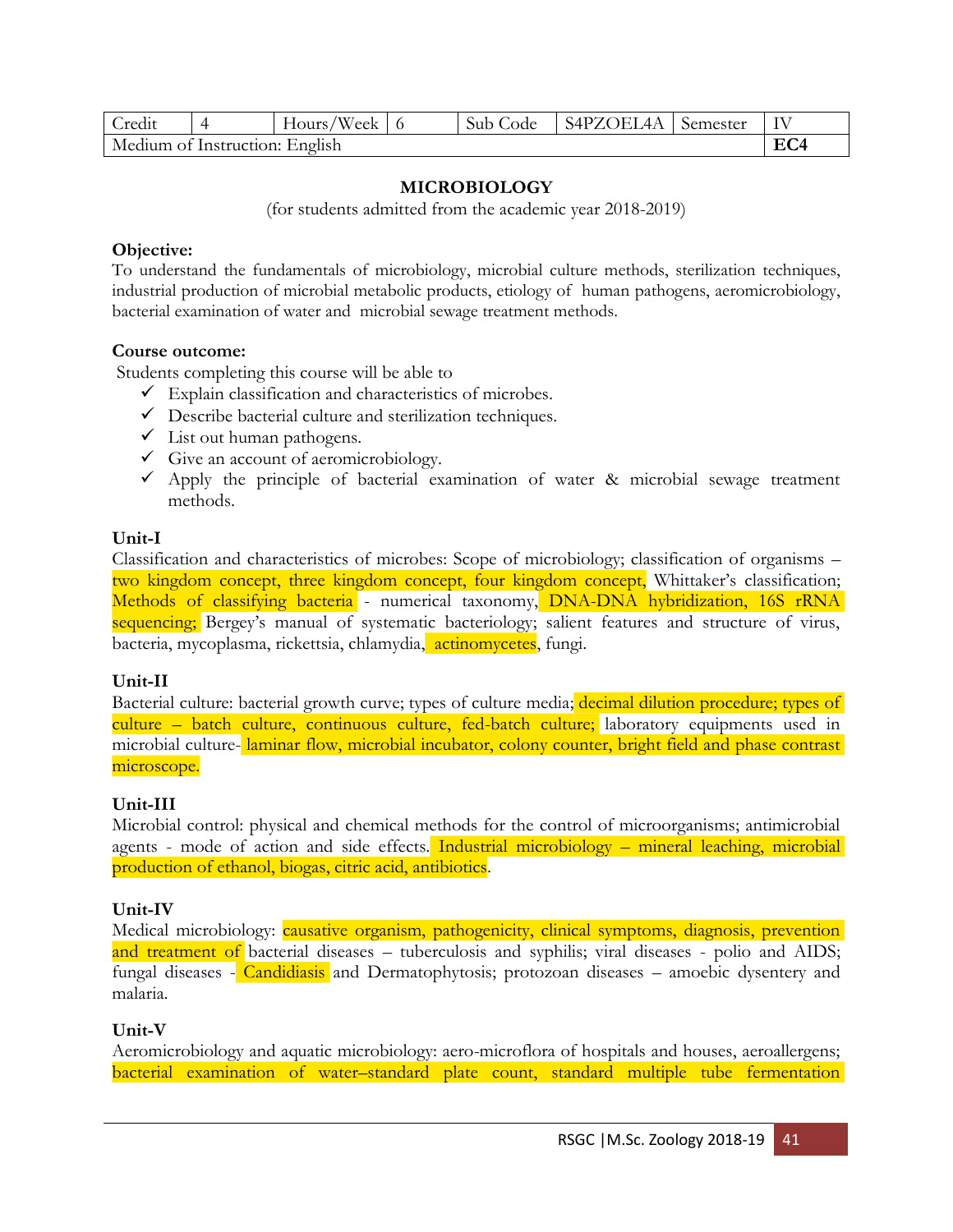techniques, membrane filter technique, IMViC test; microbial sewage treatment - small scale and large scale treatment.

#### **Text Book**

Ananthanarayanan and Paniker's Text Book of Microbiology. 2017. Reba Kanungo. University Press, New Delhi. **Reference Books**

Microbiology. 2001. Pelczer, M.J. Reid, R.D. And Chan, E.C.S.Tata McGraw-Hill Education Pvt. Ltd, New Delhi. Pp 926.

| Part A $(10 x = 20)$       | Part B $(5x5=25)$                  | Part C $(3x10=30)$                     | Max Marks 75   |
|----------------------------|------------------------------------|----------------------------------------|----------------|
| Answer all the questions 2 | Answer all the questions. Either   | Answer any 3 questions out of 5        | Duration 3 hrs |
| question from each unit    | or type- 2 question from each unit | questions. One question from each unit |                |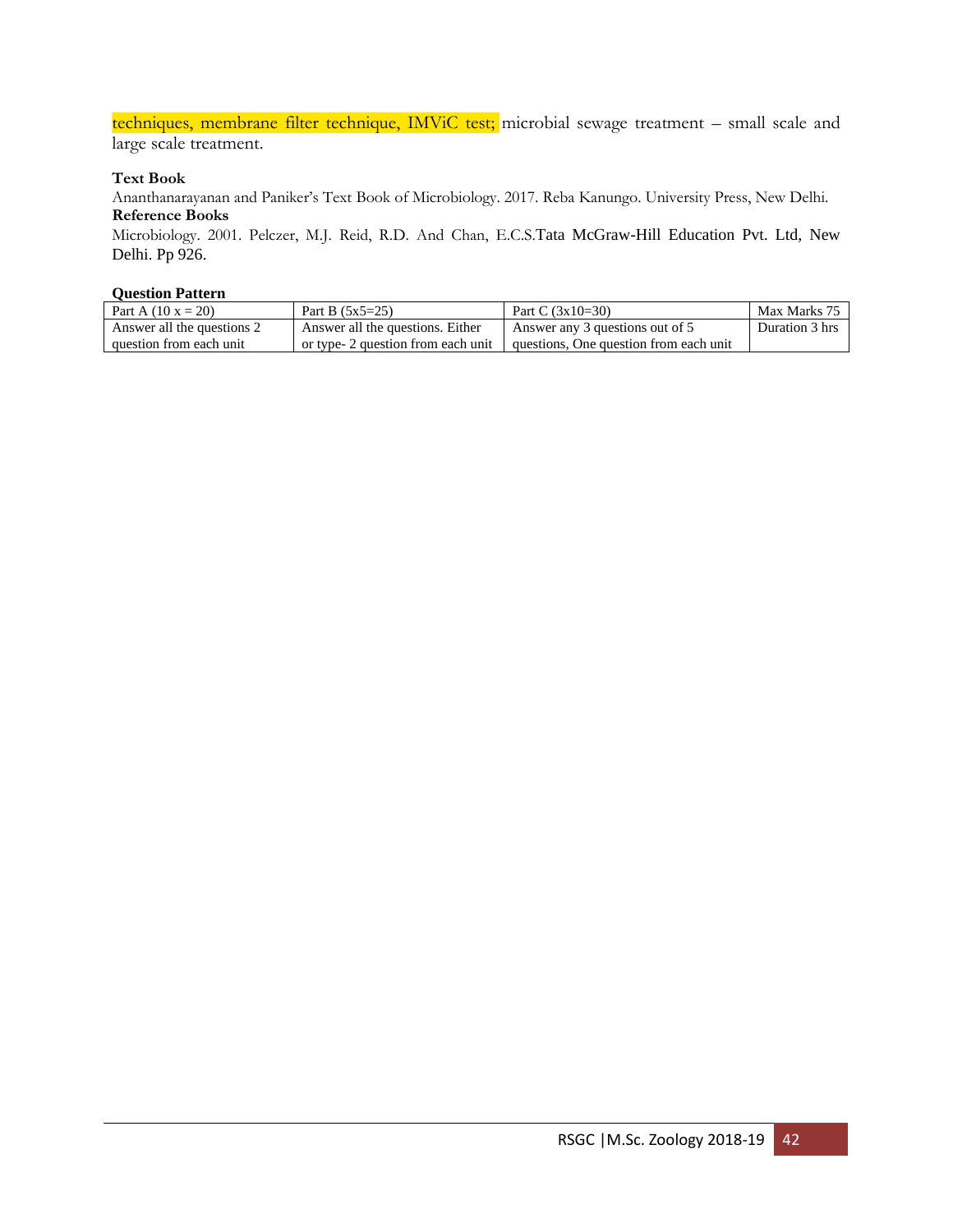| Credit                         |  | Hours/Week   6 |  | Sub Code | S4PZOEL4B Semester |  | - IV |
|--------------------------------|--|----------------|--|----------|--------------------|--|------|
| Medium of Instruction: English |  |                |  |          |                    |  |      |

## **ENDOCRINOLOGY**

(for students admitted from the academic year 2018-2019)

## **Objectives:**

This paper provides knowledge about whole body control mechanism by hormones and also provides diseases caused due to hypo and hyper secretion of hormones and treatment options for imbalanced hormonal functions

### . **Course Outcomes:**

After completion of this course, the students would be well versed in the following disciplines.

- ✓ Basics on diversity invertebrate and vertebrate hormones.
- $\checkmark$  Biosynthesis of hormones.
- $\checkmark$  Mechanism of hormone actions.
- ✓ Diseases associated with level of hormones.
- $\checkmark$  Hormone therapy. Industrial preparation of hormones.

## **Unit-I**

Scope of Endocrinology: Introduction, Objectives, aims and scope of endocrinology -Nature, function and classification of hormones – Hormones as messengers - Feedback control of hormone secretion- General principles of hormonal action – Experimental methods of hormone research.

# **Unit-II**

Invertebrate and Crustacean Endocrinology: Concepts of neurosecretion and neuroendocrine system in invertebrate and crustacean n groups – Neuroendocrine system in insects – hormonal control of reproduction, metamorphosis and moulting in insects.

# **Unit-III**

Vertebrate Reproductive Endocrinology: Structure of mammalian testis and ovary – hormones of testis and ovary – Reproductive cycles (oestrus cycle and menstrual cycle) – Foeto-placental unit as an endocrine entry – hormonal regulation of pregnancy – parturition and lactation. Disorders of male and female reproductive systems, Assisted reproductive technology (ART) – MART – FART.

## **Unit-IV**

Pituitary and Thyroid gland: Pituitary gland- structural organization – secretions, biosynthesis and their functions – hypothalamic control. Thyroid gland – structural organization - function and biosynthesis of thyroid hormone – metabolic effects of thyroid hormone – Effects of thyroid hormone on growth and reproduction – Parathyroid gland – structural organization – secretions, biosynthesis and Parathyroid hormone functions.

## **Unit-V**

Pancreatic Islets and Adrenal Glands: Structure of pancreatic Islets–functions of insulin and glucagon–Diabetes. Adrenal gland–structural organization, functions of adrenal hormones. Biosynthesis and regulations.

## **References Books:**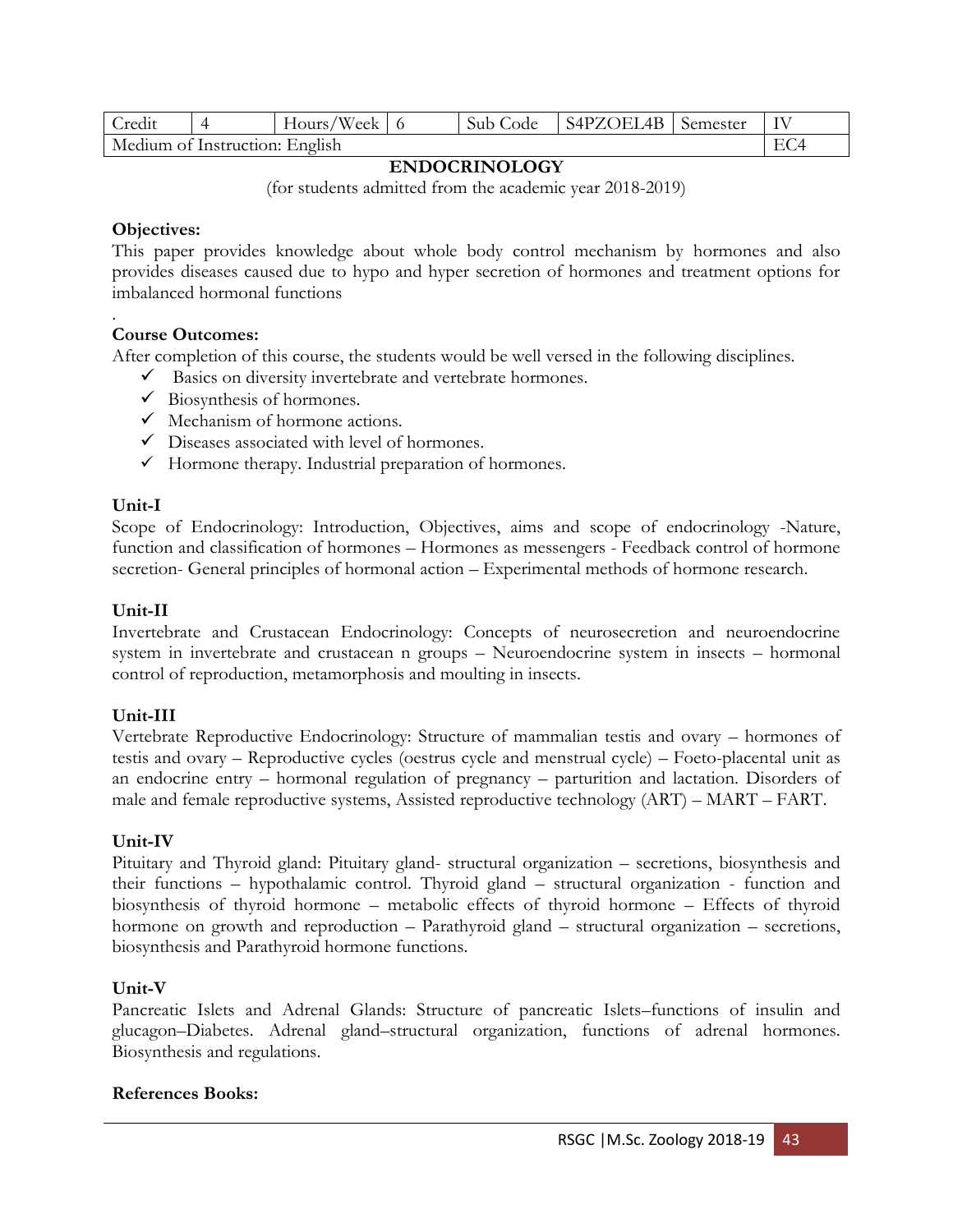Barrinton, E.J.W. 1968. An introduction to general and comparative endocrinology. Academic press, New Delhi.

Bantley, P.J. 1985. Comparative vertebrate endocrinology. S. Chand and Co., New Delhi. Mac Hadley. 1994. Endocrinology. Prentice Hall of India. New Delhi.

| Part A $(10 x = 20)$       | Part B $(5x5=25)$                  | Part C $(3x10=30)$                     | Max Marks 75   |
|----------------------------|------------------------------------|----------------------------------------|----------------|
| Answer all the questions 2 | Answer all the questions. Either   | Answer any 3 questions out of 5        | Duration 3 hrs |
| question from each unit    | or type- 2 question from each unit | questions, One question from each unit |                |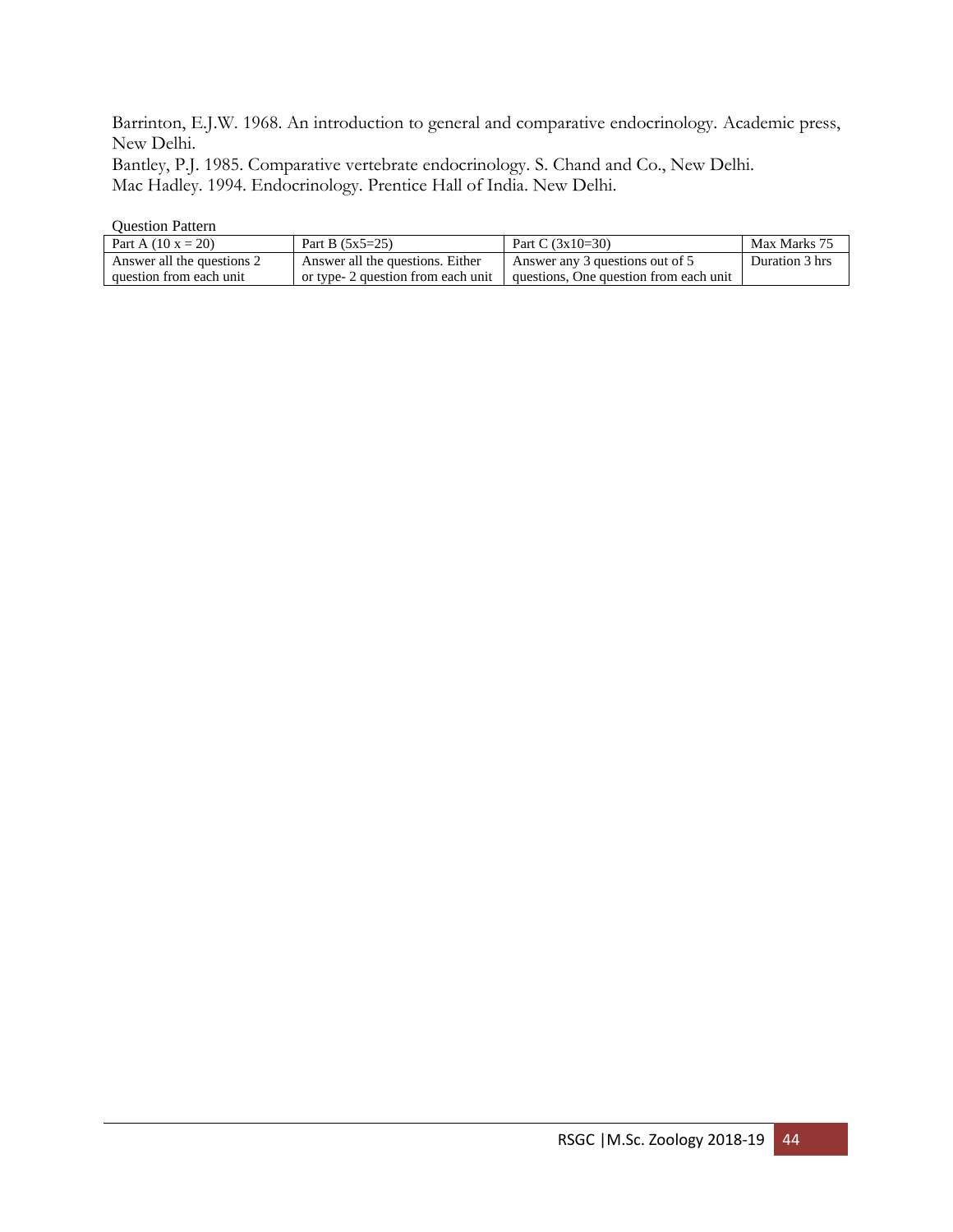| Credit                         |  | Hours/Week |  | Sub Code | S4PZOEL5A | Semester | IV |
|--------------------------------|--|------------|--|----------|-----------|----------|----|
| Medium of Instruction: English |  |            |  |          |           |          |    |

# **ENVIRONMENTAL BIOLOGY AND EVOLUTION**

(for students admitted from the academic year 2018-2019)

**Course Objectives:** This course will facilitate the students to acquire knowledge in fields such as ecosystem, biotic community, different types of pollutions and their impacts. This programme will also teach students the methods of evolution and speciation.

## **Course Outcomes:**

Student completing this course will be able to.

- ✓ Describe the structure of Eco systems, biota, and Nutrient cycles.
- $\checkmark$  Summarise the biotic community, Ecological succession and population.
- $\checkmark$  Explain the various type of pollution and Environmental Impact Assessment
- $\checkmark$  Elucidate the origin of life, evidence of evolution and Darwinism.
- $\checkmark$  Summarise the evolution of man, horse, mimicry, colorations and adaptive radiation.

## **Unit-I**

Ecosystem: Structure and dynamics of ecosystem (food chain, food web, tropic level, energy flow and pyramids). Interaction between environment and biota. Energy and nutrient flow: Primary and secondary productivity, Nutrient cycles –Nitrogen, phosphorus, Carbon and sulphur in nature.

# **Unit-II**

Biotic community: concepts–stratification–ecological niches–ecotone and ecological succession– population growth–biotic potential-regulation of population size–population interactions.

# **Unit-III**

Pollution: Sources, effects and control of air, water, noise, thermal, pesticides, heavy metals and radiation pollution – Environmental Impact Assessment (E.I.A) – definition, steps and methods.

# **Unit-IV**

Introduction to evolution: Origin of life - evidences of evolution - morphological, physiological, embryological and paleontological evidences-theories of evolution: Lamarkism, Darwinism, Modern theory of evolution.

# **Unit-V**

Origin of species: Isolation mechanism – orthogenesis – evolution of horse and man-zoogeography – mimicry and colourations in evolution – adaptive radiation.

# **Textbook**

Ecology. Concept and Applications. Manuel C. Molles. Essentials of Ecology. G. Tyler Miller. Brooks Cole. Pp 336. Evolution.Barton et al., 2010.NH Barton et al. Cold Spring Laboratory.

# **Reference Books**

Odum, E.P. 1996.Fundamental of Ecology (III Edn), Nataraj Publishers, Dehradun.Pp. 624.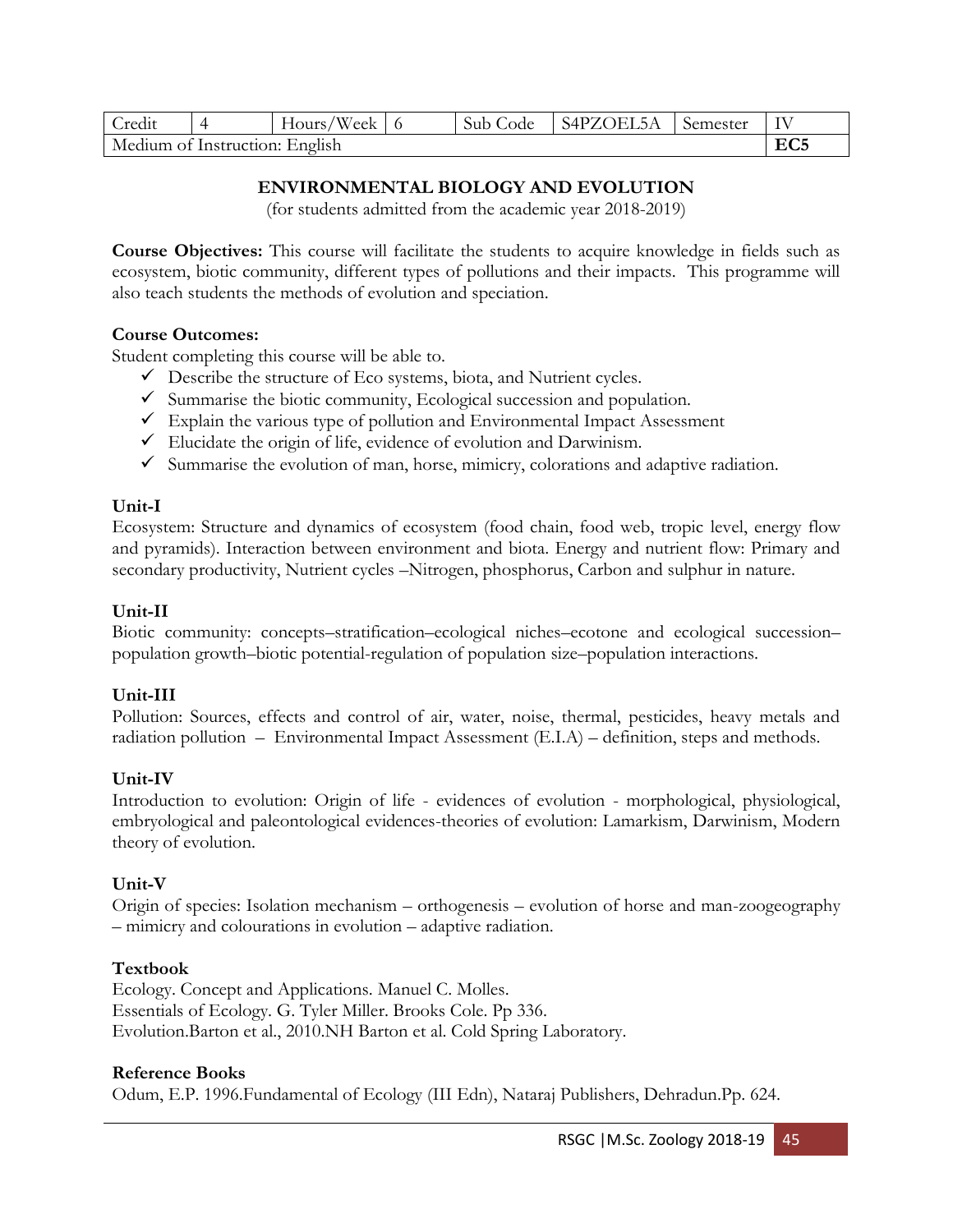Bhatia, H.S. 1998. A Text book on Environmental Pollution and Control, Galgotia, New Delhi Clarke, G.L. 1963. Elements of Ecology, Wiley Eastern Limited. New Delhi.

| Part A $(10 x = 20)$       | Part B $(5x5=25)$                  | Part C $(3x10=30)$            | Max Marks 75   |
|----------------------------|------------------------------------|-------------------------------|----------------|
| Answer all the questions 2 | Answer all the questions. Either   | Answer any 3 questions out of | Duration 3 hrs |
| question from each unit    | or type- 2 question from each unit | 5 questions, One question     |                |
|                            |                                    | from each unit                |                |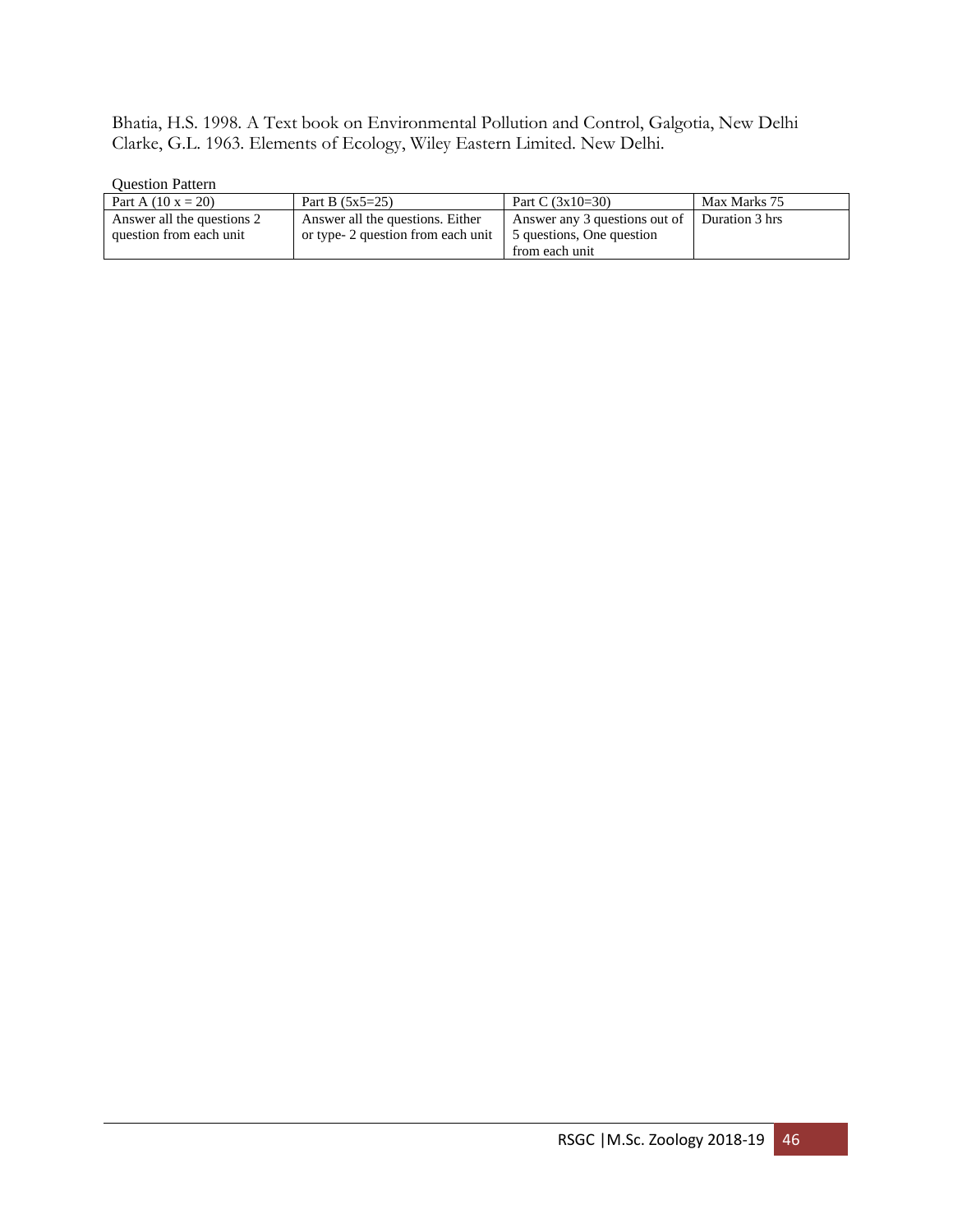| Credit                         |  | Hours/Week |  | Sub Code | S4PZOEL5B | Semester | IV |
|--------------------------------|--|------------|--|----------|-----------|----------|----|
| Medium of Instruction: English |  |            |  |          |           |          |    |

# **ECODEVELOPMENT AND ECOTOURISM**

(for students admitted from the academic year 2018)

## **Objectives:**

To make the students equipped with principles and applications of Ecodevelopment Programmes.

### **Course Outcomes:**

- $\checkmark$  Acquire the knowledge of principals of ecotourism and its applications.
- $\checkmark$  Get idea about the sources of eco development areas and need their protection
- $\checkmark$  Understand how to form natural and eco clubs and their managements.
- $\checkmark$  Get idea about the self-help groups and private funding agencies and their sources
- $\checkmark$  Learn about this introduction of syllabus monitoring the biosphere reserves and devolving the environmental education to all

### **Unit-I**

Definition and Principles of ecodevelopment –Description for identification of areas–Criteria for area identification -identification of resource organizations –Baseline survey

### **Unit-II**

Participatory Rural Appraisal (PRA) exercise –History of the area -Collection of socio-economic details -Preparation of social map-Resource map-problem analysis and prioritization-addressing the problems-SWOT analysis

## **Unit-III**

Formation of Eco-development Committees-Micro plan preparation and its implementation– Finding funding agencies-Fund utilization–Formation of revolving fund –Community development fund –Welfare fund

## **Unit-IV**

Formation of self help groups, Nature clubs and Eco clubs for students, Wildlife protection team – creation of alternative income generation activities –value addition and utilization of NTFP-Involvement in forest protection and gathering intelligence and information –awards and rewards

#### **Unit-V**

Study on successful eco development areas –Case studies –Periyar Tiger Reserve and Kalakkad-Mundanturai Tiger Reserves -Monitoring and evaluation of eco-development programmes, data collection, analysis and interpretation, report writing and preparation of eco-develoment Plan

#### **References**

Eco Development-Towards a philosophy of environmental Education -Balasubramanian and Arun, Regional Institute of Higher Education, Singapore, 1984

Joint Forest Management -The Haryana Experience-Sarin Madhu, Centre for Environmental Education, Ahmedabad, 1996

Microplanning Manual for Joint Forest Management areas-Bahshih Singh, Varalekshmi, Tata